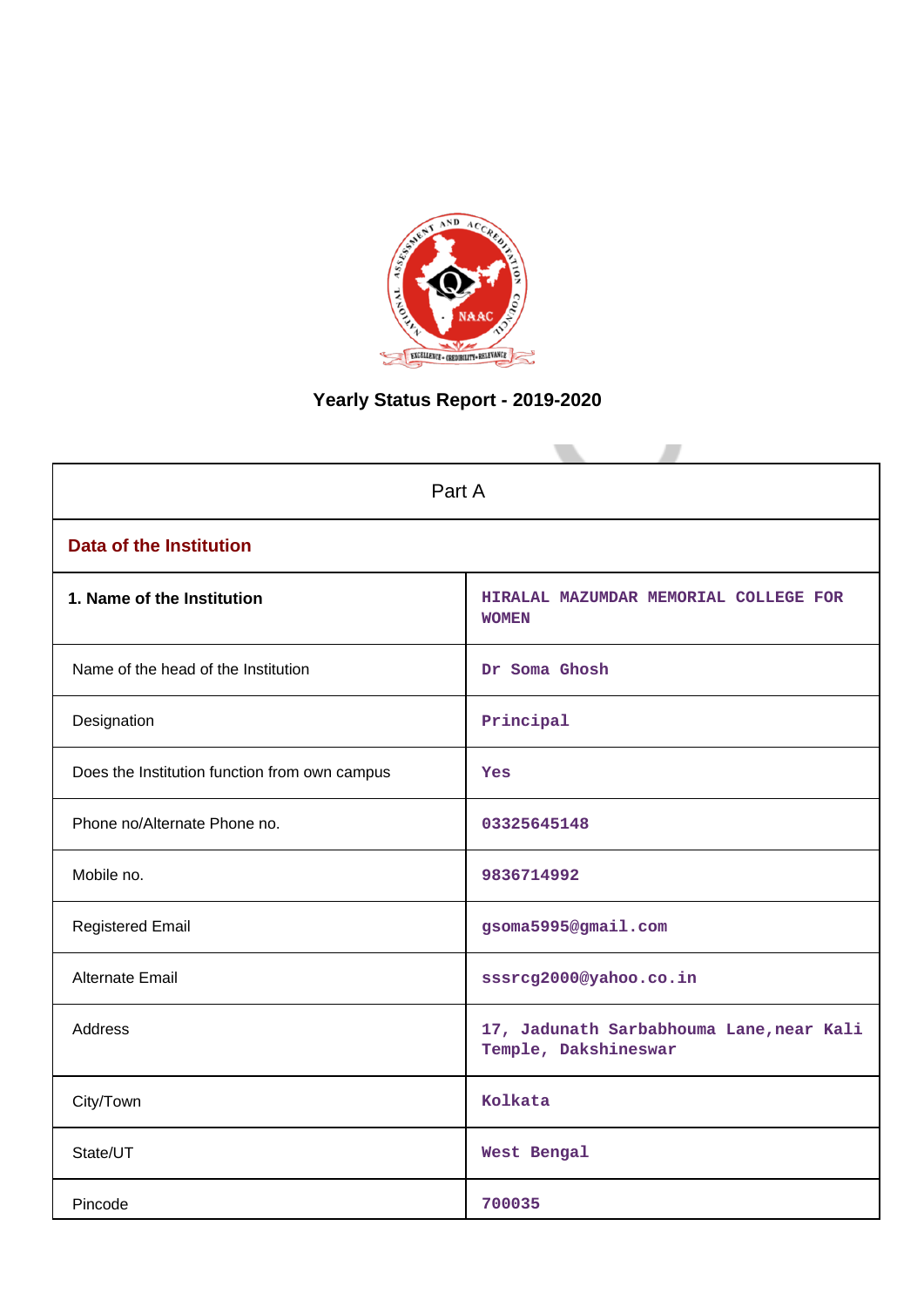| 2. Institutional Status                                                  |                                                                       |
|--------------------------------------------------------------------------|-----------------------------------------------------------------------|
| Affiliated / Constituent                                                 | Affiliated                                                            |
| Type of Institution                                                      | Women                                                                 |
| Location                                                                 | Urban                                                                 |
| <b>Financial Status</b>                                                  | state                                                                 |
| Name of the IQAC co-ordinator/Director                                   | Dr Rupa Sen                                                           |
| Phone no/Alternate Phone no.                                             | +919433084959                                                         |
| Mobile no.                                                               | 9007343950                                                            |
| <b>Registered Email</b>                                                  | rupasen88@gmail.com                                                   |
| Alternate Email                                                          | iqac.hmmcollege@gmail.com                                             |
| 3. Website Address                                                       |                                                                       |
| Web-link of the AQAR: (Previous Academic Year)                           | http://hmmcollege.ac.in/upload/agar/<br>5e6cd82f21914 agar report.pdf |
| 4. Whether Academic Calendar prepared during<br>the year                 | Yes                                                                   |
| if yes, whether it is uploaded in the institutional website:<br>Weblink: | http://hmmcollege.ac.in/index.php/front<br>end/academic calender      |

## **5. Accrediation Details**

| Cycle | Grade | <b>CGPA</b> | Year of      | Validity                 |                          |
|-------|-------|-------------|--------------|--------------------------|--------------------------|
|       |       |             | Accrediation | Period From              | Period To                |
|       | $C++$ | 66          | 2005         | $01 - \text{Mar} - 2005$ | $28 - \text{Feb} - 2009$ |
|       | $B++$ | 2.77        | 2016         | $03 - Dec - 2016$        | $02 - Dec - 2021$        |

## **6. Date of Establishment of IQAC 24-Feb-2014**

# **7. Internal Quality Assurance System**

| Quality initiatives by IQAC during the year for promoting quality culture |                 |                                       |
|---------------------------------------------------------------------------|-----------------|---------------------------------------|
| Item / Title of the quality initiative by<br>IQAC                         | Date & Duration | Number of participants/ beneficiaries |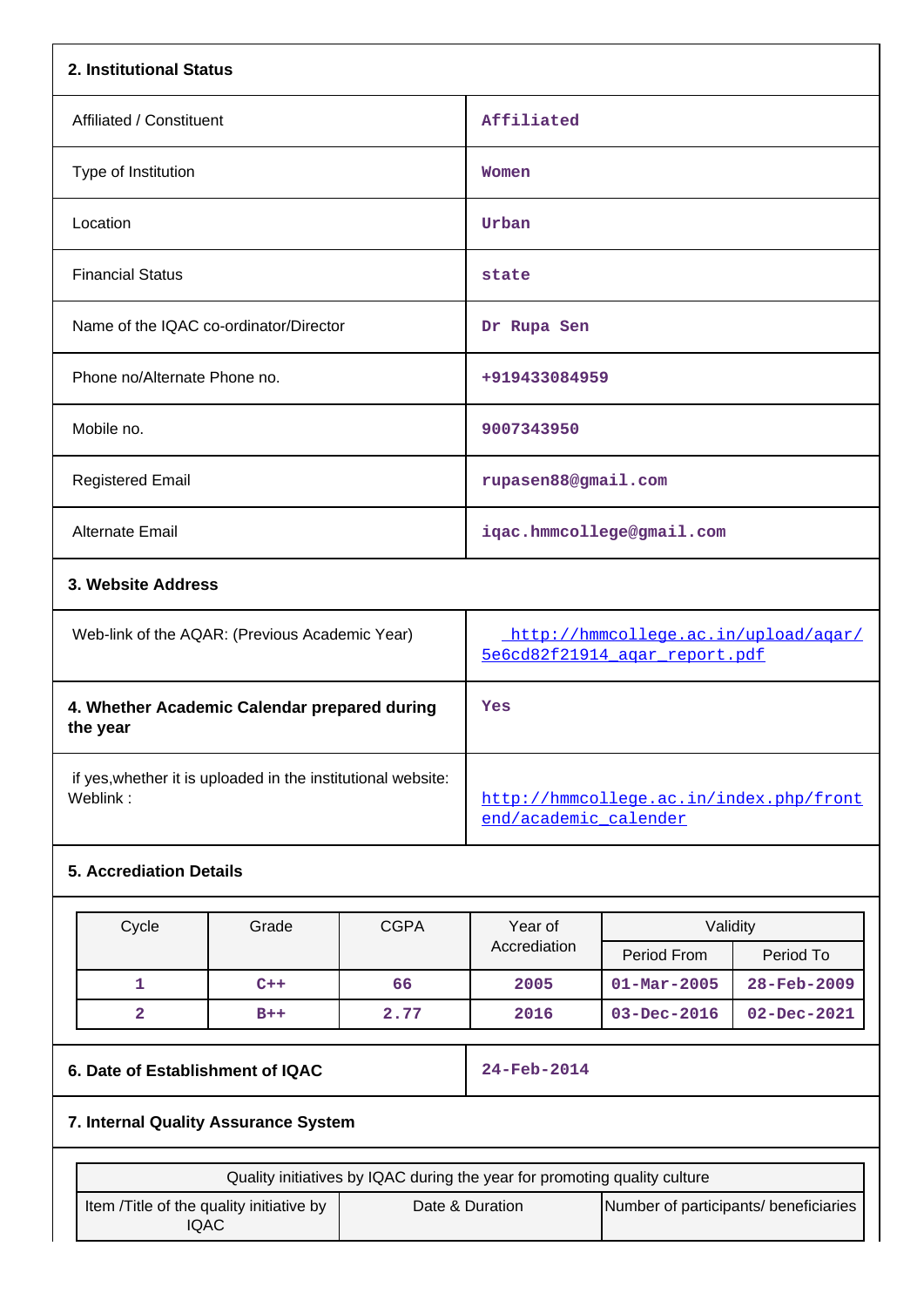| <b>IOAC MEETING</b>                                | $29 - Nov - 2019$<br>1          | 7               |
|----------------------------------------------------|---------------------------------|-----------------|
| <b>IQAC MEETING</b>                                | $14 - Nov - 2019$<br>1          | 18              |
| <b>IQAC MEETING</b>                                | 09-Sep-2019<br>1                | $7\phantom{.0}$ |
| <b>IQAC MEETING</b>                                | $01 - Aug - 2019$<br>1          | 12              |
| PREPARE AND SUBMISSION OF<br><b>AISHE</b>          | $06 - \text{Mar} - 2020$<br>287 | 85              |
| PREPARE AND SUBMISSION OF<br><b>NIRF</b>           | $18 - Sep - 2019$<br>287        | 85              |
| Submission of AQAR<br>$2018 - 19$                  | $12 - \text{Mar} - 2020$<br>287 | 105             |
| <b>ACADEMIC AND</b><br><b>ADMINISTRATIVE AUDIT</b> | 14-Nov-2019<br>7                | 105             |
| <b>IQAC MEETING</b>                                | $03 - Ju1 - 2019$<br>1          | 10              |
| <b>IQAC MEETING</b>                                | $26 - Jul - 2019$<br>1          | 17              |
|                                                    | View File                       |                 |

**8. Provide the list of funds by Central/ State Government- UGC/CSIR/DST/DBT/ICMR/TEQIP/World Bank/CPE of UGC etc.**

| Institution/Departmen<br>t/Faculty | Scheme                                 | <b>Funding Agency</b>                       | Year of award with<br>duration | Amount   |
|------------------------------------|----------------------------------------|---------------------------------------------|--------------------------------|----------|
| <b>INSTITUTION</b>                 | RUSA 2.0                               | DEPARTMENT OF<br>HEI, WEST<br><b>BENGAL</b> | 2019<br>1825                   | 10000000 |
| <b>INSTITUTION</b>                 | <b>BUILDING</b>                        | DEPARTMENT OF<br>HEI, WEST<br><b>BENGAL</b> | 2018<br>1460                   | 3400000  |
| <b>INSTITUTION</b>                 | <b>RAIN WATER</b><br><b>HARVESTING</b> | <b>P.C. CHANDRA CSR</b>                     | 2019<br>365                    | 74000    |
| <b>INSTITUTION</b>                 | <b>LIBRARY</b>                         | <b>P.C. CHANDRA CSR</b>                     | 2019<br>365                    | 25000    |
|                                    |                                        | View File                                   |                                |          |

| 9. Whether composition of IQAC as per latest<br><b>NAAC guidelines:</b> | Yes       |
|-------------------------------------------------------------------------|-----------|
| Upload latest notification of formation of IQAC                         | View File |
| 10. Number of IQAC meetings held during the<br>year :                   | 8         |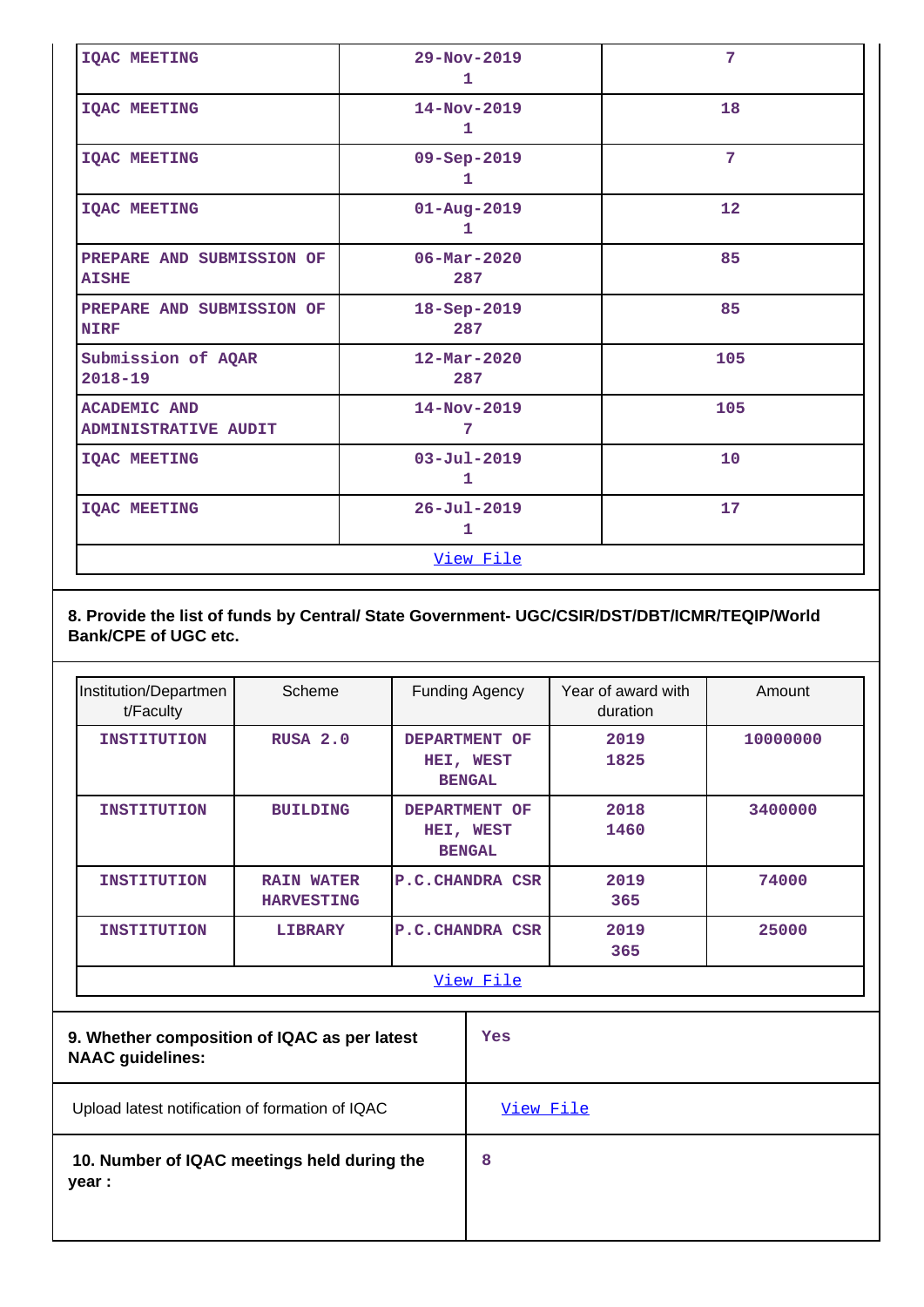| The minutes of IQAC meeting and compliances to the<br>decisions have been uploaded on the institutional<br>website | Yes              |  |
|--------------------------------------------------------------------------------------------------------------------|------------------|--|
| Upload the minutes of meeting and action taken report                                                              | <u>View File</u> |  |
| 11. Whether IQAC received funding from any of<br>the funding agency to support its activities<br>during the year?  | Yes              |  |
| If yes, mention the amount                                                                                         | 10000000         |  |
| Year                                                                                                               | 2019             |  |
| 12. Significant contributions made by IQAC during the current year (maximum five bullets)                          |                  |  |
| IQAC encouraged and initiated regular online classes by all departments to keep                                    |                  |  |

**students engaged in academics, ii) to keep in touch with them and keep them mentally stable.**

**i) Organised Series of webinars, national, international, local to continue the academic exercise of the college engaging the entire college in such programmes. ii) Mentors encouraged mentees in mental well being programme like video making, painting extempore session supported by IQAC.**

**IQAC organised staff development programme for NTS.**

**IQAC initiated Certificate Course in Self Defense & Yoga as skill enhancement programme.**

**IQAC recommended and initiated creation of Covid Cell through which we could reach out to poor and destitute.**

View File

**13. Plan of action chalked out by the IQAC in the beginning of the academic year towards Quality Enhancement and outcome achieved by the end of the academic year**

| Plan of Action                                                                                                                                                                                                                 | Achivements/Outcomes                                                                                                                                                                                                                           |
|--------------------------------------------------------------------------------------------------------------------------------------------------------------------------------------------------------------------------------|------------------------------------------------------------------------------------------------------------------------------------------------------------------------------------------------------------------------------------------------|
| Ø To construct buildings for more<br>accommodation for our above mentioned<br>plans. To add more to our library,<br>laboratory and technological resources.                                                                    | Submission of partial utilisation of<br>RUSA 2.0<br>grant (GBReso12dated11/09/19) complete                                                                                                                                                     |
| Ø Alumni meet plan and formation of a<br>committee on 15/05/19(GB<br>Resol5, 29/11/19) Ø Installation of<br>software for students attendance (yes<br>teacher) GB Table agenda hdated 29/11/19<br>Ø Plan to waive fees for poor | Ø Flagged of a free Diet Centre to<br>provide nutritional and health tips to<br>malnourished students Ø Installation<br>of software Yes teacher for students<br>attendance We are conducting online<br>classes during Pandemic - ( https://dri |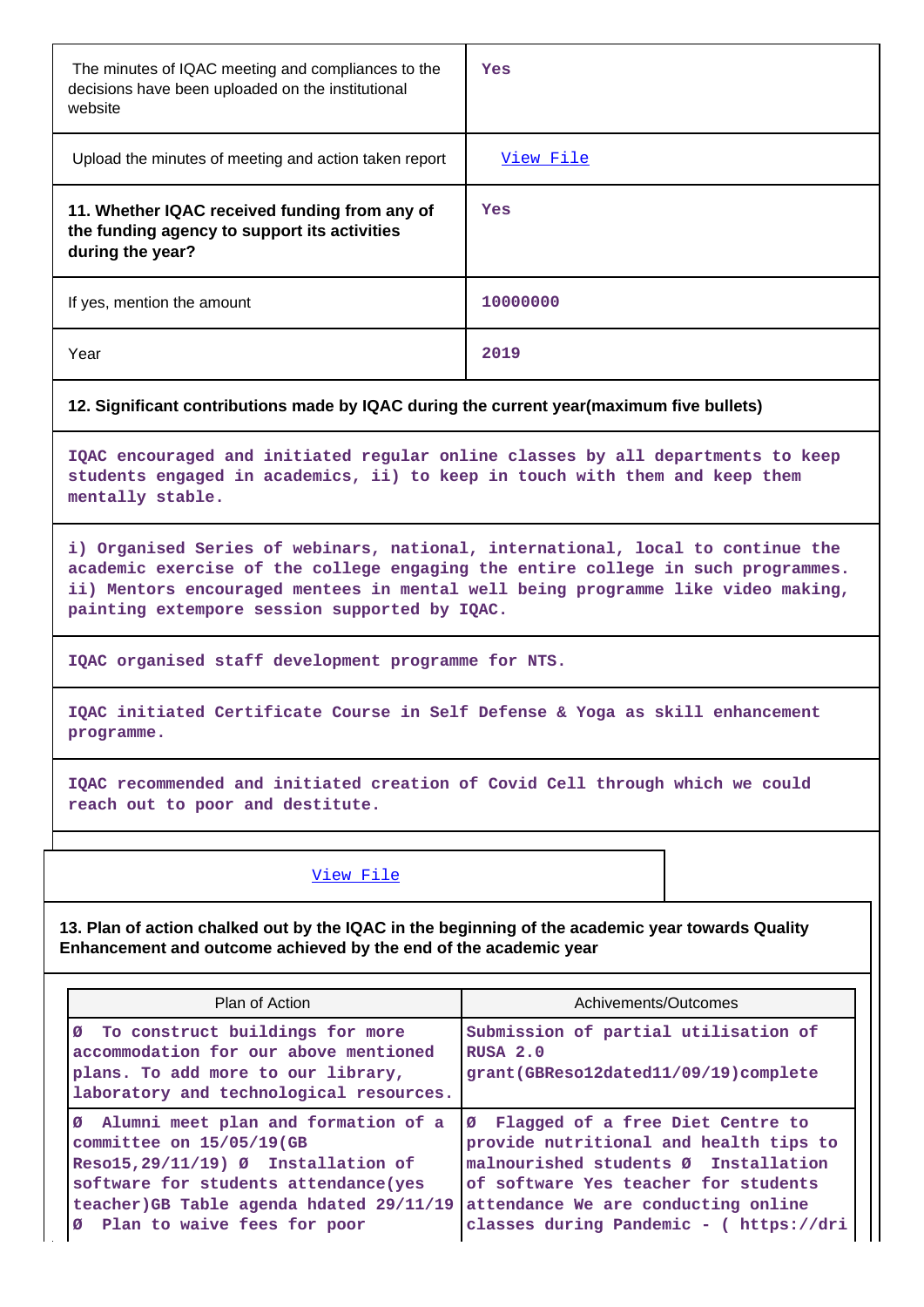| students (GB table Agenda f 29/11/19)                                                                                                                                                                                                                                                                                                                                                                                                                                                                                                | ve.google.com/file/d/130XZRN5Mbquxp3qSb<br>1Z5pMrk6Rm7biP4/view?usp=sharing ) Ø<br>Initiation of Learning Management<br>System was a new feather added to our<br>credit Ø The office, accounts and<br>library automated with modules of MIS<br>TO THE MAXIMUM POSSIBLE EXTENT.                                                                                                                                                                                                                                                                                                                                                                                                                                                                                                                                                                                                                                                                                                                                               |
|--------------------------------------------------------------------------------------------------------------------------------------------------------------------------------------------------------------------------------------------------------------------------------------------------------------------------------------------------------------------------------------------------------------------------------------------------------------------------------------------------------------------------------------|------------------------------------------------------------------------------------------------------------------------------------------------------------------------------------------------------------------------------------------------------------------------------------------------------------------------------------------------------------------------------------------------------------------------------------------------------------------------------------------------------------------------------------------------------------------------------------------------------------------------------------------------------------------------------------------------------------------------------------------------------------------------------------------------------------------------------------------------------------------------------------------------------------------------------------------------------------------------------------------------------------------------------|
| To Go Green and to take Eco-friendly<br>Ø<br>initiatives-a plantation<br>drive(Governing Body 12e, 20/07/19) and<br>continue Green Audit. Ø Rain water<br>harvesting in compliance to the offer<br>from PC Chandra Group as Corporate<br>Social Responsibility (Governing Body<br>Resolution 5,20/07/19)                                                                                                                                                                                                                             | A Special initiative was taken by<br>Ø<br>Mr. JayantaDhali, West Bengal<br>Government Law Officer on 07.09.2019;<br>he planted 20 Mehgani<br>trees(SwieteniaMacrophylla) in college<br>campus following cyclone Fani disaster.<br>Rupees 70,000/- has been received<br>ø<br>from PC Chandra for Rain Water<br>Harvesting Project (Governing Body<br>Resolution no. 10, 29/11/19)                                                                                                                                                                                                                                                                                                                                                                                                                                                                                                                                                                                                                                             |
| To enter into collaboration with<br>Ø<br>other institutes/organization                                                                                                                                                                                                                                                                                                                                                                                                                                                               | To enter into collaboration with<br>Ø<br>Sarojini Naidu College for Women on<br>8thfeb 2019 has added a feather to our<br>academic credibility. Ø Collaboration<br>with Bengal Institute of Political<br>Studies on 1/7/19 is to be considered<br>as our achievement. Ø Women's Studies<br>conducted workshop in collaboration<br>with Psychology in March 2020. Ø A<br>workshop on Legal & Psychological<br>Awareness regarding offences against<br>Women in Indian Society was jointly<br>organized by the Department of<br>Psychology and the Department of Women<br>Studies of our College. Ø Dept. Of<br>Sociology and Psychology in<br>collaboration with BANDHU FOUNDATION (a<br>non profitable organization) organized<br>a State Level Webinar on "<br>Parenting/Caregiving in a Pandemic" On<br>behalf of Department of Physics<br>Dr.ParthaPratim Pradhan had a<br>collaboration with Department of<br>Mathematics, Jadavpur University and<br>Kalyani University during 2019-20.One<br>research paper published. |
| To launch certificate courses for<br>Ø<br>skill development. Ø Plan to introduce<br>B.Ed course in college(GB<br>Reso8,29/11/19) Ø Plan to introduce<br>general course in Anthropology (GB dated<br>29/11/19) Ø Plan to offer PG courses<br>in remote sensing in collaboration with<br>ISRO(Governing Body Resol2f on<br>20/07/19) Ø Plan to offer advanced<br>courses in Hindi , Physiology and<br>Computer Science (Governing Body<br>20/7/19, Resolution (miscellaneous) 12<br>and acknowledged in IQAC meeting dated<br>26/07/19 | Certificate courses on Communicative<br>Ø<br>English, Computer Literacy, Yoga and<br>Meditation and Self-defense stared.<br>Computer Literacy course has already<br>been approved by our affiliating<br>university, West Bengal State<br>University; for the rest, the authority<br>has sent requests for respective<br>approval. The courses are running now<br>in collaboration with Sri Sarada Math<br>RasikBheeta and by the College itself.<br>Physical instructor for YOGA and<br>ø<br>Gymnasium (GB Table Agenda Q<br>dated29/11/19). Ø Other courses may                                                                                                                                                                                                                                                                                                                                                                                                                                                             |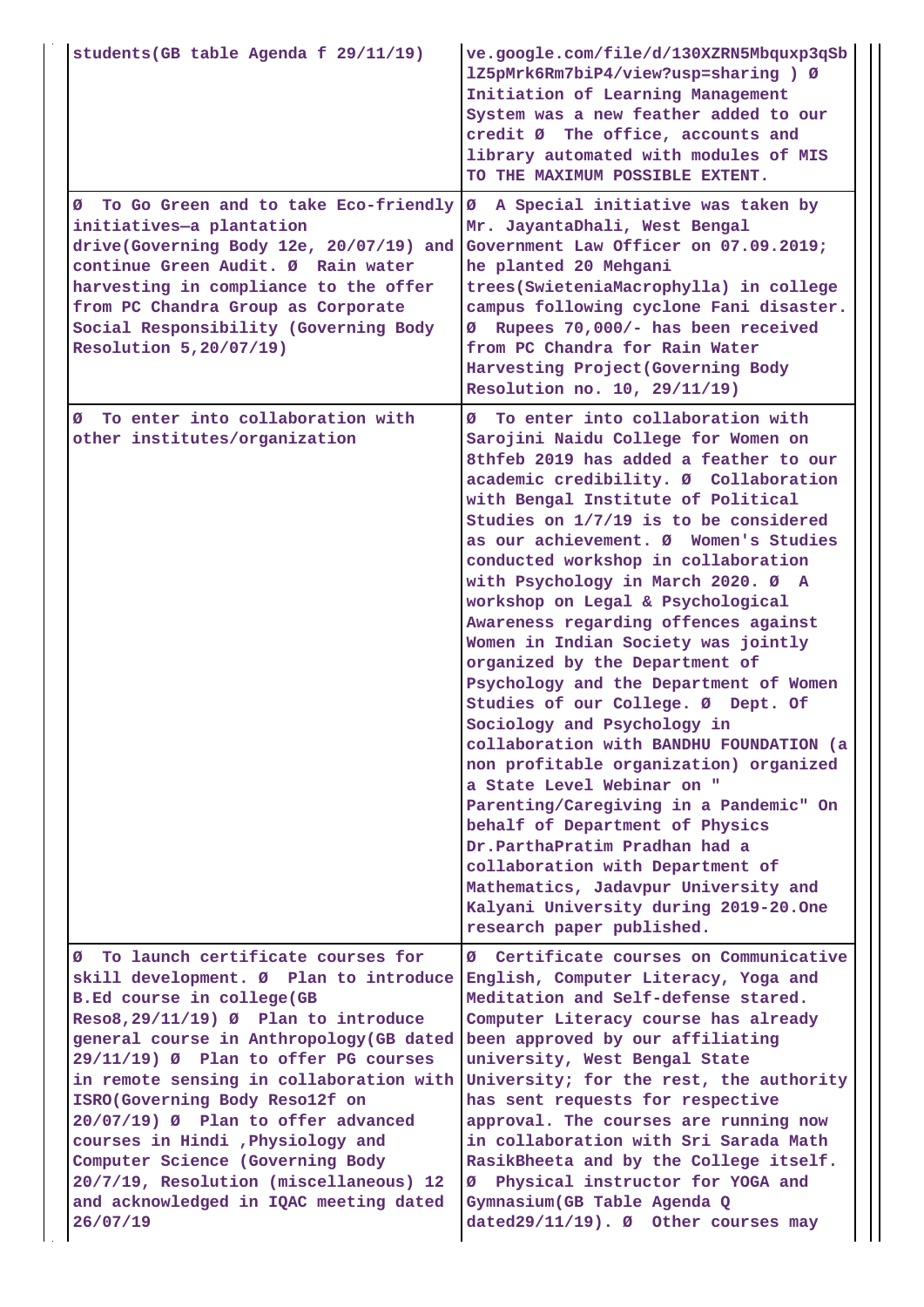|                                                                                                                                                                                                                                                                                                                                                     | begin soon; the process has remained<br>stalled due to Covid- 19 Pandemic and<br>consequent lockdowns. Ø Career fairs<br>and counseling sessions, training<br>programmes have been organized.<br>Thirteen students have been employed.<br>Thirty students have been trained by<br>professional organizations e.g. Anudeep<br>Foundation and ICICI Skill Academy and<br>these trainings were free of cost(as<br>per available data.                                                                                                                                                                                                                                                                                                                                                                                                                                                                                                                                                                        |  |
|-----------------------------------------------------------------------------------------------------------------------------------------------------------------------------------------------------------------------------------------------------------------------------------------------------------------------------------------------------|-----------------------------------------------------------------------------------------------------------------------------------------------------------------------------------------------------------------------------------------------------------------------------------------------------------------------------------------------------------------------------------------------------------------------------------------------------------------------------------------------------------------------------------------------------------------------------------------------------------------------------------------------------------------------------------------------------------------------------------------------------------------------------------------------------------------------------------------------------------------------------------------------------------------------------------------------------------------------------------------------------------|--|
| Ø Plan for Staff Development Programme<br>for Non Teaching Staff. Ø Academic<br>audit to be done regularly every<br>year (Governing Body, Misc.12d, 20/07/19)<br>Ø Plan to chalk out roaster duty of<br>Non Teaching Staff to cater to<br>administrative requirements (Governing<br>Body Misc2 ii)30/09/19 and to proceed<br>for performance audit. | Career Advancement Scheme(CAS) of<br>Ø<br>Mr. Pradipta Mukherjee Assistant Prof<br>of Political Science stage 1to2, Dr.<br>Madhusri Das Asst Prof Botany Stage<br>1to2 and Dr. Sujata Mukherjee Asst Prof<br>of journalism stage 1to2 was complete.<br>Promotion of Dr. Debasri Ghosh from<br>stage3 to 4 was also complete. (GB<br>Reso7, 29/11/19). Ø CAS of DrSujata<br>Mukherjee and DrParthaPratim Pradhan<br>recommended by IQAC(GB Reso4, 29/11/19).<br>College authority encouraged<br>ø<br>teachers to attend several up gradation<br>courses: 8 faculties completed<br>Refreshers Courses, 4 faculties<br>completed Orientation Programand 2<br>faculties completed Faculty Development<br>Program in 19-20 academic session. Ø<br>Staff Development Programmes have been<br>organized in collaboration with<br>Sarojini Naidu College for Women on<br>22.02.2020 and on 29.02.2020; it is a<br>part of our collaborative efforts too.<br>Performance audit has been conducted on<br>14.02.2020 |  |
| To recruit more staff and teachers<br>Ø<br>in the office to meet the enhanced work<br>pressure. Ø Proposal to appoint a<br>teacher in Hindi for special lectures<br>to students. (Governing Body Resolution<br>no. 19, 11/09/19)                                                                                                                    | Appointment of five non teaching<br>ø<br>staff(Governing Body Resolution 6,<br>Dated20/07/19) Ø Approval of service<br>of three non teaching staff that<br>remained pending for long(Governing<br>Body Resolution 6Adated 20/07/19) Ø<br>Appointment of four substantive<br>teachers recommended by CSC(Governing<br>Body Resolution 1, dated 29/11/19) Ø<br>Approval and appointment of sixtyfive<br>State Aided Contractual Teachers (I)<br>and (II) have been successfully<br>preceded. This has improved the<br>teacher-student ratio[1:13] (Governing<br>Body Misc2 (iii)dated30/09/19) Ø Ms.<br>Payel joined as an academic expert of<br>Hindi w.e.f. 01.11.2019.                                                                                                                                                                                                                                                                                                                                   |  |
| <u>View File</u>                                                                                                                                                                                                                                                                                                                                    |                                                                                                                                                                                                                                                                                                                                                                                                                                                                                                                                                                                                                                                                                                                                                                                                                                                                                                                                                                                                           |  |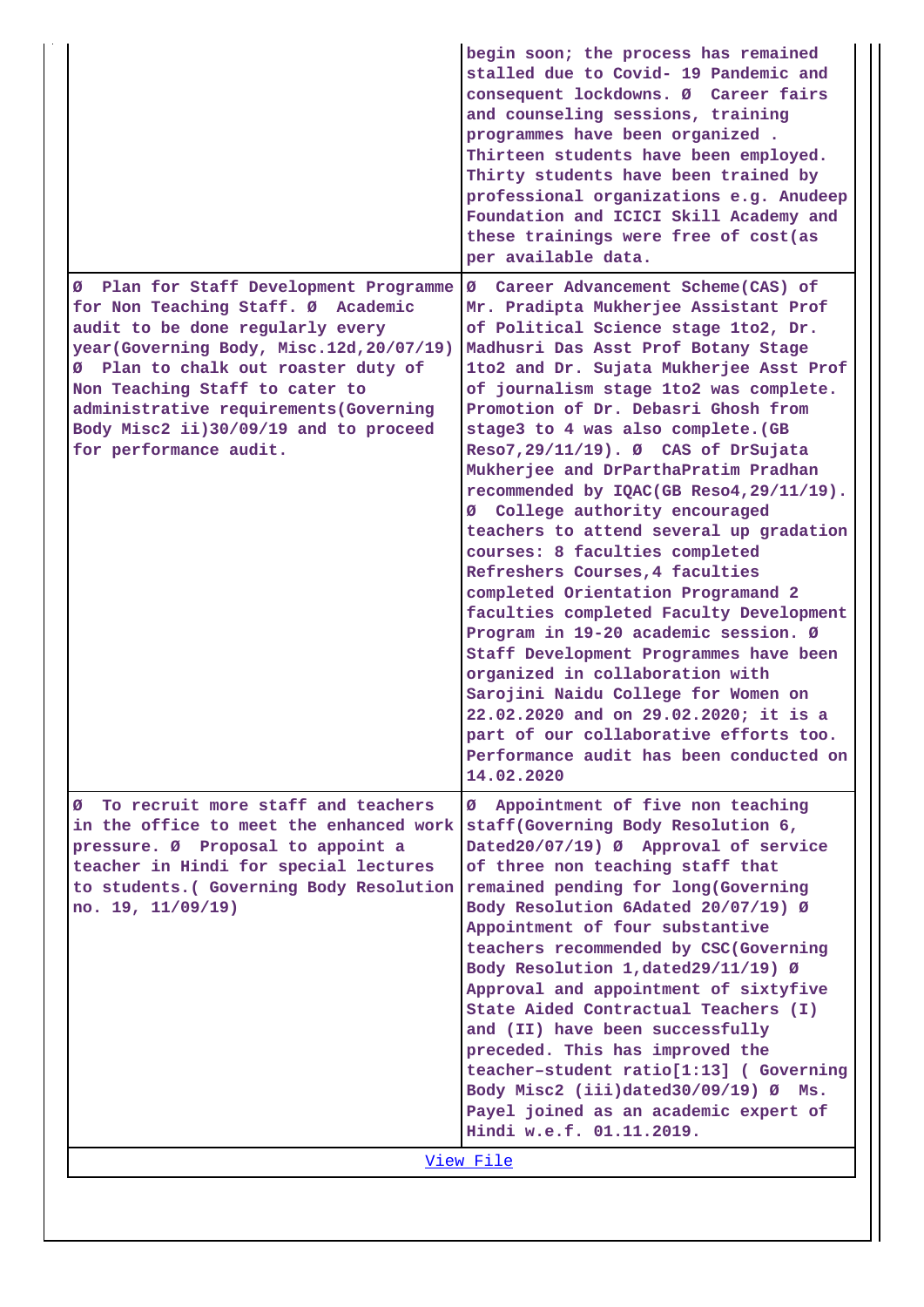**14. Whether AQAR was placed before statutory body ?**

| Name of Statutory Body<br>ACADEMIC SUB-COMITTEE, FINANCE SUB-<br>COMMITTEE AND IQAC                                  | <b>Meeting Date</b><br><b>30-Jul-2021</b>                                                                                                                                                                                                                                                                                                                                                                                                                                                                                                                                                                                                                                                                                                                                                                                                                                                                                                                                                                                                                                                                                                                                                                                                                                                         |
|----------------------------------------------------------------------------------------------------------------------|---------------------------------------------------------------------------------------------------------------------------------------------------------------------------------------------------------------------------------------------------------------------------------------------------------------------------------------------------------------------------------------------------------------------------------------------------------------------------------------------------------------------------------------------------------------------------------------------------------------------------------------------------------------------------------------------------------------------------------------------------------------------------------------------------------------------------------------------------------------------------------------------------------------------------------------------------------------------------------------------------------------------------------------------------------------------------------------------------------------------------------------------------------------------------------------------------------------------------------------------------------------------------------------------------|
| 15. Whether NAAC/or any other accredited<br>body(s) visited IQAC or interacted with it to<br>assess the functioning? | <b>No</b>                                                                                                                                                                                                                                                                                                                                                                                                                                                                                                                                                                                                                                                                                                                                                                                                                                                                                                                                                                                                                                                                                                                                                                                                                                                                                         |
| 16. Whether institutional data submitted to<br>AISHE:                                                                | Yes                                                                                                                                                                                                                                                                                                                                                                                                                                                                                                                                                                                                                                                                                                                                                                                                                                                                                                                                                                                                                                                                                                                                                                                                                                                                                               |
| Year of Submission                                                                                                   | 2020                                                                                                                                                                                                                                                                                                                                                                                                                                                                                                                                                                                                                                                                                                                                                                                                                                                                                                                                                                                                                                                                                                                                                                                                                                                                                              |
| Date of Submission                                                                                                   | $06 - \text{Mar} - 2020$                                                                                                                                                                                                                                                                                                                                                                                                                                                                                                                                                                                                                                                                                                                                                                                                                                                                                                                                                                                                                                                                                                                                                                                                                                                                          |
| 17. Does the Institution have Management<br><b>Information System?</b>                                               | Yes                                                                                                                                                                                                                                                                                                                                                                                                                                                                                                                                                                                                                                                                                                                                                                                                                                                                                                                                                                                                                                                                                                                                                                                                                                                                                               |
| If yes, give a brief descripiton and a list of modules<br>currently operational (maximum 500 words)                  | MIS The college has its own MIS through<br>which data base of financial matters<br>academic and other activities<br>coordinated and managed digitally.<br>Through different modules the data is<br>organized automatically. It also<br>generates feedback about performance on<br>different aspects of management.<br>1. Student Module: a. Admission Module:<br>Entire admission, is done online.All<br>details students admitted are recorded<br>through the software. This system<br>enables us and higher education<br>department of government of West Bengal<br>through UCHCHSIKSHA PORTAL to know the<br>details of admission. 2. Student Record<br>Software (AIMES software): a.<br>Registration and Examination related<br>MIS: Registration and Examination<br>portals, as provided by the University<br>are operated by the college. b. Fees<br>collection and Concession: Fees<br>details, scholarships, students'<br>personal data, examination fees records<br>and library fees details etc. are<br>maintained through dedicated software.<br>c. Scholarship related<br>module: Scholarships etc. are monitored<br>by Government of West Bengal or by the<br>Government of India, as the case may<br>be. d. Notification to the students<br>through SMS: This mechanism is operated |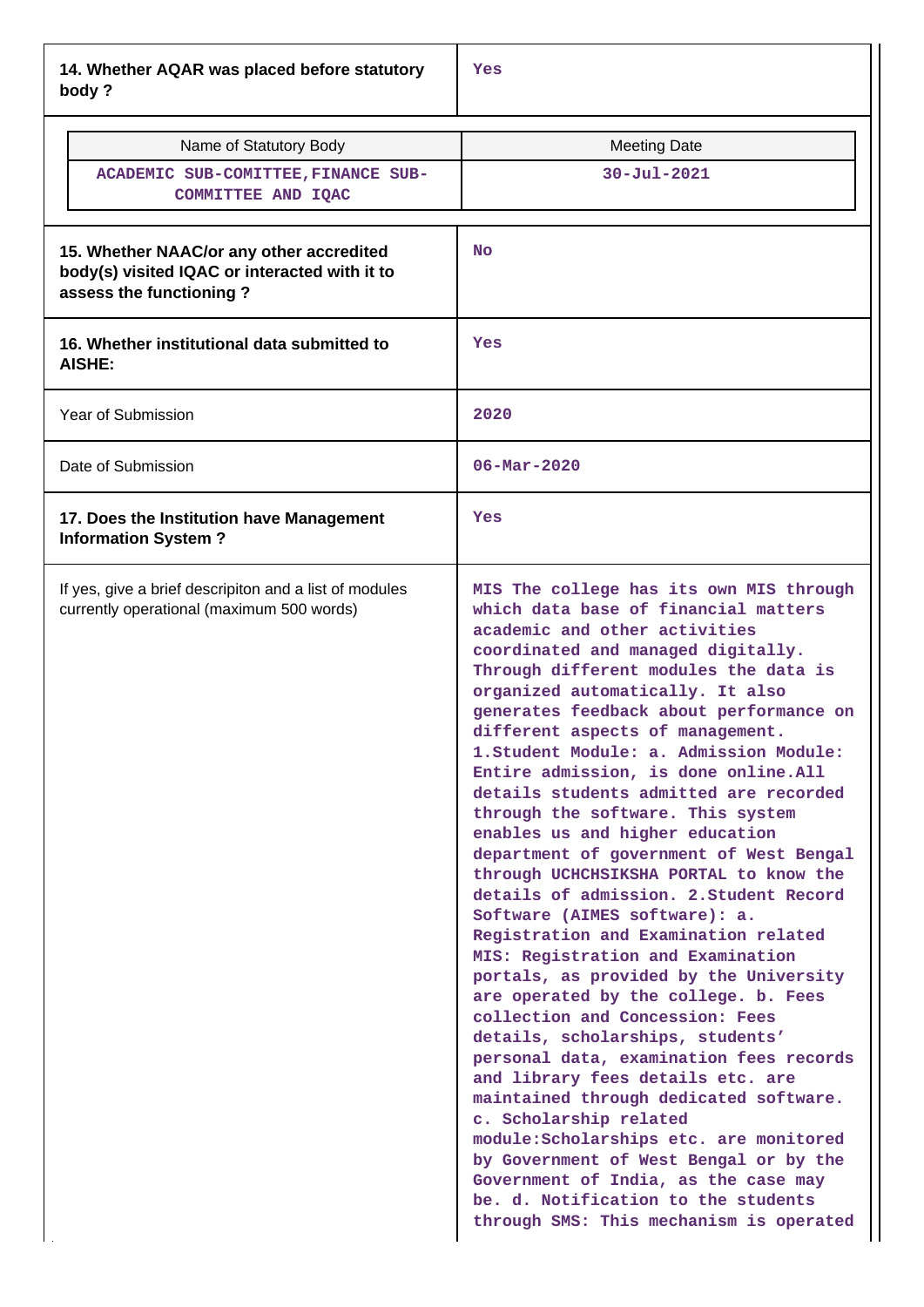**through AIMES software. 3. Library (KOHA Integrated Library Management Software) : The entire stock and accession of library is maintained digitally. We have proceeded for 100 digital library facility. 4. Academics: The IQAC unit of the college planned to install a software for students' attendance (YES TEACHER software). Covid 19 pandemic put teachers to take classes online. College designed Google Form for attendance which is still operative (LINK:https://forms.gle/kNPv7 WLTYtKfbNBw8). Besides classes, study materials are uploaded by many departments using LMS/Academic Resource Bank which is being linked with the college website (http://yesteacher.co.i n/hmmcollege\_lms/).Also IQAC organized Webinar series. (https://www.youtube.co m/channel/UC9WdguBWVfUV40uuUao WlMA) 5. Staff Module: MIS helps track faculty data like attendance and personal credentials(ERMS). We already have biometric system in operation. Personal file management and service profile documentation has already been digitized. Pension and post retirement emoluments are maintained by college through dedicated software of Higher Education Department of West Bengal. UCHCHSIKSHA portal of Higher Education Department accumulates all relevant information about staff and students, and about institution as a whole. 6. General Accounts: (FINAWARE SOFTWARE) It is a window through which computerized accounting system is maintained and monitored, like details of expenditure on different heads, segmented calculation of salary, Provident Fund etc. Accounts section has a plan to install Tally system to upgrade our existing account related MIS. a) Stock Maintenance: (STORE MANAGEMENT SOFTWARE) It maintains fixed assets, stationary stocks and so on. b) Pay Roll Module: (STAFF SALARY SOFTWARE) Apart from this IFMS through HRMS software monitors and maintains IT,PF deductions, and related records. Salary disbursement is linked to HRMS. c) Government Fund: (HRMS) Government allotments and funds are distributed and utilized through HRMS. d) Employee (Government approved) Data are maintained and monitored by the government through HRMS. e) RUSA and**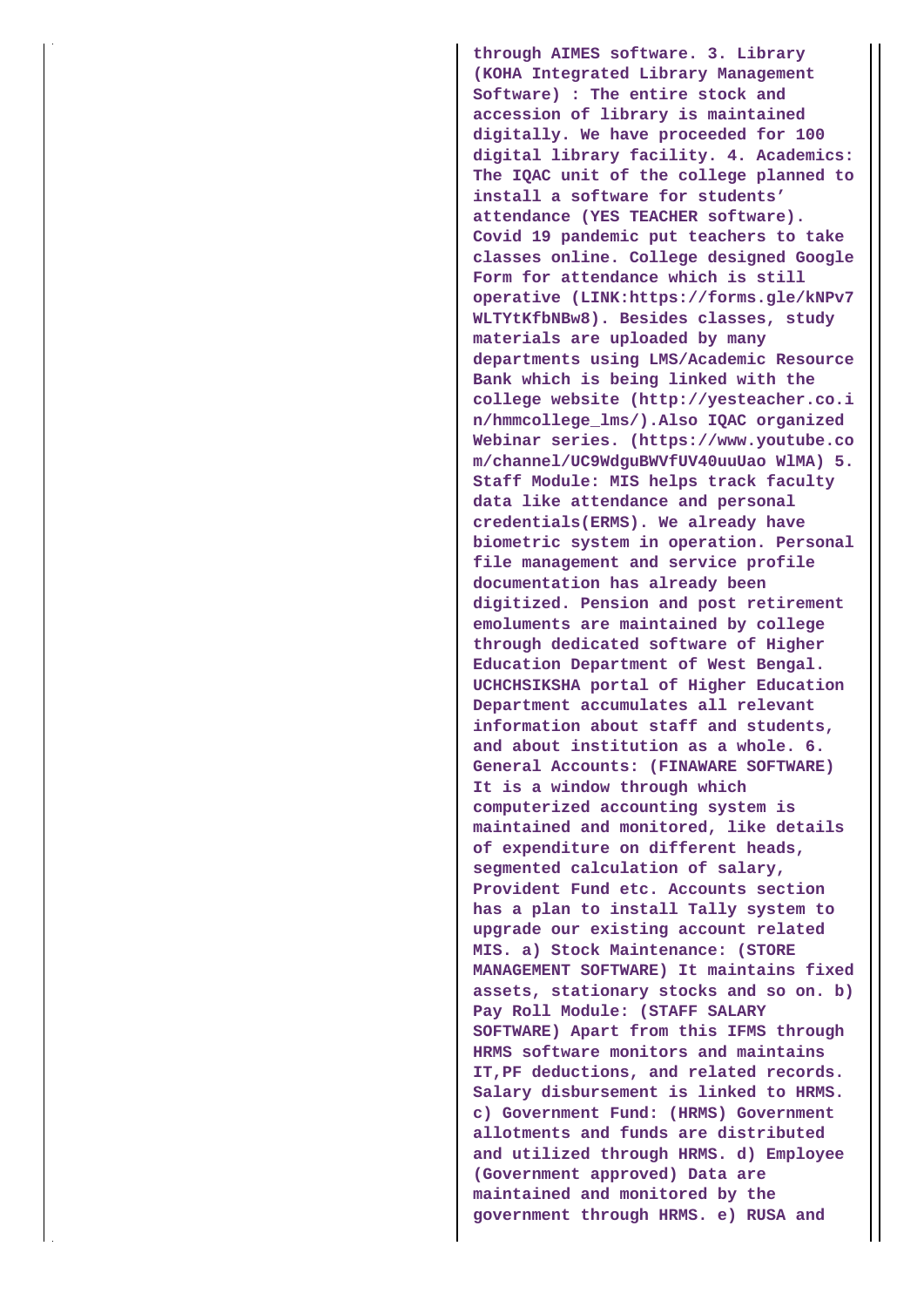**other UGC funds are managed by PFMS module, which is operated by the College, like payment of bills. The MIS has embarked us to the path of digitization and paperless ecofriendly governance. College authority is planning to digitize stock management system and upgrade accounts module w.e.f. 2019 20.**

# **Part B**

#### **CRITERION I – CURRICULAR ASPECTS**

#### **1.1 – Curriculum Planning and Implementation**

 1.1.1 – Institution has the mechanism for well planned curriculum delivery and documentation. Explain in 500 words

 **The institution is committed to effective delivery of curriculum in a wellplanned and documented way. The initiation of CBCS mode of learning embarked the college upon the path of outcome based performance. At the outset an induction program and orientation sessions are organized for new entrants to provide clarity about courses and code of conduct of the institution. 1. The prospectus of the college is designed and planned by the admission sub committee. It highlights reasons for choosing us as an academic hub, the opportunities and scope of study offered in our college.. 2. Institutional calendar mentions the number of working days and teaching days, list of holidays, tentative date of commencement of class and also university exam schedules, ensuring a clear picture regarding the functional orientation of the College. 3. Academic Calendar are designed with focus on internal examinations, lesson plans, workshops, seminars and extracurricular activities. 4. Time table- is drafted well ahead of commencement of classes. It is then staffed by departments according to the availability of teachers and expertise of faculties. Besides regular classes, teachers are also allotted tutorials, remedial classes for trailing students and mentoring classes etc. 5. Existence of a Conventional and Digitized Attendance Register for the teachers and the students- The number of classes allotted and taken, any administrative job done or extracurricular activities is also mentioned. A bio metric system has been installed to digitally confirm the presence and hours spent by a faculty in campus. In case of the students also both conventional attendance registers and digitized registers (YES TEACHER SOFTWARE) are maintained and strictly monitored. (https://yesteacher.co.in/hmmcollege/ ) 6. Preparation of e-modules implemented during w.e.f. 15/03/2020. These modules are uploaded on the college website; Academic Resource Bank and Learning Management system help sharing academic resources and study materials with the students and makes dissemination of the curriculum more effective. LINKS : 1. LMShttp://yesteacher.co.in/hmmcollege\_lms/ 2. Academic Resource Bank (department wise)- https://drive.google.com/file/d/1e68RPeGpU2eM0NDfWJSpmQ0S8EY4Q6CK/view?u sp=sharing 7. Introduction of Online Classes and Learning Management System (LMS) makes curricular planning and implementation more transparent. 8. Strict Academic Monitoring – Heads of the departments at regular intervals monitor and regulate the syllabus to help complete the contents on time in their meetings with the teachers and other stakeholders. Curricular planning and implementation are scrutinized by the Principal and the college authorities through All Teachers' meetings, Teachers' Council Meetings, Academic subcommittee meetings, IQAC and Governing Body meetings, guardians' meetings and students' meetings etc.; academic audits are also conducted. After commencement of online classes Principal regularly checks class data through online**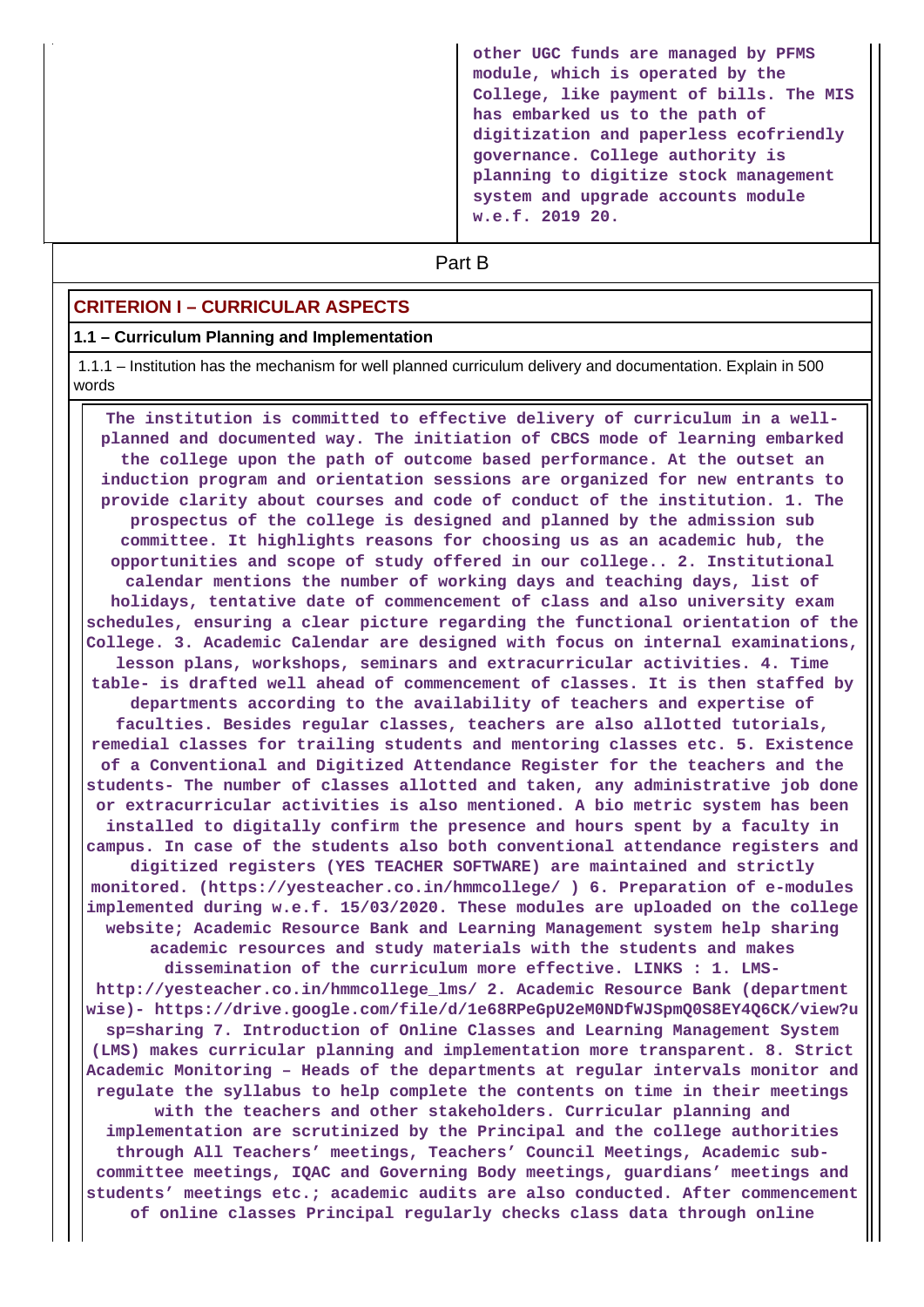**mechanisms. Students' appraisals are effective means of Outcome Based learning. This helps in optimizing the delivery of curriculum by using different aspects of intelligence of students. Eg- Self appraisal (TS) https://drive.google.com/f ile/d/1YZeEEb9K171BdtAzUcLG8AU0dBij3yx6/view?usp=sharing 9. Extension lectures and workshops, seminars/webinars on topics both within and beyond syllabus, field studies and industry visits, interdisciplinary classes, teachers' participation in Orientation Programme/Refresher Courses/short term courses expand the horizon of thought among students.**

|                                         | 1.1.2 - Certificate/ Diploma Courses introduced during the academic year                                                                                                 |                          |                          |                                                                                                                                                                                            |                                                                                                                   |  |  |  |
|-----------------------------------------|--------------------------------------------------------------------------------------------------------------------------------------------------------------------------|--------------------------|--------------------------|--------------------------------------------------------------------------------------------------------------------------------------------------------------------------------------------|-------------------------------------------------------------------------------------------------------------------|--|--|--|
| Certificate                             | <b>Diploma Courses</b>                                                                                                                                                   | Dates of<br>Introduction | Duration                 | Focus on employ<br>ability/entreprene<br>urship                                                                                                                                            | <b>Skill</b><br>Development                                                                                       |  |  |  |
| YOGA and<br><b>MEDITATION</b>           | N.A                                                                                                                                                                      | 08/02/2020               | 180                      | <b>TO ENSURE</b><br><b>EMPLOYABILIT</b><br>Y IN THE JOB<br><b>MARKET AS</b><br><b>YOGA TRAINER</b>                                                                                         | a. Mental<br>and physical<br>health b.<br>Enhancement<br>of career op<br>portunities.                             |  |  |  |
| <b>SELF</b><br><b>DEFENCE</b>           | N.A                                                                                                                                                                      | 11/02/2020               | 180                      | <b>TO ENSURE</b><br><b>EMPLOYABILIT</b><br>Y AS SELF<br><b>DEFENSE</b><br><b>TRAINER</b>                                                                                                   | a.<br>Building<br>confidence<br>and sense of<br>self esteem.<br>b.<br>Enhancement<br>of career op<br>portunities. |  |  |  |
| <b>COMPUTER</b><br><b>LITERACY</b>      | N.A                                                                                                                                                                      | 11/07/2019               | 180                      | a.<br>Preparing<br>students for students for<br>global job<br>market                                                                                                                       | a.<br>Preparing<br>global job<br>market                                                                           |  |  |  |
| <b>COMMUNICAT</b><br><b>IVE ENGLISH</b> | N.A                                                                                                                                                                      | 28/08/2019               | 180                      | a.<br>Preparing<br>students for students for<br>global job<br>market, in c market, in c<br>orrespondenc orrespondenc<br>e with<br>university university<br>syllabus on<br>AECC,<br>English | a.<br>Preparing<br>global job<br>e with<br>syllabus on<br>AECC,<br>English                                        |  |  |  |
| 1.2 - Academic Flexibility              |                                                                                                                                                                          |                          |                          |                                                                                                                                                                                            |                                                                                                                   |  |  |  |
|                                         | 1.2.1 - New programmes/courses introduced during the academic year                                                                                                       |                          |                          |                                                                                                                                                                                            |                                                                                                                   |  |  |  |
|                                         | Programme/Course                                                                                                                                                         |                          | Programme Specialization | Dates of Introduction                                                                                                                                                                      |                                                                                                                   |  |  |  |
|                                         | HINDI GENERAL (HING)<br><b>BA</b><br>13/07/2019<br>View File                                                                                                             |                          |                          |                                                                                                                                                                                            |                                                                                                                   |  |  |  |
|                                         | 1.2.2 - Programmes in which Choice Based Credit System (CBCS)/Elective course system implemented at the<br>affiliated Colleges (if applicable) during the academic year. |                          |                          |                                                                                                                                                                                            |                                                                                                                   |  |  |  |
|                                         | Name of programmes adopting                                                                                                                                              | Programme Specialization |                          | Date of implementation of                                                                                                                                                                  |                                                                                                                   |  |  |  |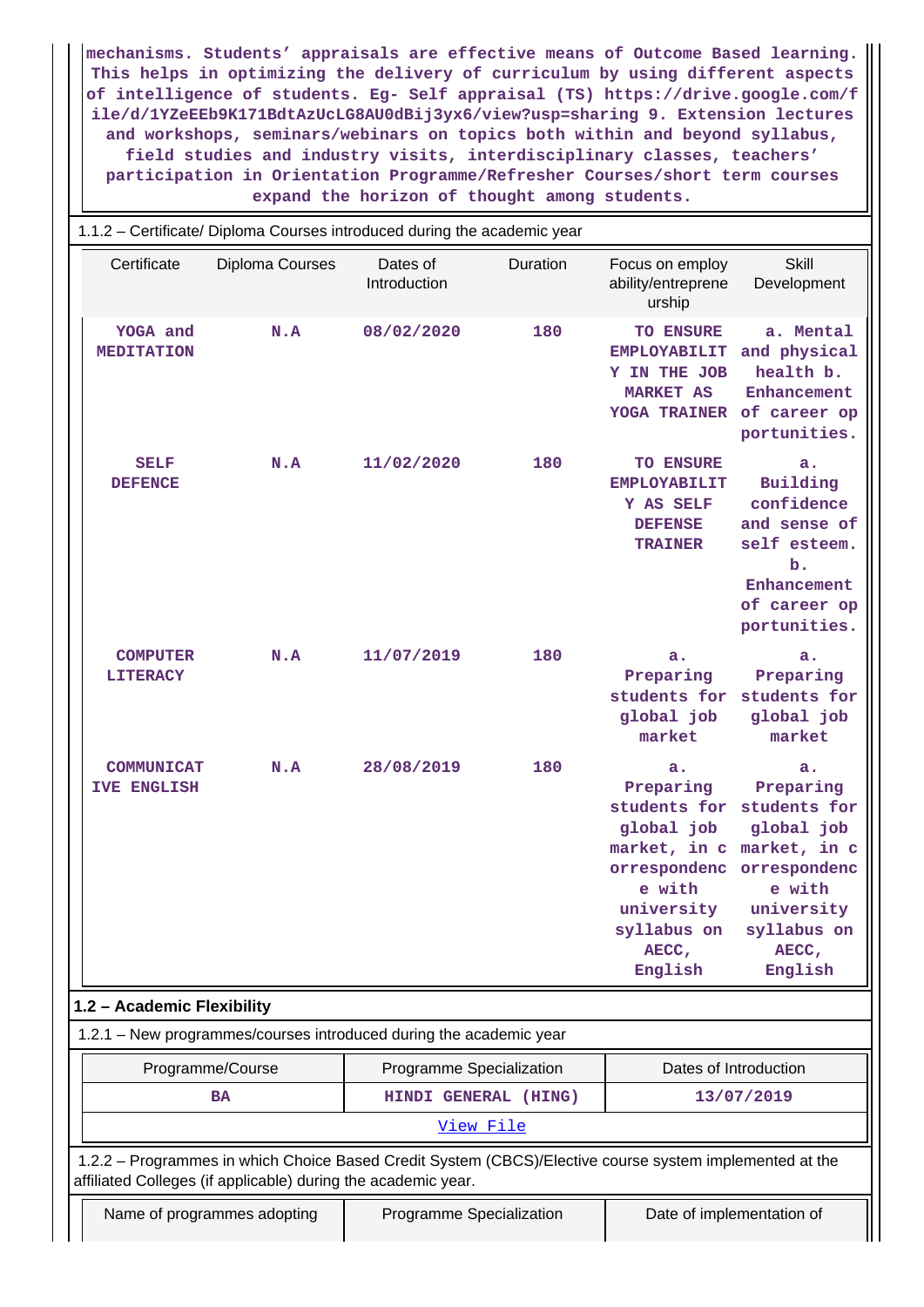| <b>CBCS</b>                                                                                |                                                                                         | <b>CBCS/Elective Course System</b>                           |
|--------------------------------------------------------------------------------------------|-----------------------------------------------------------------------------------------|--------------------------------------------------------------|
| <b>BA</b>                                                                                  | HINDI GENERAL (HING)                                                                    | 13/07/2019                                                   |
| 1.2.3 - Students enrolled in Certificate/ Diploma Courses introduced during the year       |                                                                                         |                                                              |
|                                                                                            | Certificate                                                                             | Diploma Course                                               |
| <b>Number of Students</b>                                                                  | 115                                                                                     | Nil                                                          |
| 1.3 - Curriculum Enrichment                                                                |                                                                                         |                                                              |
| 1.3.1 – Value-added courses imparting transferable and life skills offered during the year |                                                                                         |                                                              |
| <b>Value Added Courses</b>                                                                 | Date of Introduction                                                                    | Number of Students Enrolled                                  |
| YOGA and MEDITATION                                                                        | 08/02/2020                                                                              | 25                                                           |
| SELF DEFENCE                                                                               | 11/02/2020                                                                              | 12                                                           |
| <b>COMMUNICATIVE ENGLISH</b>                                                               | 28/08/2019                                                                              | 60                                                           |
| <b>COMPUTER LITERACY</b>                                                                   | 11/07/2019                                                                              | 18                                                           |
|                                                                                            | View File                                                                               |                                                              |
| 1.3.2 - Field Projects / Internships under taken during the year                           |                                                                                         |                                                              |
| Project/Programme Title                                                                    | Programme Specialization                                                                | No. of students enrolled for Field<br>Projects / Internships |
| <b>BA</b>                                                                                  | 1. Women in Satyajit<br>Ray films (Bengali)<br>20.12.19                                 | 25                                                           |
| <b>BSC</b>                                                                                 | 2. Educational tour to<br>Dakshineswar and adjacent<br>(field study) on<br>11/02/2020.  | 12                                                           |
| <b>BSC</b>                                                                                 | 3. Visit to<br>International Poultry<br>Fair on 12/2/2020<br>(Zoology and Botany)       | 60                                                           |
| <b>BSC</b>                                                                                 | 4. Mother dairy visit<br>by FNTA on 15/11/19                                            | 26                                                           |
| <b>BSC</b>                                                                                 | 5. National nutrition<br>month on $1/8/19$                                              | 40                                                           |
| <b>BA</b>                                                                                  | 6. Project on<br>photography by Journalism<br>and Mass Communication                    | 23                                                           |
| <b>BA</b>                                                                                  | 7. Project on attack on<br>freedom of speech by<br>Journalism and Mass<br>Communication | 13                                                           |
| <b>BA</b>                                                                                  | 8. Documentaries (JORA)<br>by Journalism and Mass<br>Communication                      | 5                                                            |
| <b>BA</b>                                                                                  | 9. Educational tour to<br>Sundarbans<br>18/11/19-20/11/19 by<br>Zoology                 | 32                                                           |
| BA                                                                                         | 10. Educational tour to                                                                 | 62                                                           |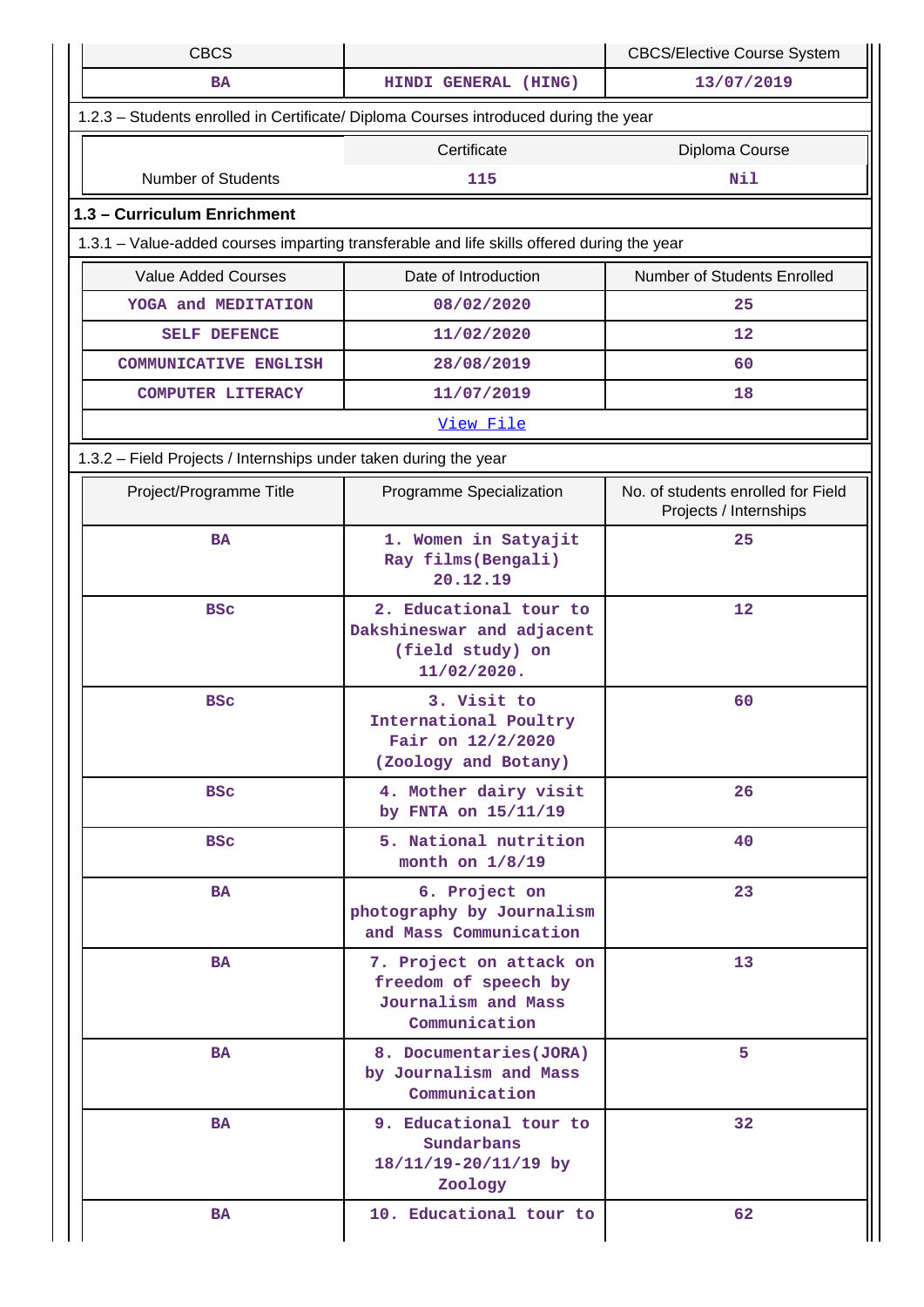View File

#### **1.4 – Feedback System**

1.4.1 – Whether structured feedback received from all the stakeholders.

| <b>Students</b>  | Yes |
|------------------|-----|
| Teachers         | Yes |
| <b>Employers</b> | Yes |
| Alumni           | Yes |
| Parents          | No  |

 1.4.2 – How the feedback obtained is being analyzed and utilized for overall development of the institution? (maximum 500 words)

#### Feedback Obtained

**The institution collects feedback from different stake holders regarding their experience in college during the period of study. The students are given evaluation sheets/forms to assess individual departmental teachers and other aspects of college administration and infrastructure on the basis of their performance, at the end of each semester. During lockdown, however we have created Google forms to be filled up. Once the feedback is collected it is sorted and analyzed. Free articulation of views is encouraged amongst all stakeholders by inviting them to write to the Principal via official email and/or letters, which are placed in the public domain. If any negative view/feedback or grievance is identified, the IQAC takes up the matter to address the said flaw. Accordingly the College takes up the following measuresa) IQAC meeting and Academic Subcommittee meetings are convened. b) Parent –teachers meetings are organized. c) Principal meets the faculty members of the respective departments. d) Principal and IQAC meet students and guardians at regular intervals. e) Principal seeks suggestions from the Alumni. f) All-staff meetings are organized and matters are discussed at length. g) Students are free to meet the Principal regularly to share their problems. Besides we have a grievance redress drop box for the students who fail to fight shy. However currently we are trying to resolve problems online due to pandemic situation. h) Alumnae feedback is also obtained from the Alumna Representative in the College. i) Parents are also invited to interact with the faculties and with the principal. Different departments organize meetings with the Parents. At the end of each academic session, the Principal convenes both Academic and Administrative Audits, wherein staff and teachers discuss academic planning and devise and/or revise pedagogical and administrative strategies based on the faculty's experience and feedback. The Teachers' Council and Non-teaching association Meetings take place at regular interval to recapitulate the decision for implementation of new curricular strategies and programs. The teachers have the opportunity to give feedback directly to their parent departments in the College and to share views with the College authority. Therefore through a very democratic, transparent and accountable manner, the Principal, IQAC and academic sub- committee team seeks to mitigate the problem and ensure quality in academics. Resolutions undertaken in the meetings are executed in the best possible way to serve the interest of students. Meetings are a regular practice to find solutions to any crisis. This not only enables ventilation of grievances but also alternative measures and ideas crop up. In the process nearly entire college is engaged in running the institution smoothly. These mechanisms help to decide the options for new programs that the College may offer and for planning other curriculum enrichment extension activities. These practices have created a bond between the institution and its stakeholders. However the college has to adhere to all guidelines defined by**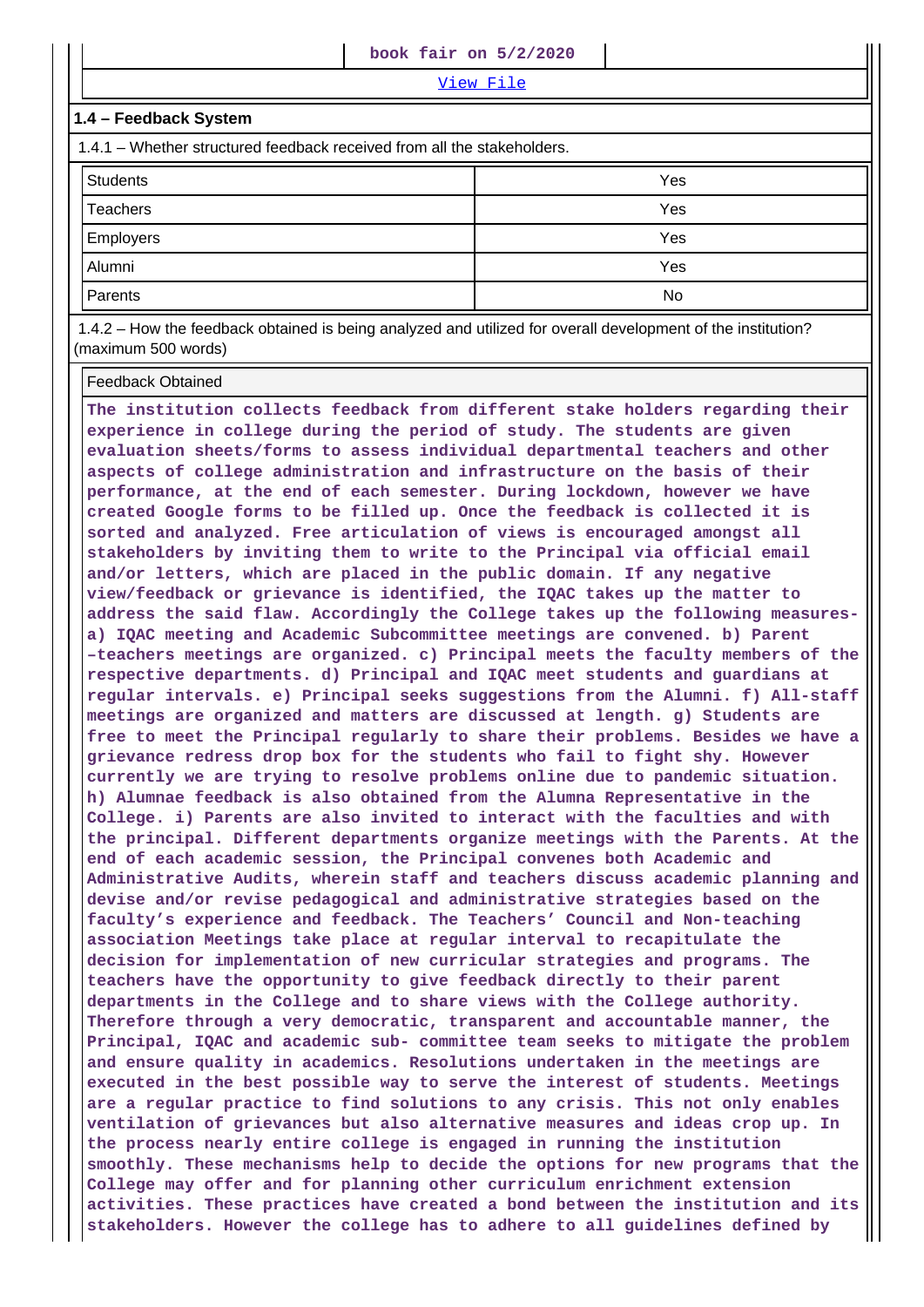**West Bengal State University to which we are affiliated. But any new plan executed by college regarding academics is briefed to University through Board of Studies formally**

## **CRITERION II – TEACHING- LEARNING AND EVALUATION**

#### **2.1 – Student Enrolment and Profile**

| $2.1.1 -$ Demand Ratio during the year |                             |                              |                                   |                          |  |  |  |
|----------------------------------------|-----------------------------|------------------------------|-----------------------------------|--------------------------|--|--|--|
| Name of the<br>Programme               | Programme<br>Specialization | Number of seats<br>available | Number of<br>Application received | <b>Students Enrolled</b> |  |  |  |
| <b>BCom</b>                            | <b>GENERAL</b>              | 50                           | 44                                | 8                        |  |  |  |
| <b>BSC</b>                             | <b>GENERAL</b>              | 78                           | 139                               | 21                       |  |  |  |
| <b>BSC</b>                             | <b>HONOURS</b>              | 195                          | 731                               | 147                      |  |  |  |
| <b>BA</b>                              | <b>GENERAL</b>              | 363                          | 496                               | 159                      |  |  |  |
| <b>BA</b>                              | <b>HONOURS</b>              | 709                          | 1344                              | 410                      |  |  |  |
| View File                              |                             |                              |                                   |                          |  |  |  |

## **2.2 – Catering to Student Diversity**

2.2.1 – Student - Full time teacher ratio (current year data)

| Year | Number of<br>students enrolled students enrolled<br>in the institution<br>(UG) | Number of<br>in the institution<br>(PG) | Number of<br>fulltime teachers<br>available in the<br>institution<br>teaching only UG teaching only PG<br>courses | Number of<br>fulltime teachers<br>available in the<br>institution<br>courses | Number of<br>teachers<br>teaching both UG<br>and PG courses |
|------|--------------------------------------------------------------------------------|-----------------------------------------|-------------------------------------------------------------------------------------------------------------------|------------------------------------------------------------------------------|-------------------------------------------------------------|
| 2019 | 1169                                                                           | Nill                                    | 103                                                                                                               | Nill                                                                         |                                                             |

## **2.3 – Teaching - Learning Process**

 2.3.1 – Percentage of teachers using ICT for effective teaching with Learning Management Systems (LMS), Elearning resources etc. (current year data)

| Number of<br><b>Teachers on Roll</b>         | Number of<br>teachers using<br>ICT (LMS, e-<br>Resources) | <b>ICT Tools and</b><br>resources<br>available | Number of ICT<br>enabled<br>Classrooms | Numberof smart<br>classrooms | E-resources and<br>techniques used |  |  |
|----------------------------------------------|-----------------------------------------------------------|------------------------------------------------|----------------------------------------|------------------------------|------------------------------------|--|--|
| 103<br>73<br>26<br>5<br>5                    |                                                           |                                                |                                        |                              |                                    |  |  |
| View File of ICT Tools and resources         |                                                           |                                                |                                        |                              |                                    |  |  |
| View File of E-resources and techniques used |                                                           |                                                |                                        |                              |                                    |  |  |

2.3.2 – Students mentoring system available in the institution? Give details. (maximum 500 words)

 A student who is admitted in a college faces a myriad of challenges. The unfamiliar surroundings, cultural difference, peer pressure, performance expectations, psychological and physical changes, career demands, relationships, identity formation are just some examples of issues that confront the young undergraduates. Though a majority of students find ways to deal with these issues, a number of them struggle for survival in a higher platform. Their future dreams get scattered. It is in this context that Hiralal Mazumdar Memorial College for Women has started its Counseling centre was started in 2016, under the supervision of the department of Psychology and Education, designed to pay special attention to those who are in need. Later as suggested by the counselors, IQAC of the College had come up with the concept of mentoring. At the beginning of the academic session, the subject wise names of the mentors are declared. The mentors monitor attendance and academic progress of the students mentors take care of the psychological wellbeing of their mentees. Department of Psychology is entrusted to proceed for professional counseling, if required. At the outset of a session, the mentors conduct induction programmes for the mentees, whereby they come to know about the institution, its visions and missions, the facilities available and the regulations of the affiliating university. The

mentors use both formal and informal means of mentoring. This induction session helps students gel with new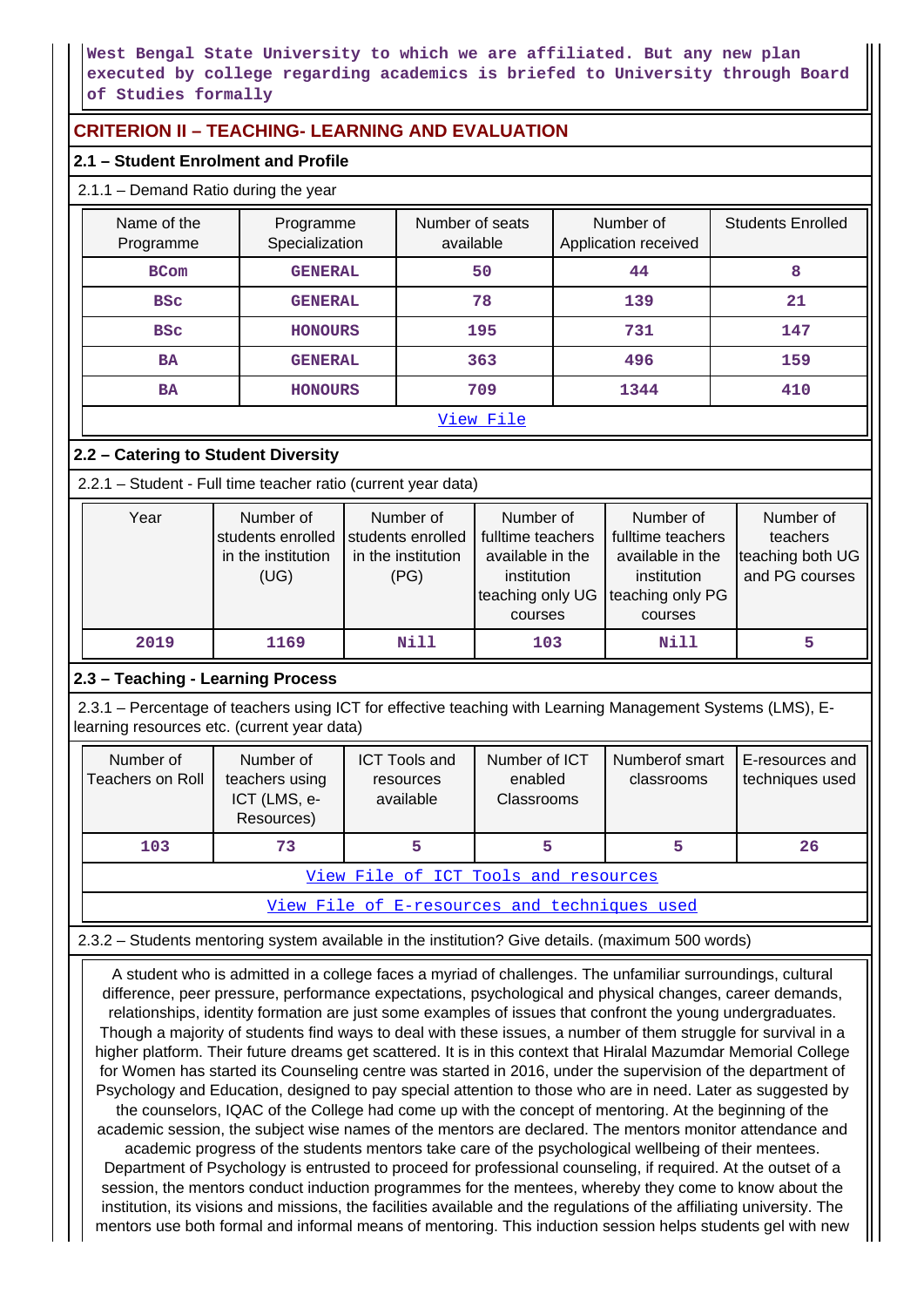environment in college after they step out of school habit. This is like a leap to a bigger domain for students hence it is essential they feel comfortable and believe the campus to be conducive for them to pursue higher studies. Extension Activities like NSS, NCC, Community Outreach Programs, Extra-Curricular Activities and Students Union have faculty mentors who advise and guide the students in organizational and leadership qualities and building peer rapport and interaction within these societies. Once the course curriculum begins it is easier for mentors to detect the strengths and weakness of each mentee. Though all students enroll themselves to pursue studies yet it is often found that abject poverty prevents many to continue their dreams. Meritorious but poor students are often supported by mentors through college aids meant for students the mentors however help such students privately as well to prevent drop outs. For those who fall back in studies for other reasons are pulled up and strengthened so that they stand at par with others. Our aim is to equip women through education. The reason for which we have devised the Mentoring system is to keep students inclined to learning and not surrender to crisis. Teachers engage in mentoring and convincing students of their capacities capabilities and future prospects. Our aim is to instill faith and conviction among students to try and find solutions to problems instead of surrendering to them. Mentoring classes are taken by the faculties in organized and documented form as well as informally. Students are being mentored academically, psychologically and financially.

| Number of students enrolled in the<br>institution              |                                                                                                                                                                                                 | Number of fulltime teachers                                                                                               |                   |     | Mentor: Mentee Ratio                        |   |                                                                                       |                                                                                                                                                                                                                                      |
|----------------------------------------------------------------|-------------------------------------------------------------------------------------------------------------------------------------------------------------------------------------------------|---------------------------------------------------------------------------------------------------------------------------|-------------------|-----|---------------------------------------------|---|---------------------------------------------------------------------------------------|--------------------------------------------------------------------------------------------------------------------------------------------------------------------------------------------------------------------------------------|
| 1169                                                           |                                                                                                                                                                                                 |                                                                                                                           |                   | 103 |                                             |   |                                                                                       | 1:11                                                                                                                                                                                                                                 |
| 2.4 - Teacher Profile and Quality                              |                                                                                                                                                                                                 |                                                                                                                           |                   |     |                                             |   |                                                                                       |                                                                                                                                                                                                                                      |
| 2.4.1 - Number of full time teachers appointed during the year |                                                                                                                                                                                                 |                                                                                                                           |                   |     |                                             |   |                                                                                       |                                                                                                                                                                                                                                      |
| No. of sanctioned<br>positions                                 | No. of filled positions                                                                                                                                                                         |                                                                                                                           | Vacant positions  |     | Positions filled during<br>the current year |   | No. of faculty with<br>Ph.D                                                           |                                                                                                                                                                                                                                      |
| 31                                                             | 28                                                                                                                                                                                              |                                                                                                                           |                   | 3   |                                             | 5 |                                                                                       | 27                                                                                                                                                                                                                                   |
|                                                                | 2.4.2 - Honours and recognition received by teachers (received awards, recognition, fellowships at State, National,<br>International level from Government, recognised bodies during the year ) |                                                                                                                           |                   |     |                                             |   |                                                                                       |                                                                                                                                                                                                                                      |
| Year of Award                                                  |                                                                                                                                                                                                 | Name of full time teachers<br>Designation<br>receiving awards from<br>state level, national level,<br>international level |                   |     |                                             |   | Name of the award,<br>fellowship, received from<br>Government or recognized<br>bodies |                                                                                                                                                                                                                                      |
| 2019                                                           |                                                                                                                                                                                                 | Dr. Sujata                                                                                                                | Mukhopadhyay      |     | Assistant<br>Professor                      |   |                                                                                       | 1. Clean<br>Environment Award<br>by IBRF 2.<br>Appointed as member<br>in Editorial Board<br>of IJBST. 3. Parbo<br>Award for Best<br>Teacher 4. Guest of<br>Honour by FPAI (<br>Family Planning<br>Association of<br>India under GOI) |
| 2020                                                           |                                                                                                                                                                                                 | <b>Biswas</b>                                                                                                             | Smt. Smritiparna  |     | Lecturer                                    |   |                                                                                       | Completed B.Ed                                                                                                                                                                                                                       |
| 2019                                                           |                                                                                                                                                                                                 |                                                                                                                           | Smt. Piyali Mitra |     | Lecturer                                    |   |                                                                                       | Completed B.Ed                                                                                                                                                                                                                       |
| 2019                                                           |                                                                                                                                                                                                 | Dutta                                                                                                                     | Smt. Oendrila     |     | Lecturer                                    |   |                                                                                       | Completed B.Ed                                                                                                                                                                                                                       |
| 2019                                                           | Mukherjee                                                                                                                                                                                       |                                                                                                                           | Dr. Arpita        |     | Lecturer                                    |   |                                                                                       | <b>AWARDED Ph.D</b>                                                                                                                                                                                                                  |
| 2020                                                           |                                                                                                                                                                                                 | Misra                                                                                                                     | Smt. Debopama     |     | Lecturer                                    |   |                                                                                       | Selected as a<br>Presenter of<br>Akashvani Mahila<br>Mahal                                                                                                                                                                           |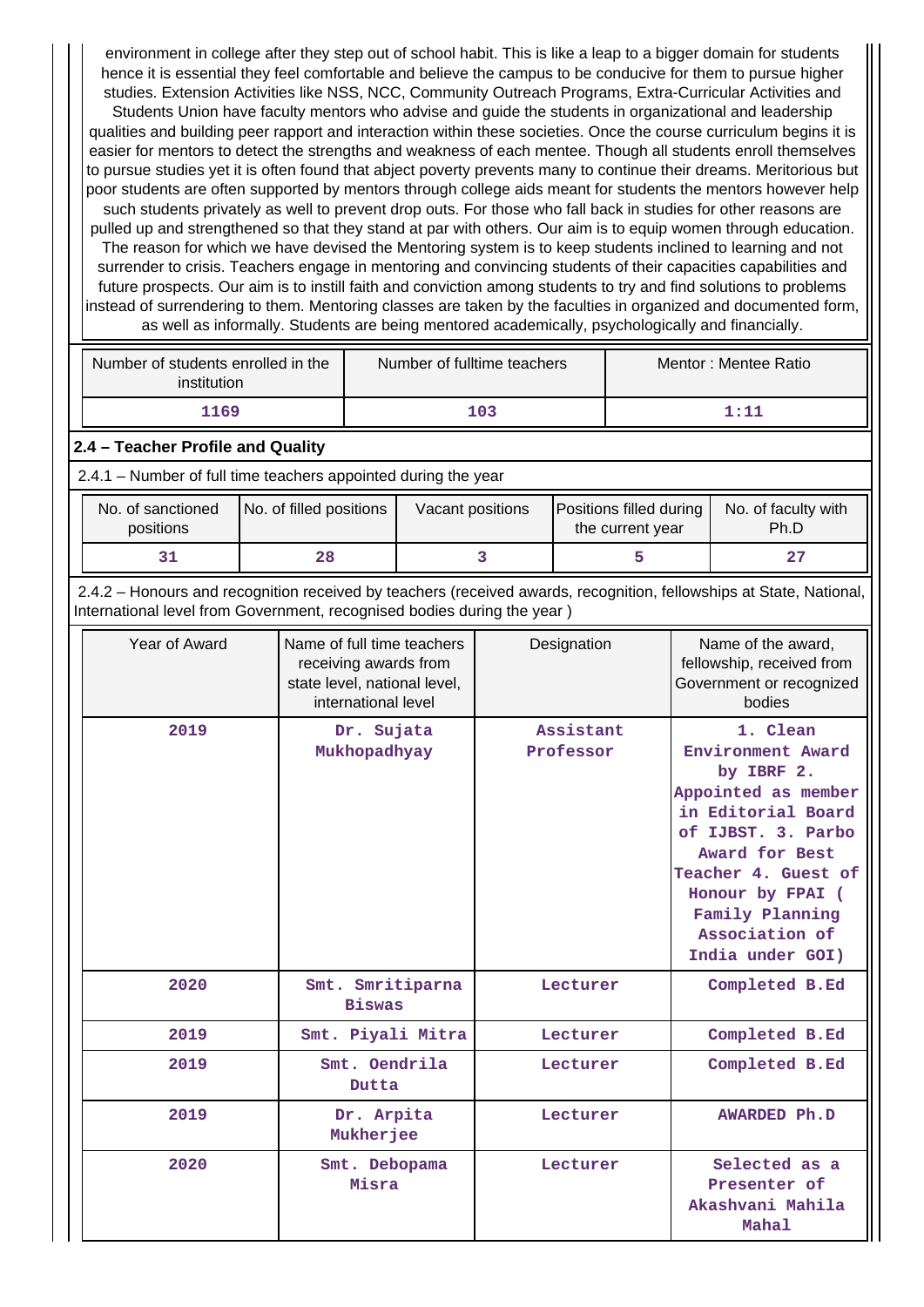| 2019                                                                                                               | Dr. ParthaPratim<br>Pradhan  | Assistant<br>Professor | 1) Awarded travel<br>grant of<br>\$800.00(USD) for<br>attending workshop<br>Cosmology and<br>String theory-2019<br>held at Simon<br>Center for Geometry<br>and Physics, Stony<br>Brook University,<br>USA. 2) Selected as<br>a referee of<br>journal Annalen der<br>Physik, Wiley-<br><b>VCHGERMANY</b> |  |  |  |  |
|--------------------------------------------------------------------------------------------------------------------|------------------------------|------------------------|---------------------------------------------------------------------------------------------------------------------------------------------------------------------------------------------------------------------------------------------------------------------------------------------------------|--|--|--|--|
| 2019                                                                                                               | Dr. Soma Ghosh               | Principal              | 1.Clean<br>Environment Award<br>by IBRF 2. Life time<br>Achievers' Award by<br>IARA 3. Publications<br>in National<br>journals, in edited<br>volumes and of<br>books 4. Resource<br>person in state/nat<br>ional/international<br>seminars/workshops/<br>webinars                                       |  |  |  |  |
| 2019                                                                                                               | Pradipta<br><b>Mukherjee</b> | Assistant<br>Professor | 1. Visited<br>Thailand with<br>accommodation and<br>registration<br>facility to present<br>a paper in an<br>International<br>Seminar AISA. 2.<br>Delivered an<br>Invited Lecture at<br>chualangkor<br>University<br>Thailand.                                                                           |  |  |  |  |
| 2019                                                                                                               | Puja Das                     | Lecturer               | Patents received-<br>1. Smart System for<br>Cooking Gas<br>Production Using<br>Electromagnetic<br>Generator 2. System<br>and Method for Real-<br>Time Status<br>Notification of<br>Group Chat Without<br><b>Using Internet</b>                                                                          |  |  |  |  |
|                                                                                                                    |                              | View File              |                                                                                                                                                                                                                                                                                                         |  |  |  |  |
| 2.5 - Evaluation Process and Reforms                                                                               |                              |                        |                                                                                                                                                                                                                                                                                                         |  |  |  |  |
| 2.5.1 – Number of days from the date of semester-end/ year- end examination till the declaration of results during |                              |                        |                                                                                                                                                                                                                                                                                                         |  |  |  |  |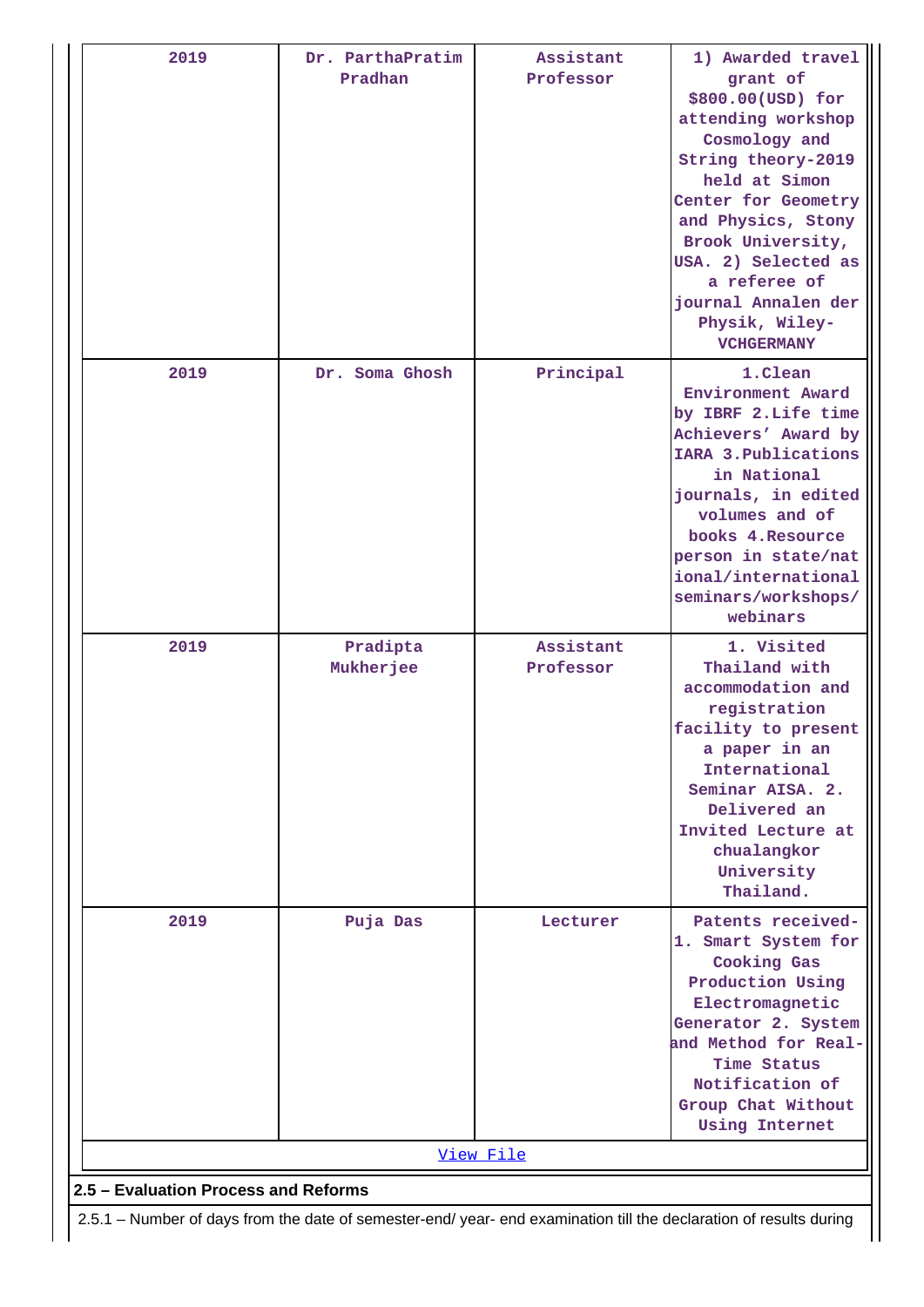| the year |  |  |
|----------|--|--|
|----------|--|--|

| the year                                                                                                                                                                                                                                                                                                                                                                                                                                                                                                                                                                                                                                                                                                                                                                                                                                                                                                                                                                                                                                                                                                                                                                                                                                                                                                                                                                                                                                                                                                                                                                                                                                                                                                                                                                                                                      |                |               |                                                                |                                                                                 |  |  |  |
|-------------------------------------------------------------------------------------------------------------------------------------------------------------------------------------------------------------------------------------------------------------------------------------------------------------------------------------------------------------------------------------------------------------------------------------------------------------------------------------------------------------------------------------------------------------------------------------------------------------------------------------------------------------------------------------------------------------------------------------------------------------------------------------------------------------------------------------------------------------------------------------------------------------------------------------------------------------------------------------------------------------------------------------------------------------------------------------------------------------------------------------------------------------------------------------------------------------------------------------------------------------------------------------------------------------------------------------------------------------------------------------------------------------------------------------------------------------------------------------------------------------------------------------------------------------------------------------------------------------------------------------------------------------------------------------------------------------------------------------------------------------------------------------------------------------------------------|----------------|---------------|----------------------------------------------------------------|---------------------------------------------------------------------------------|--|--|--|
| Programme Name                                                                                                                                                                                                                                                                                                                                                                                                                                                                                                                                                                                                                                                                                                                                                                                                                                                                                                                                                                                                                                                                                                                                                                                                                                                                                                                                                                                                                                                                                                                                                                                                                                                                                                                                                                                                                | Programme Code | Semester/year | Last date of the last<br>semester-end/year-<br>end examination | Date of declaration of<br>results of semester-<br>end/ year- end<br>examination |  |  |  |
| <b>BA</b>                                                                                                                                                                                                                                                                                                                                                                                                                                                                                                                                                                                                                                                                                                                                                                                                                                                                                                                                                                                                                                                                                                                                                                                                                                                                                                                                                                                                                                                                                                                                                                                                                                                                                                                                                                                                                     | <b>CBCS</b>    | 1             | 04/01/2020                                                     | 17/02/2020                                                                      |  |  |  |
| <b>BSC</b>                                                                                                                                                                                                                                                                                                                                                                                                                                                                                                                                                                                                                                                                                                                                                                                                                                                                                                                                                                                                                                                                                                                                                                                                                                                                                                                                                                                                                                                                                                                                                                                                                                                                                                                                                                                                                    | <b>CBCS</b>    | 1             | 04/01/2020                                                     | 17/02/2020                                                                      |  |  |  |
| <b>BCom</b>                                                                                                                                                                                                                                                                                                                                                                                                                                                                                                                                                                                                                                                                                                                                                                                                                                                                                                                                                                                                                                                                                                                                                                                                                                                                                                                                                                                                                                                                                                                                                                                                                                                                                                                                                                                                                   | <b>CBCS</b>    | 1             | 04/01/2020                                                     | 17/02/2020                                                                      |  |  |  |
|                                                                                                                                                                                                                                                                                                                                                                                                                                                                                                                                                                                                                                                                                                                                                                                                                                                                                                                                                                                                                                                                                                                                                                                                                                                                                                                                                                                                                                                                                                                                                                                                                                                                                                                                                                                                                               |                | View File     |                                                                |                                                                                 |  |  |  |
|                                                                                                                                                                                                                                                                                                                                                                                                                                                                                                                                                                                                                                                                                                                                                                                                                                                                                                                                                                                                                                                                                                                                                                                                                                                                                                                                                                                                                                                                                                                                                                                                                                                                                                                                                                                                                               |                |               |                                                                |                                                                                 |  |  |  |
| 2.5.2 - Reforms initiated on Continuous Internal Evaluation(CIE) system at the institutional level (250 words)<br>Since the initiation of CBCS mode of teaching and learning internal assessments<br>of 25 marks has become mandatory. The institution evaluates the students by<br>arranging internal assessments and send marks to University within a stipulated<br>time frame defined by University. Normally college follows the academic<br>calendar approved by University. The examination schedules are mentioned in the<br>academic calendar of the College, so that students have a clear idea of the<br>course programme. Before internal evaluation begins students are prepared by<br>discussing questions and answers in several rounds. Teachers assess the<br>performance of pupils after completion of each Module. Students are invited to<br>clear any doubts. Students appear for exams under intense invigilation by<br>teachers. Any discrepancy in evaluation process are addressed and resolved<br>immediately at faculty level. Any grievance related to questions or syllabus is<br>redressed through proper channels. IQAC and Academic sub Committee and finally<br>the Principal takes up the matter to quell the worries of the candidates. We<br>aim to take several rounds of exam as continuous monitoring enables college to<br>identify the drawbacks among students. We also have slot for remedial classes<br>and tutorials in the academic time table for trailing students enabling them to<br>keep pace with others. All students are made accustomed to culture of<br>completing assignments on given syllabus. Performance of the students is<br>apprised to guardians. Thereafter a meeting is slated between teachers and<br>parents to find ways to help girls to perform well. |                |               |                                                                |                                                                                 |  |  |  |

 2.5.3 – Academic calendar prepared and adhered for conduct of Examination and other related matters (250 words)

 **An academic calendar sent by the university is rigorously followed by the colleges. However, the College is free to supplement them to ensure academic standards and transparency. Stakeholders are informed about all the norms and directives received from the University through the College Prospectus and college academic calendars that contain all the information on academics and Examinations. Following the university calendar the college sets its internal programmes regarding examinations like lesson plans, dates of internal assignments to be submitted, pre final exam to be scheduled, date of form fill up for the university exam,dates of question submission, marks submission and date of result to be published etc.. Academic calendars are further explained at the Orientation Program organized by the College for the new entrants. All directions received from the University regarding Academic Calendar and Conduct of Examinations is communicated to the Faculty through meetings with the teachers and the students and by sending information through What's App Group and Email and is also uploaded on the College Website and College Notice Boards. Following the Covid-19 Pandemic and Lockdown, the University announced Online Examination for the students. In accordance with the directives of the University Online Practical Exams are conducted for both 'intermediate' and**

**'terminal' students. The college through its management of information system, which is also connected with the University, the students'data are verified by**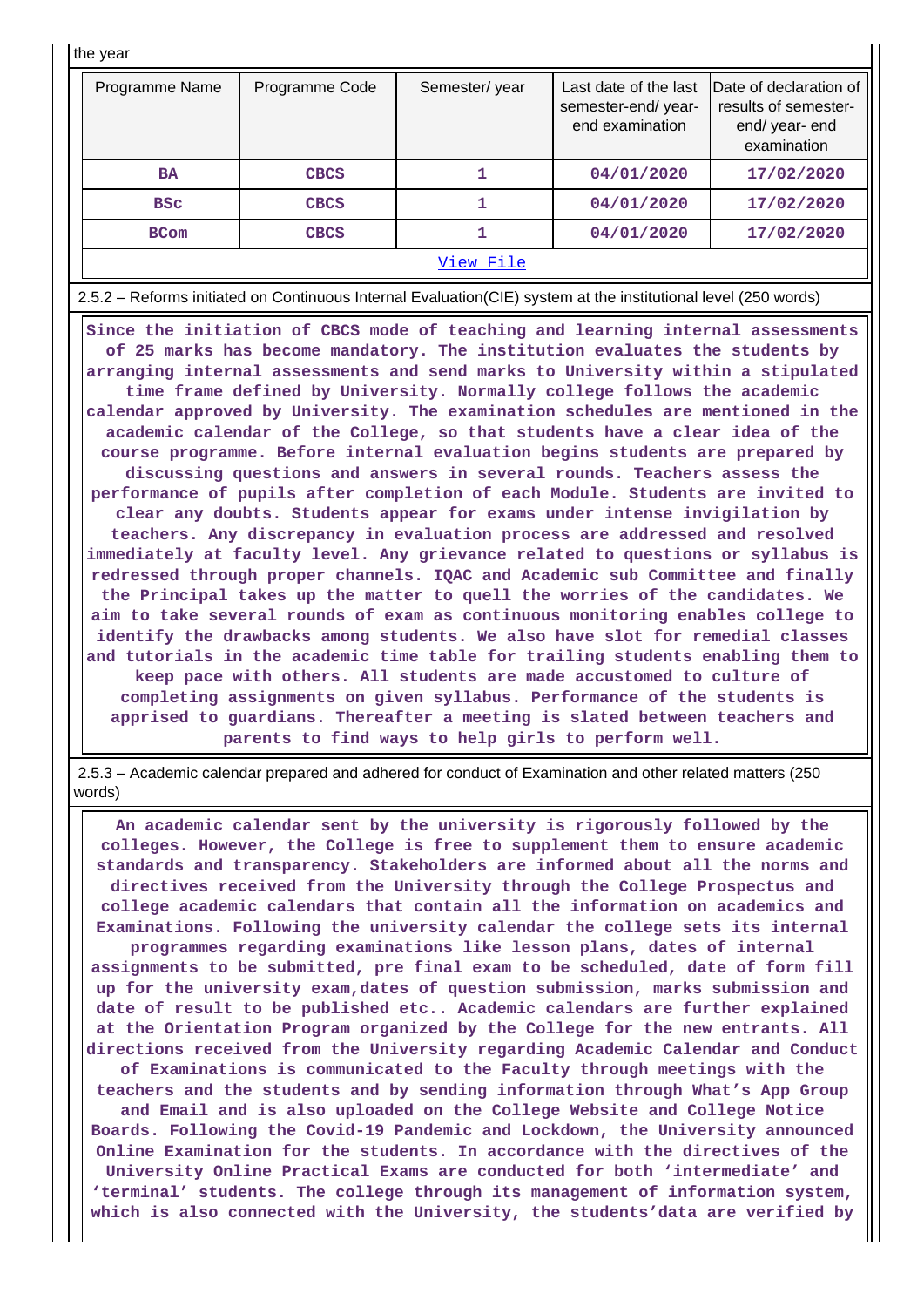**the university.Thereafter the results are also uploaded in the exam portal. This enables the college to conduct the examination process without hassle.**

#### **2.6 – Student Performance and Learning Outcomes**

 2.6.1 – Program outcomes, program specific outcomes and course outcomes for all programs offered by the institution are stated and displayed in website of the institution (to provide the weblink)

#### https://drive.google.com/file/d/1go4lwLtzIZPLYc7t0VrPfzYbg2oH03l/view?usp=drivesdk

2.6.2 – Pass percentage of students

| Programme<br>Code | Programme<br>Name | Programme<br>Specialization | Number of<br>students<br>appeared in the<br>final year<br>examination | Number of<br>students passed<br>in final year<br>examination | Pass Percentage |  |  |
|-------------------|-------------------|-----------------------------|-----------------------------------------------------------------------|--------------------------------------------------------------|-----------------|--|--|
| YEAR BASIS        | <b>BSC</b>        | <b>GENERAL</b>              | 43                                                                    | 28                                                           | 65.11           |  |  |
| YEAR BASIS        | <b>BSC</b>        | <b>HONS</b>                 | 40                                                                    | 34                                                           | 85              |  |  |
| YEAR BASIS        | <b>BA</b>         | <b>GENERAL</b>              | 109                                                                   | 85                                                           | 77.98           |  |  |
| YEAR BASIS        | BA                | <b>HONS</b>                 | 64                                                                    | 53                                                           | 82.81           |  |  |
| View File         |                   |                             |                                                                       |                                                              |                 |  |  |

## **2.7 – Student Satisfaction Survey**

 2.7.1 – Student Satisfaction Survey (SSS) on overall institutional performance (Institution may design the questionnaire) (results and details be provided as weblink)

> https://drive.google.com/file/d/1SRtvXoxYKZ3jp7hxS-GWTA3E96qzDBMC/view?usp=drivesdk

## **CRITERION III – RESEARCH, INNOVATIONS AND EXTENSION**

## **3.1 – Resource Mobilization for Research**

3.1.1 – Research funds sanctioned and received from various agencies, industry and other organisations

| Nature of the Project          | <b>Duration</b> | Name of the funding<br>agency | Total grant<br>sanctioned | Amount received<br>during the year |  |  |
|--------------------------------|-----------------|-------------------------------|---------------------------|------------------------------------|--|--|
| Interdiscipli<br>nary Projects | 730             | <b>HMMCW</b>                  | 100000                    | 0.3                                |  |  |
| ファイン カードコード                    |                 |                               |                           |                                    |  |  |

View File

## **3.2 – Innovation Ecosystem**

 3.2.1 – Workshops/Seminars Conducted on Intellectual Property Rights (IPR) and Industry-Academia Innovative practices during the year

| Title of workshop/seminar                     | Name of the Dept.                                                                                      | Date       |  |  |
|-----------------------------------------------|--------------------------------------------------------------------------------------------------------|------------|--|--|
| STOP THE DROP                                 | COLLEGE WITH P.C. CHANDRA<br><b>GROUP</b>                                                              | 22/08/2019 |  |  |
| <b>CAREER FAIR</b>                            | CAREER COUNCELLING AND<br>PLACEMENT CELL WITH<br><b>VARIOUS ORGANIZATIONS</b>                          | 20/11/2019 |  |  |
| ORIENTATION PROGRAMME ON<br>DIGITAL MARKETING | CAREER COUNCELLING AND<br>PLACEMENT CELL WITH<br>TOMORROW'S FOUNDATION AND<br>TECH MAHINDRA FOUNDATION | 22/11/2019 |  |  |
| THE FUTURE<br><b>HANDS</b><br><b>ON</b>       | CAREER COUNCELLING AND                                                                                 | 08/01/2020 |  |  |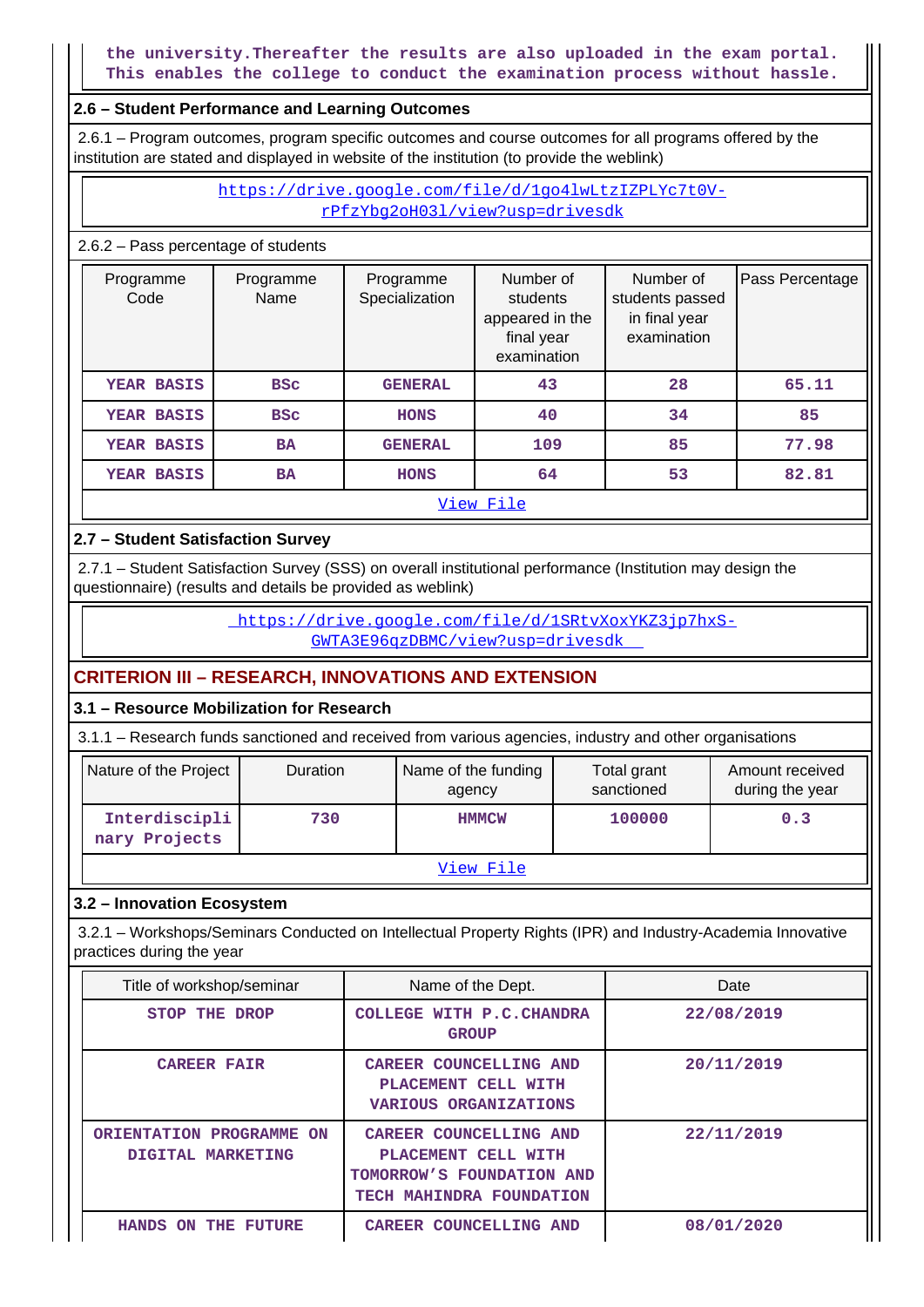|                                                                                                                                                                       |                                                                                         |                 |                                                                   | PLACEMENT CELL WITH<br><b>ANUDIP FOUNDATION</b>                                  |                       |                         |                         |            |                                   |
|-----------------------------------------------------------------------------------------------------------------------------------------------------------------------|-----------------------------------------------------------------------------------------|-----------------|-------------------------------------------------------------------|----------------------------------------------------------------------------------|-----------------------|-------------------------|-------------------------|------------|-----------------------------------|
| <b>CAREER AWARNESS SEMINAR</b>                                                                                                                                        |                                                                                         |                 |                                                                   | <b>CAREER COUNCELLING AND</b><br>PLACEMENT CELL WITH RICE                        |                       |                         |                         |            | 11/01/2020                        |
| <b>IBTC-2020</b>                                                                                                                                                      |                                                                                         |                 |                                                                   | <b>CAREER COUNCELLING AND</b><br>PLACEMENT CELL WITH                             |                       |                         |                         | 11/02/2020 |                                   |
| SOFT SKILL DEVELOPMENT                                                                                                                                                |                                                                                         |                 |                                                                   | <b>CAREER COUNCELLING AND</b><br>PLACEMENT CELL WITH<br><b>ANUDIP FOUNDATION</b> |                       |                         |                         |            | 20/02/2020                        |
| PROS AND CONS:<br><b>APPLICATION OF ELECTRICAL</b><br><b>GADGETS IN REGULAR LIFE</b>                                                                                  |                                                                                         |                 |                                                                   | IQAC WITH CESC                                                                   |                       |                         |                         |            | 04/03/2020                        |
| WORKSHOP ON COMMUNICATIVE<br><b>ENGLISH</b>                                                                                                                           |                                                                                         |                 |                                                                   | CAREER COUNCELLING AND<br>PLACEMENT CELL WITH ICICI<br><b>SKILS</b>              |                       |                         |                         |            | 13/05/2020                        |
| 3.2.2 - Awards for Innovation won by Institution/Teachers/Research scholars/Students during the year                                                                  |                                                                                         |                 |                                                                   |                                                                                  |                       |                         |                         |            |                                   |
| Title of the innovation                                                                                                                                               |                                                                                         | Name of Awardee |                                                                   | Awarding Agency                                                                  |                       |                         | Date of award           |            | Category                          |
|                                                                                                                                                                       |                                                                                         |                 |                                                                   | No Data Entered/Not Applicable !!!                                               |                       |                         |                         |            |                                   |
|                                                                                                                                                                       |                                                                                         |                 |                                                                   | No file uploaded.                                                                |                       |                         |                         |            |                                   |
|                                                                                                                                                                       | 3.2.3 - No. of Incubation centre created, start-ups incubated on campus during the year |                 |                                                                   |                                                                                  |                       |                         |                         |            |                                   |
| Incubation<br>Center                                                                                                                                                  | Name                                                                                    |                 | Name of the<br>Sponsered By<br>Nature of Start-<br>Start-up<br>up |                                                                                  |                       | Date of<br>Commencement |                         |            |                                   |
|                                                                                                                                                                       |                                                                                         |                 |                                                                   | No Data Entered/Not Applicable !!!                                               |                       |                         |                         |            |                                   |
|                                                                                                                                                                       |                                                                                         |                 |                                                                   | No file uploaded.                                                                |                       |                         |                         |            |                                   |
| 3.3 - Research Publications and Awards                                                                                                                                |                                                                                         |                 |                                                                   |                                                                                  |                       |                         |                         |            |                                   |
| 3.3.1 – Incentive to the teachers who receive recognition/awards                                                                                                      |                                                                                         |                 |                                                                   |                                                                                  |                       |                         |                         |            |                                   |
| <b>State</b>                                                                                                                                                          |                                                                                         |                 |                                                                   | National                                                                         |                       |                         |                         |            | International                     |
|                                                                                                                                                                       |                                                                                         |                 |                                                                   | No Data Entered/Not Applicable !!!                                               |                       |                         |                         |            |                                   |
| 3.3.2 - Ph. Ds awarded during the year (applicable for PG College, Research Center)                                                                                   |                                                                                         |                 |                                                                   |                                                                                  |                       |                         |                         |            |                                   |
|                                                                                                                                                                       | Name of the Department                                                                  |                 |                                                                   |                                                                                  |                       |                         | Number of PhD's Awarded |            |                                   |
|                                                                                                                                                                       |                                                                                         |                 |                                                                   | No Data Entered/Not Applicable !!!                                               |                       |                         |                         |            |                                   |
| 3.3.3 – Research Publications in the Journals notified on UGC website during the year                                                                                 |                                                                                         |                 |                                                                   |                                                                                  |                       |                         |                         |            |                                   |
| <b>Type</b>                                                                                                                                                           |                                                                                         |                 | Department                                                        |                                                                                  | Number of Publication |                         |                         |            | Average Impact Factor (if<br>any) |
| National                                                                                                                                                              |                                                                                         |                 | Nill                                                              |                                                                                  |                       | Nill                    |                         |            | Nill                              |
|                                                                                                                                                                       |                                                                                         |                 |                                                                   |                                                                                  | View File             |                         |                         |            |                                   |
| 3.3.4 – Books and Chapters in edited Volumes / Books published, and papers in National/International Conference<br>Proceedings per Teacher during the year            |                                                                                         |                 |                                                                   |                                                                                  |                       |                         |                         |            |                                   |
|                                                                                                                                                                       | Department                                                                              |                 |                                                                   |                                                                                  |                       |                         | Number of Publication   |            |                                   |
|                                                                                                                                                                       |                                                                                         |                 |                                                                   | No Data Entered/Not Applicable !!!                                               |                       |                         |                         |            |                                   |
|                                                                                                                                                                       |                                                                                         |                 |                                                                   |                                                                                  | View File             |                         |                         |            |                                   |
| 3.3.5 - Bibliometrics of the publications during the last Academic year based on average citation index in Scopus/<br>Web of Science or PubMed/ Indian Citation Index |                                                                                         |                 |                                                                   |                                                                                  |                       |                         |                         |            |                                   |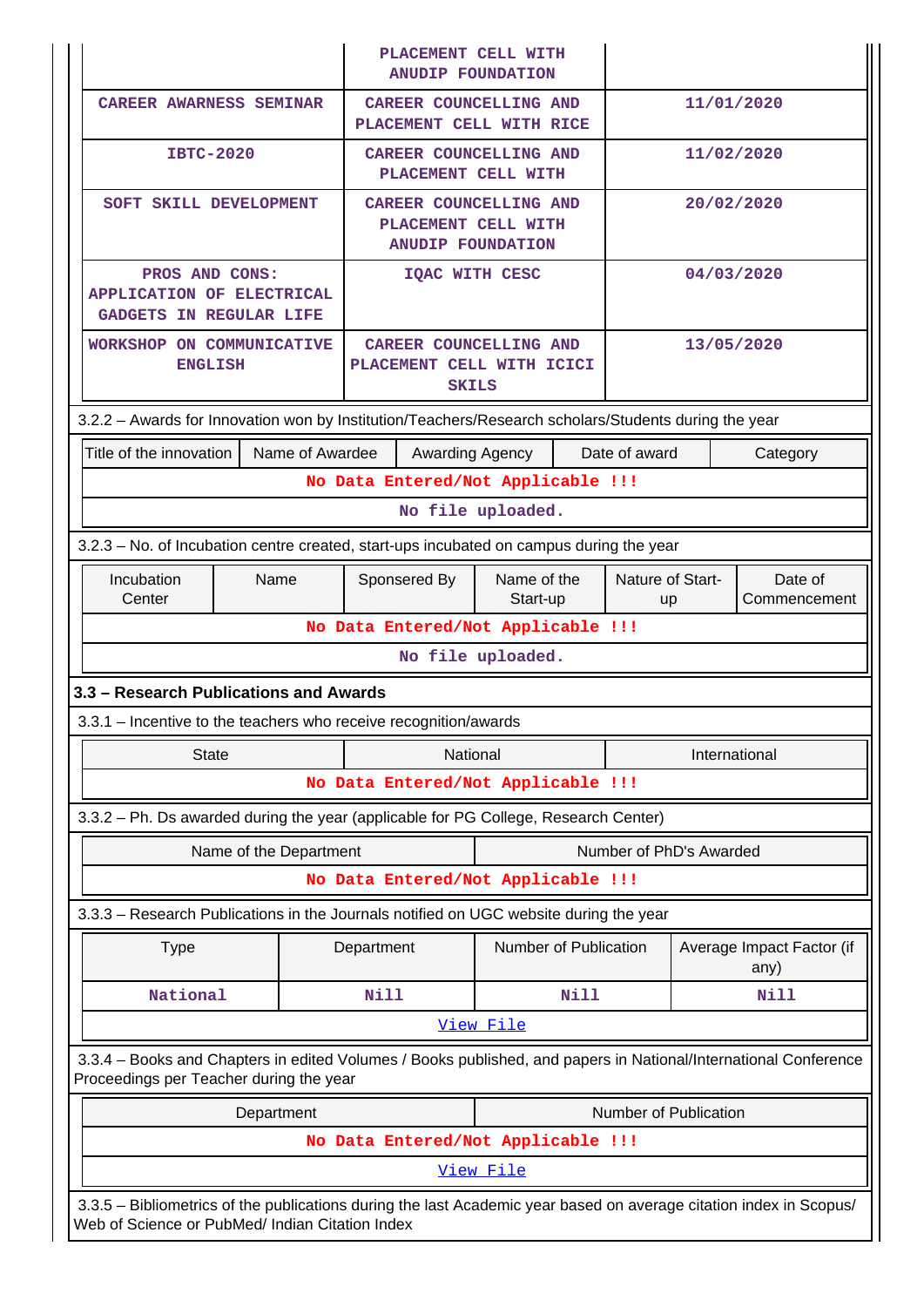| Title of the<br>Paper                                                                                             | Name of<br>Author                                                                                       | Title of journal                                                            | Year of<br>publication | <b>Citation Index</b> | Institutional<br>affiliation as<br>mentioned in<br>the publication | Number of<br>citations<br>excluding self<br>citation                                                                                                                                   |
|-------------------------------------------------------------------------------------------------------------------|---------------------------------------------------------------------------------------------------------|-----------------------------------------------------------------------------|------------------------|-----------------------|--------------------------------------------------------------------|----------------------------------------------------------------------------------------------------------------------------------------------------------------------------------------|
|                                                                                                                   |                                                                                                         | No Data Entered/Not Applicable !!!                                          | No file uploaded.      |                       |                                                                    |                                                                                                                                                                                        |
|                                                                                                                   |                                                                                                         |                                                                             |                        |                       |                                                                    |                                                                                                                                                                                        |
| 3.3.6 - h-Index of the Institutional Publications during the year. (based on Scopus/ Web of science)              |                                                                                                         |                                                                             |                        |                       |                                                                    |                                                                                                                                                                                        |
| Title of the<br>Paper                                                                                             | Name of<br>Author                                                                                       | Title of journal                                                            | Year of<br>publication | h-index               | Number of<br>citations<br>excluding self<br>citation               | Institutional<br>affiliation as<br>mentioned in<br>the publication                                                                                                                     |
| Geodesic<br>stability<br>and quasi<br>normal<br>modes via<br>Lyapunov<br>exponent<br>for<br>Hayward<br>black hole | Monimala<br>Mondal, Pa<br>rthapratim<br>Pradhan,<br>Farook<br>Rahaman<br>and<br>Indrani<br><b>Karar</b> | Modern<br>Physics<br>Letters A,<br>Vol. 35,<br>No. 30,<br>2050249<br>(2020) | 2020                   | Nill                  | <b>Nill</b>                                                        | Department<br>of<br>Physics,<br>Hiralal<br>Mazumdar<br>Memorial<br>College<br>For Women,<br>Dakshinesw<br>ar,<br>Kolkata,<br>700035,<br>India                                          |
| Area (or<br>entropy)<br>products<br>for Newman<br>$-$ Unti $-$<br>Tamburino<br>class of<br><b>Black</b><br>Holes  | Parthapr<br>atim<br>pradhan                                                                             | Physics<br>Letters B,<br>Volume<br>807, 10<br>August<br>2020,<br>135521     | 2020                   | Nill                  | <b>Nill</b>                                                        | Department<br>of<br>Physics,<br>Hiralal<br>Mazumdar<br>Memorial<br>College<br>For Women,<br>Dakshinesw<br>$ar_{l}$<br>Kolkata,<br>700035,<br>India                                     |
| <b>LEPTIN</b><br><b>OBESITY</b>                                                                                   | M.SETH,<br>R.BISWAS,<br>S.GANGULY,<br><b>N. CHAKRABA</b><br>RTY, A.G.C<br><b>HAUDHURI</b>               | <b>PHYSIOLOGY</b><br><b>INTERNATIO</b><br><b>NAL</b>                        | 2020                   | 29                    | <b>Nill</b>                                                        | <b>DEPARTMENT</b><br>OF PHYSIOL<br>OGY,<br><b>HIRALAL</b><br><b>MAZUMDAR</b><br><b>MEMORIAL</b><br><b>COLLEGE</b><br>FOR WOMEN,<br>KOLKATA-70<br>0035, WEST<br>BENGAL,<br><b>INDIA</b> |
| "QoE<br>Aware                                                                                                     | Deepsubhra                                                                                              | Journal<br>of network                                                       | 2019                   | 1                     | 14                                                                 | Centre<br>of Mobile                                                                                                                                                                    |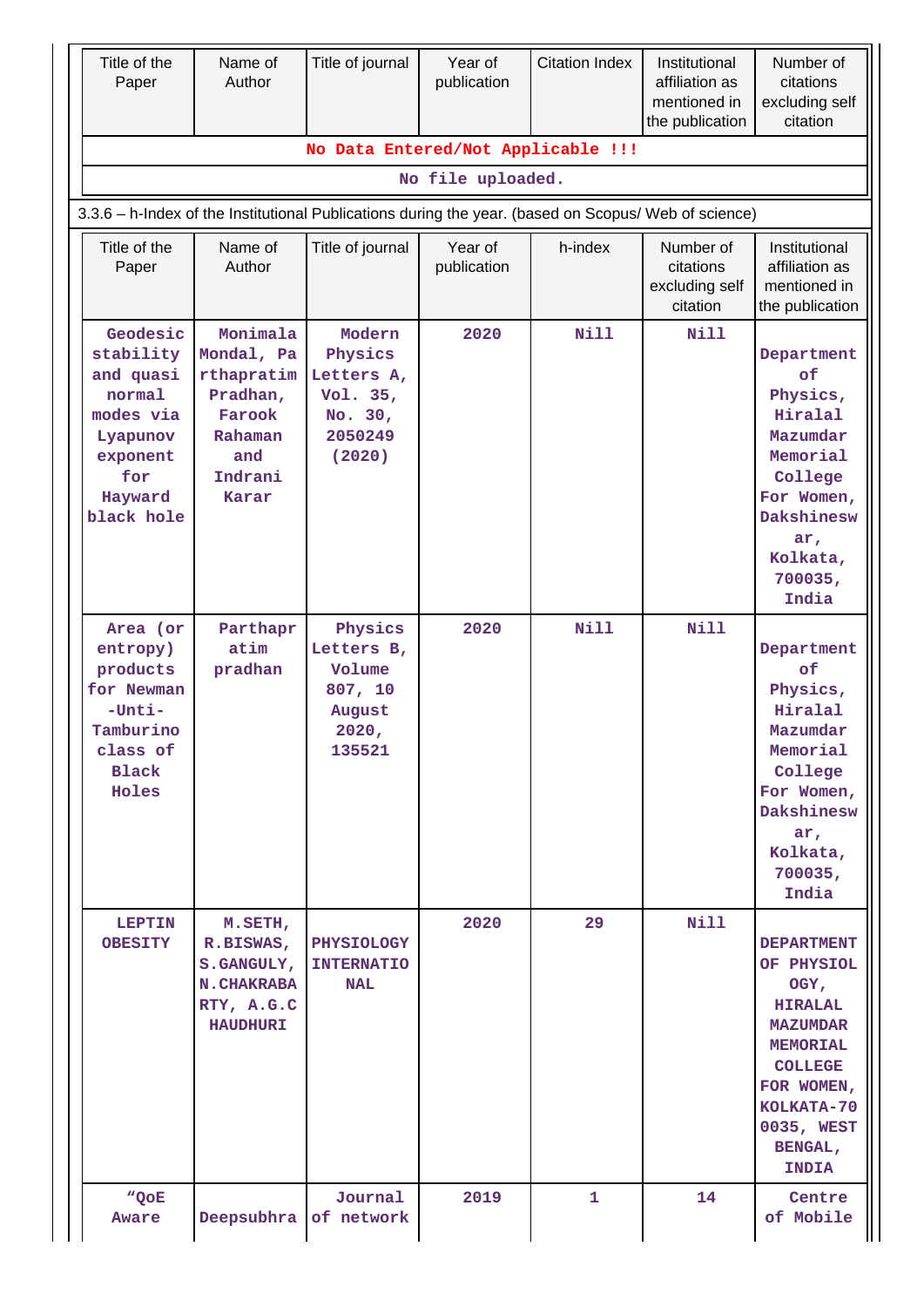| Secure Tra                 | Guha Roy,       | and           |                                                                                                             |                 |   | Cloud             |
|----------------------------|-----------------|---------------|-------------------------------------------------------------------------------------------------------------|-----------------|---|-------------------|
| nsaction                   | Puja Das,       | computer A    |                                                                                                             |                 |   | Computing,        |
| Framework                  | Debashis        | pplication    |                                                                                                             |                 |   | Department        |
| for                        | De <sub>r</sub> |               |                                                                                                             |                 |   | of                |
| internet                   | Rajkumar        |               |                                                                                                             |                 |   | Computer          |
| of Thing                   | Buyya           |               |                                                                                                             |                 |   | Science           |
| using                      |                 |               |                                                                                                             |                 |   | and Engine        |
| Blockchain                 |                 |               |                                                                                                             |                 |   | ering,            |
| Mechanism                  |                 |               |                                                                                                             |                 |   | West              |
|                            |                 |               |                                                                                                             |                 |   | Bengal            |
|                            |                 |               |                                                                                                             |                 |   | University        |
|                            |                 |               |                                                                                                             |                 |   | of Technol        |
|                            |                 |               |                                                                                                             |                 |   | ogy,              |
|                            |                 |               |                                                                                                             |                 |   | Presently,        |
|                            |                 |               |                                                                                                             |                 |   | Maulana           |
|                            |                 |               |                                                                                                             |                 |   | Abul Kalam        |
|                            |                 |               |                                                                                                             |                 |   | Azad              |
|                            |                 |               |                                                                                                             |                 |   | University        |
|                            |                 |               |                                                                                                             |                 |   | of Technol        |
|                            |                 |               |                                                                                                             |                 |   | ogy, WB           |
|                            |                 |               |                                                                                                             |                 |   | $BF-142,$         |
|                            |                 |               |                                                                                                             |                 |   | Sector-I,         |
|                            |                 |               |                                                                                                             |                 |   | Salt Lake         |
|                            |                 |               |                                                                                                             |                 |   | City,             |
|                            |                 |               |                                                                                                             |                 |   | Kolkata,          |
|                            |                 |               |                                                                                                             |                 |   | 700064,           |
|                            |                 |               |                                                                                                             |                 |   | <b>West</b>       |
|                            |                 |               |                                                                                                             |                 |   | Bengal, In        |
|                            |                 |               |                                                                                                             |                 |   |                   |
| Network                    | Sourav          | Network       | 2019                                                                                                        | 9               | 3 |                   |
| mapping of                 | Chowdhury,      | mapping of    |                                                                                                             |                 |   | <b>DEPARTMENT</b> |
| the confor                 | Sagnik          | the confor    |                                                                                                             |                 |   | OF CHEMIST        |
| mational h                 | Sen,            | mational h    |                                                                                                             |                 |   | RY, HIRAAL        |
| eterogenei                 | Amrita          | eterogenei    |                                                                                                             |                 |   | <b>MAZUMDAR</b>   |
| ty of SOD1                 | Banerjee,       | ty of SOD1    |                                                                                                             |                 |   | <b>MEMORIAL</b>   |
| by                         | Vladimir N      | by            |                                                                                                             |                 |   | <b>COLLEGE</b>    |
| deploying                  | Uversky,        | deploying     |                                                                                                             |                 |   | FOR WOMEN,        |
| statistica                 | Ujjwal          | statistica    |                                                                                                             |                 |   | <b>DAKSHINESH</b> |
| 1 cluster                  | Maulik, Kr      | 1 cluster     |                                                                                                             |                 |   | WAR, KOLKAT       |
| analysis                   | ishnananda      | analysis      |                                                                                                             |                 |   | A                 |
| of FTIR                    | Chattopadh      | of FTIR       |                                                                                                             |                 |   |                   |
| spectra                    | yay             | spectra       |                                                                                                             |                 |   |                   |
|                            |                 |               | View File                                                                                                   |                 |   |                   |
|                            |                 |               | 3.3.7 - Faculty participation in Seminars/Conferences and Symposia during the year:                         |                 |   |                   |
| Number of Faculty          |                 | International | National                                                                                                    | <b>State</b>    |   | Local             |
| Attended/Semi              |                 | 131           | 136                                                                                                         | 146             |   | 73                |
| nars/Workshops             |                 |               |                                                                                                             |                 |   |                   |
| Presented                  |                 | 17            | 10                                                                                                          | $\overline{2}$  |   | $\overline{a}$    |
|                            |                 |               |                                                                                                             |                 |   |                   |
|                            |                 |               |                                                                                                             |                 |   |                   |
| papers                     |                 |               |                                                                                                             |                 |   |                   |
| Resource                   |                 | 5             | $\overline{4}$                                                                                              | $6\overline{6}$ |   | 4                 |
| persons                    |                 |               |                                                                                                             |                 |   |                   |
|                            |                 |               | View File                                                                                                   |                 |   |                   |
| 3.4 - Extension Activities |                 |               |                                                                                                             |                 |   |                   |
|                            |                 |               | 3.4.1 - Number of extension and outreach programmes conducted in collaboration with industry, community and |                 |   |                   |

Н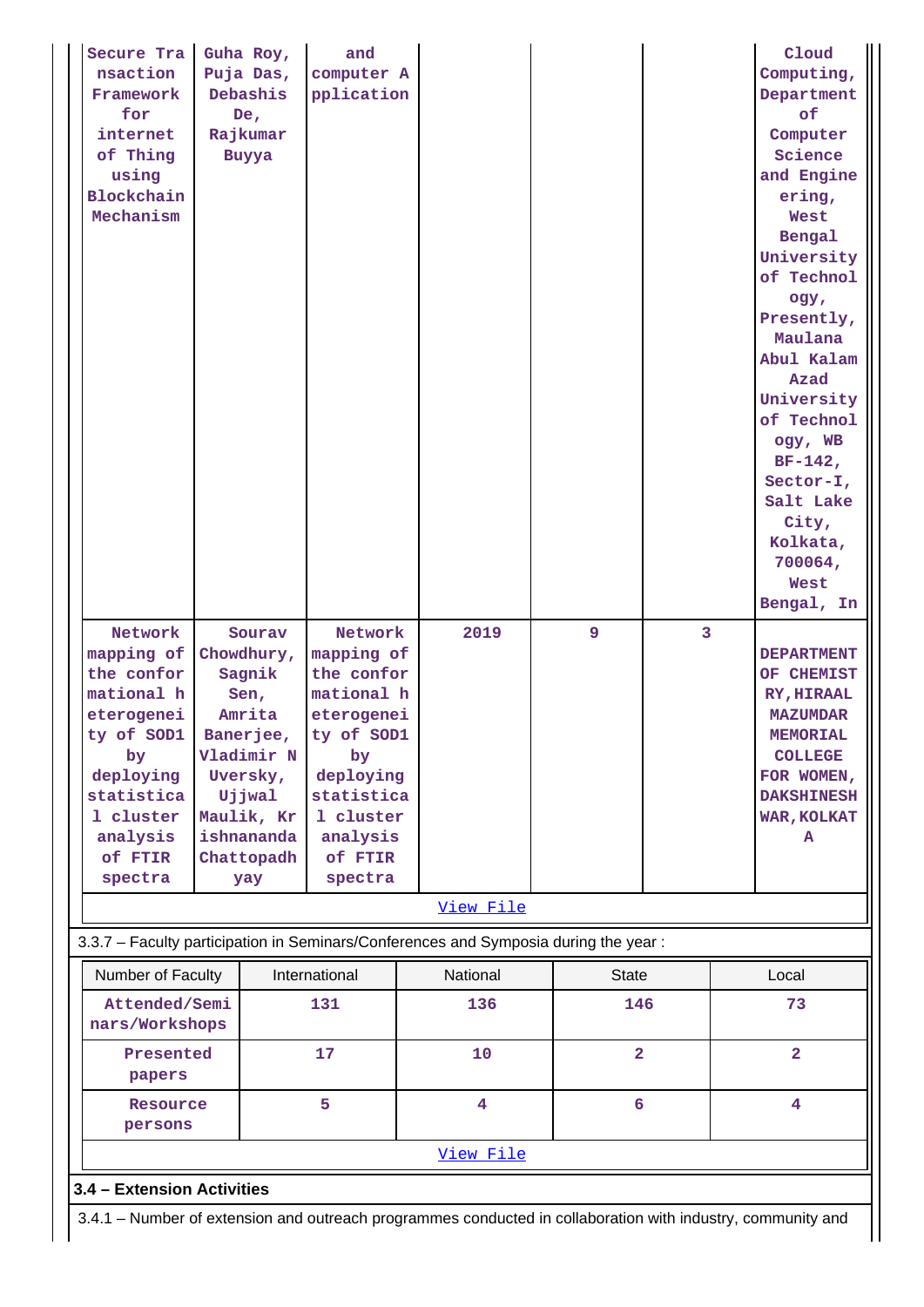| Non- Government Organisations through NSS/NCC/Red cross/Youth Red Cross (YRC) etc., during the year                                                                                                            |                                                                                                             |                                                    |             |                                                                                                   |                                                          |                        |                                                         |                                        |                                                          |  |
|----------------------------------------------------------------------------------------------------------------------------------------------------------------------------------------------------------------|-------------------------------------------------------------------------------------------------------------|----------------------------------------------------|-------------|---------------------------------------------------------------------------------------------------|----------------------------------------------------------|------------------------|---------------------------------------------------------|----------------------------------------|----------------------------------------------------------|--|
|                                                                                                                                                                                                                | Title of the activities<br>Organising unit/agency/<br>collaborating agency                                  |                                                    |             |                                                                                                   | Number of teachers<br>participated in such<br>activities |                        |                                                         |                                        | Number of students<br>participated in such<br>activities |  |
|                                                                                                                                                                                                                |                                                                                                             |                                                    |             |                                                                                                   | No Data Entered/Not Applicable !!!                       |                        |                                                         |                                        |                                                          |  |
|                                                                                                                                                                                                                | View File                                                                                                   |                                                    |             |                                                                                                   |                                                          |                        |                                                         |                                        |                                                          |  |
| 3.4.2 - Awards and recognition received for extension activities from Government and other recognized bodies<br>during the year                                                                                |                                                                                                             |                                                    |             |                                                                                                   |                                                          |                        |                                                         |                                        |                                                          |  |
|                                                                                                                                                                                                                | Name of the activity<br>Award/Recognition                                                                   |                                                    |             |                                                                                                   |                                                          | <b>Awarding Bodies</b> |                                                         | Number of students<br><b>Benefited</b> |                                                          |  |
|                                                                                                                                                                                                                |                                                                                                             |                                                    |             |                                                                                                   | No Data Entered/Not Applicable !!!                       |                        |                                                         |                                        |                                                          |  |
|                                                                                                                                                                                                                |                                                                                                             |                                                    |             |                                                                                                   | View File                                                |                        |                                                         |                                        |                                                          |  |
| 3.4.3 - Students participating in extension activities with Government Organisations, Non-Government<br>Organisations and programmes such as Swachh Bharat, Aids Awareness, Gender Issue, etc. during the year |                                                                                                             |                                                    |             |                                                                                                   |                                                          |                        |                                                         |                                        |                                                          |  |
| Name of the scheme                                                                                                                                                                                             |                                                                                                             | Organising unit/Agen<br>cy/collaborating<br>agency |             | Name of the activity                                                                              |                                                          |                        | Number of teachers<br>participated in such<br>activites |                                        | Number of students<br>participated in such<br>activites  |  |
|                                                                                                                                                                                                                |                                                                                                             |                                                    |             |                                                                                                   | No Data Entered/Not Applicable !!!                       |                        |                                                         |                                        |                                                          |  |
|                                                                                                                                                                                                                |                                                                                                             |                                                    |             |                                                                                                   | View File                                                |                        |                                                         |                                        |                                                          |  |
| 3.5 - Collaborations                                                                                                                                                                                           |                                                                                                             |                                                    |             |                                                                                                   |                                                          |                        |                                                         |                                        |                                                          |  |
|                                                                                                                                                                                                                | 3.5.1 – Number of Collaborative activities for research, faculty exchange, student exchange during the year |                                                    |             |                                                                                                   |                                                          |                        |                                                         |                                        |                                                          |  |
| Nature of activity                                                                                                                                                                                             |                                                                                                             |                                                    | Participant |                                                                                                   | Source of financial support                              |                        |                                                         |                                        | Duration                                                 |  |
|                                                                                                                                                                                                                |                                                                                                             |                                                    |             |                                                                                                   | No Data Entered/Not Applicable !!!                       |                        |                                                         |                                        |                                                          |  |
|                                                                                                                                                                                                                |                                                                                                             |                                                    |             |                                                                                                   | View File                                                |                        |                                                         |                                        |                                                          |  |
| 3.5.2 - Linkages with institutions/industries for internship, on-the- job training, project work, sharing of research<br>facilities etc. during the year                                                       |                                                                                                             |                                                    |             |                                                                                                   |                                                          |                        |                                                         |                                        |                                                          |  |
| Nature of linkage                                                                                                                                                                                              | Title of the<br>linkage                                                                                     |                                                    |             | Name of the<br>partnering<br>institution/<br>industry<br>/research lab<br>with contact<br>details | <b>Duration From</b>                                     |                        | <b>Duration To</b>                                      |                                        | Participant                                              |  |
| <b>INTERNSHIP</b>                                                                                                                                                                                              | Online<br>Workshop for<br><b>NSS</b><br>Programme<br>Action Plan                                            | One day<br>Officers on<br>Swacchata<br>(SAP)       |             | <b>MGNCRE</b><br>MHRD, Govt.<br>of India                                                          | 05/06/2019                                               |                        |                                                         | 05/06/2019                             | DR. SUJATA<br><b>MUKHERJEE, NS</b><br>S PO               |  |
| <b>INTERNSHIP</b>                                                                                                                                                                                              |                                                                                                             | <b>INCLUSIVE</b><br><b>STREAM</b>                  |             | <b>BIRATI</b><br>HIGH SCHOOL,<br>KOLKATA-7000<br>51                                               | 06/09/2019                                               |                        | 23/09/2019                                              |                                        | <b>SMT.PARNA</b><br><b>MONDAL</b>                        |  |
| <b>INTERNSHIP</b>                                                                                                                                                                                              | <b>HANDICAPPED</b>                                                                                          | <b>HEARING</b>                                     |             | <b>ANANDA BHA</b><br>WAN, HOWRAH-7                                                                | 01/11/2019                                               |                        |                                                         | 18/11/2019                             | <b>SMT.PARNA</b><br><b>MONDAL</b>                        |  |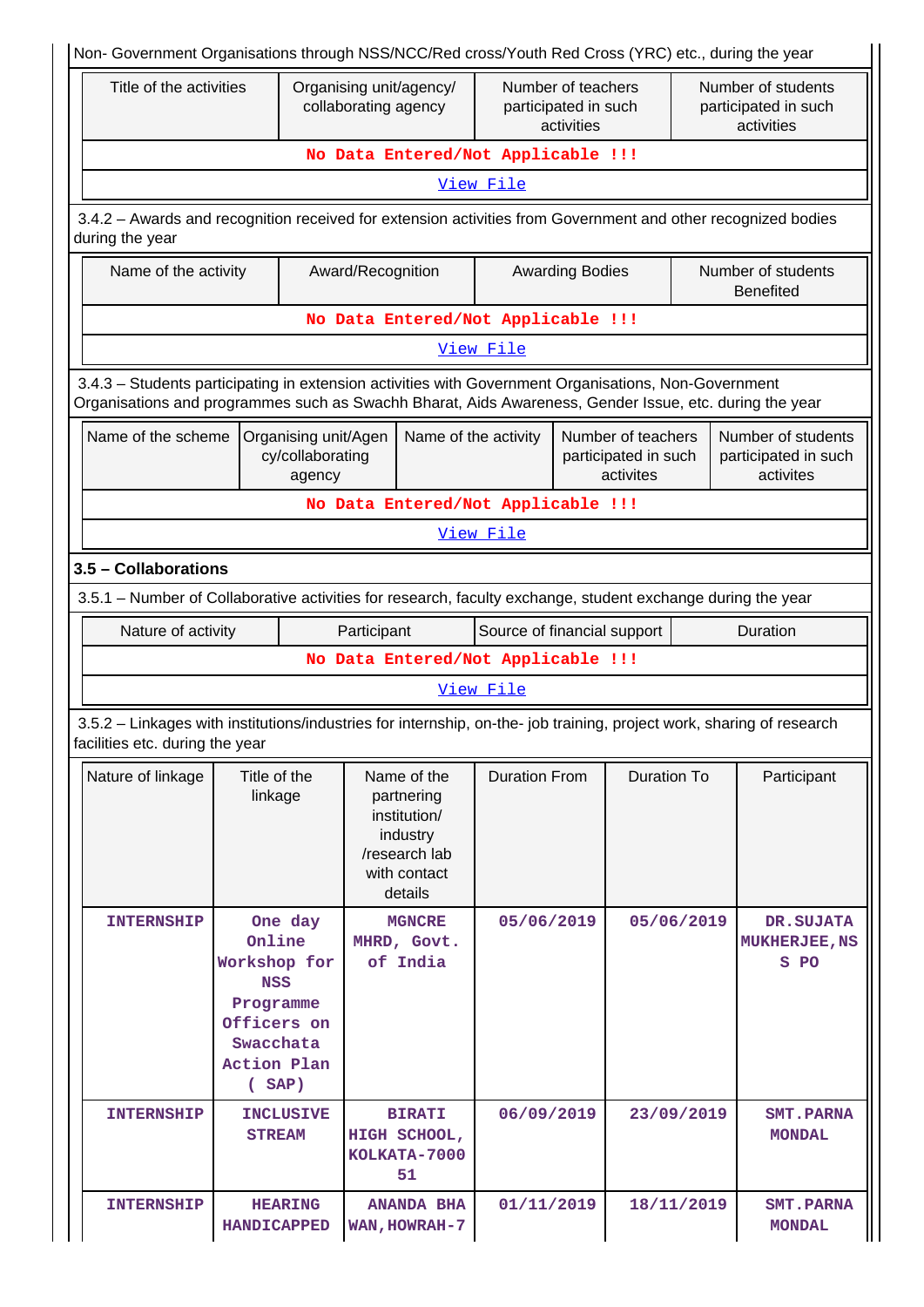|                                                                                                                                                                                                                                                         |                                    | <b>STREAM</b>     |                                             | 11316                      |                                    |                    |                                |                                                           |                                                   |               |
|---------------------------------------------------------------------------------------------------------------------------------------------------------------------------------------------------------------------------------------------------------|------------------------------------|-------------------|---------------------------------------------|----------------------------|------------------------------------|--------------------|--------------------------------|-----------------------------------------------------------|---------------------------------------------------|---------------|
|                                                                                                                                                                                                                                                         |                                    |                   |                                             |                            | No file uploaded.                  |                    |                                |                                                           |                                                   |               |
| 3.5.3 – MoUs signed with institutions of national, international importance, other universities, industries, corporate<br>houses etc. during the year                                                                                                   |                                    |                   |                                             |                            |                                    |                    |                                |                                                           |                                                   |               |
| Organisation                                                                                                                                                                                                                                            |                                    |                   | Date of MoU signed                          |                            |                                    | Purpose/Activities |                                | Number of<br>students/teachers<br>participated under MoUs |                                                   |               |
| East Calcutta<br>Girls College                                                                                                                                                                                                                          |                                    |                   | 28/02/2020                                  |                            | Academic Exchange                  |                    |                                |                                                           | 27                                                |               |
|                                                                                                                                                                                                                                                         |                                    |                   |                                             |                            | View File                          |                    |                                |                                                           |                                                   |               |
| <b>CRITERION IV - INFRASTRUCTURE AND LEARNING RESOURCES</b>                                                                                                                                                                                             |                                    |                   |                                             |                            |                                    |                    |                                |                                                           |                                                   |               |
| 4.1 - Physical Facilities                                                                                                                                                                                                                               |                                    |                   |                                             |                            |                                    |                    |                                |                                                           |                                                   |               |
| 4.1.1 – Budget allocation, excluding salary for infrastructure augmentation during the year                                                                                                                                                             |                                    |                   |                                             |                            |                                    |                    |                                |                                                           |                                                   |               |
| Budget allocated for infrastructure augmentation                                                                                                                                                                                                        |                                    |                   |                                             |                            |                                    |                    |                                |                                                           | Budget utilized for infrastructure development    |               |
|                                                                                                                                                                                                                                                         |                                    | 4641500           |                                             |                            |                                    |                    |                                | 3409404                                                   |                                                   |               |
| 4.1.2 - Details of augmentation in infrastructure facilities during the year                                                                                                                                                                            |                                    |                   |                                             |                            |                                    |                    |                                |                                                           |                                                   |               |
|                                                                                                                                                                                                                                                         |                                    | <b>Facilities</b> |                                             |                            |                                    |                    | <b>Existing or Newly Added</b> |                                                           |                                                   |               |
|                                                                                                                                                                                                                                                         | No Data Entered/Not Applicable !!! |                   |                                             |                            |                                    |                    |                                |                                                           |                                                   |               |
|                                                                                                                                                                                                                                                         |                                    |                   |                                             |                            | View File                          |                    |                                |                                                           |                                                   |               |
| 4.2 - Library as a Learning Resource                                                                                                                                                                                                                    |                                    |                   |                                             |                            |                                    |                    |                                |                                                           |                                                   |               |
| 4.2.1 - Library is automated {Integrated Library Management System (ILMS)}                                                                                                                                                                              |                                    |                   |                                             |                            |                                    |                    |                                |                                                           |                                                   |               |
| Name of the ILMS<br>software                                                                                                                                                                                                                            |                                    |                   | Nature of automation (fully<br>or patially) |                            | Version                            |                    |                                |                                                           | Year of automation                                |               |
| Koha                                                                                                                                                                                                                                                    |                                    |                   | Fully                                       |                            |                                    | 3.16               |                                | 2015                                                      |                                                   |               |
| 4.2.2 - Library Services                                                                                                                                                                                                                                |                                    |                   |                                             |                            |                                    |                    |                                |                                                           |                                                   |               |
| Library<br>Service Type                                                                                                                                                                                                                                 |                                    | Existing          |                                             |                            | Newly Added                        |                    |                                |                                                           | Total                                             |               |
|                                                                                                                                                                                                                                                         |                                    |                   |                                             |                            | No Data Entered/Not Applicable !!! |                    |                                |                                                           |                                                   |               |
|                                                                                                                                                                                                                                                         |                                    |                   |                                             |                            | View File                          |                    |                                |                                                           |                                                   |               |
| 4.2.3 - E-content developed by teachers such as: e-PG- Pathshala, CEC (under e-PG- Pathshala CEC (Under<br>Graduate) SWAYAM other MOOCs platform NPTEL/NMEICT/any other Government initiatives & institutional<br>(Learning Management System (LMS) etc |                                    |                   |                                             |                            |                                    |                    |                                |                                                           |                                                   |               |
| Name of the Teacher                                                                                                                                                                                                                                     |                                    |                   | Name of the Module                          |                            | Platform on which module           | is developed       |                                |                                                           | Date of launching e-<br>content                   |               |
|                                                                                                                                                                                                                                                         |                                    |                   |                                             |                            | No Data Entered/Not Applicable !!! |                    |                                |                                                           |                                                   |               |
|                                                                                                                                                                                                                                                         |                                    |                   |                                             |                            | No file uploaded.                  |                    |                                |                                                           |                                                   |               |
| 4.3 - IT Infrastructure                                                                                                                                                                                                                                 |                                    |                   |                                             |                            |                                    |                    |                                |                                                           |                                                   |               |
| 4.3.1 - Technology Upgradation (overall)                                                                                                                                                                                                                |                                    |                   |                                             |                            |                                    |                    |                                |                                                           |                                                   |               |
| <b>Total Co</b><br><b>Type</b><br>mputers                                                                                                                                                                                                               |                                    | Computer<br>Lab   | Internet                                    | <b>Browsing</b><br>centers | Computer<br>Centers                | Office             | Departme<br>nts                |                                                           | Available<br><b>Bandwidt</b><br>h (MBPS/<br>GBPS) | <b>Others</b> |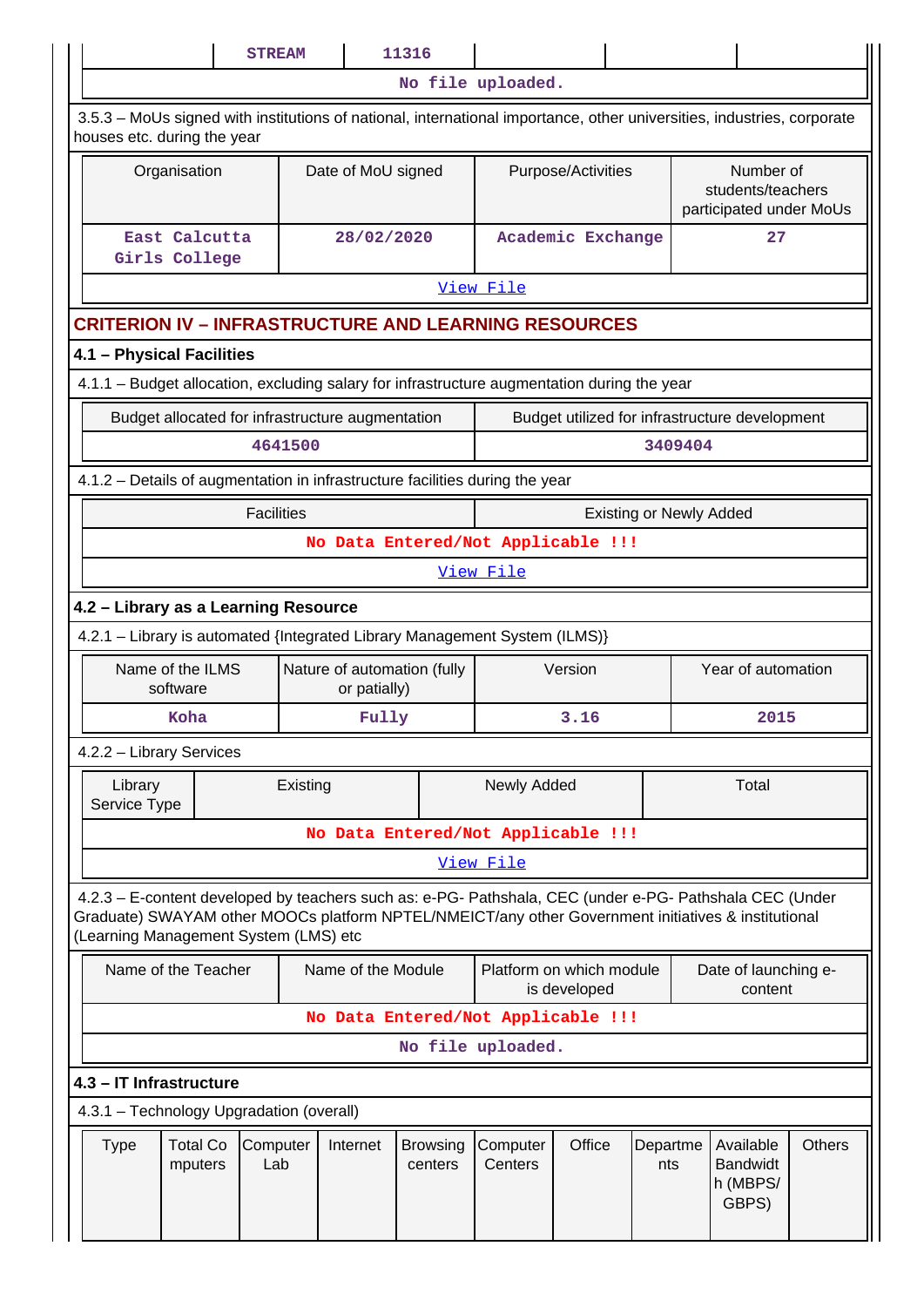| Existin<br>q                                                                                                                                                                                     | 57                                                                                                                                                                                                                                                                       | 3           | 19          | 2                       | 3              | 9                                                                                                           | 6                                                   | 2                                                                                                                                                                                                                                                                                                                                                                                                                                                                                                                                                                                                                                                                                                                                                                                                                                                                                                                                                                                                                                                                                                                                                                                                                                                                                                                                                                                                                                                                                                                                                                                                                                                                                                                                                                                                                                                                                                                                                                                                                                               | 15             |  |  |  |
|--------------------------------------------------------------------------------------------------------------------------------------------------------------------------------------------------|--------------------------------------------------------------------------------------------------------------------------------------------------------------------------------------------------------------------------------------------------------------------------|-------------|-------------|-------------------------|----------------|-------------------------------------------------------------------------------------------------------------|-----------------------------------------------------|-------------------------------------------------------------------------------------------------------------------------------------------------------------------------------------------------------------------------------------------------------------------------------------------------------------------------------------------------------------------------------------------------------------------------------------------------------------------------------------------------------------------------------------------------------------------------------------------------------------------------------------------------------------------------------------------------------------------------------------------------------------------------------------------------------------------------------------------------------------------------------------------------------------------------------------------------------------------------------------------------------------------------------------------------------------------------------------------------------------------------------------------------------------------------------------------------------------------------------------------------------------------------------------------------------------------------------------------------------------------------------------------------------------------------------------------------------------------------------------------------------------------------------------------------------------------------------------------------------------------------------------------------------------------------------------------------------------------------------------------------------------------------------------------------------------------------------------------------------------------------------------------------------------------------------------------------------------------------------------------------------------------------------------------------|----------------|--|--|--|
| Added                                                                                                                                                                                            | 4                                                                                                                                                                                                                                                                        | $\mathbf 0$ | $\mathbf 0$ | $\mathbf{O}$            | $\mathbf 0$    | $\overline{2}$                                                                                              | 0                                                   | 150                                                                                                                                                                                                                                                                                                                                                                                                                                                                                                                                                                                                                                                                                                                                                                                                                                                                                                                                                                                                                                                                                                                                                                                                                                                                                                                                                                                                                                                                                                                                                                                                                                                                                                                                                                                                                                                                                                                                                                                                                                             | $\overline{2}$ |  |  |  |
| Total                                                                                                                                                                                            | 61                                                                                                                                                                                                                                                                       | 3           | 19          | $\overline{\mathbf{2}}$ | 3              | 11                                                                                                          | 6                                                   | 152                                                                                                                                                                                                                                                                                                                                                                                                                                                                                                                                                                                                                                                                                                                                                                                                                                                                                                                                                                                                                                                                                                                                                                                                                                                                                                                                                                                                                                                                                                                                                                                                                                                                                                                                                                                                                                                                                                                                                                                                                                             | 17             |  |  |  |
|                                                                                                                                                                                                  | 4.3.2 - Bandwidth available of internet connection in the Institution (Leased line)                                                                                                                                                                                      |             |             |                         |                |                                                                                                             |                                                     |                                                                                                                                                                                                                                                                                                                                                                                                                                                                                                                                                                                                                                                                                                                                                                                                                                                                                                                                                                                                                                                                                                                                                                                                                                                                                                                                                                                                                                                                                                                                                                                                                                                                                                                                                                                                                                                                                                                                                                                                                                                 |                |  |  |  |
|                                                                                                                                                                                                  |                                                                                                                                                                                                                                                                          |             |             |                         | 150 MBPS/ GBPS |                                                                                                             |                                                     |                                                                                                                                                                                                                                                                                                                                                                                                                                                                                                                                                                                                                                                                                                                                                                                                                                                                                                                                                                                                                                                                                                                                                                                                                                                                                                                                                                                                                                                                                                                                                                                                                                                                                                                                                                                                                                                                                                                                                                                                                                                 |                |  |  |  |
| 4.3.3 - Facility for e-content                                                                                                                                                                   |                                                                                                                                                                                                                                                                          |             |             |                         |                |                                                                                                             |                                                     |                                                                                                                                                                                                                                                                                                                                                                                                                                                                                                                                                                                                                                                                                                                                                                                                                                                                                                                                                                                                                                                                                                                                                                                                                                                                                                                                                                                                                                                                                                                                                                                                                                                                                                                                                                                                                                                                                                                                                                                                                                                 |                |  |  |  |
|                                                                                                                                                                                                  | Name of the e-content development facility                                                                                                                                                                                                                               |             |             |                         |                | recording facility                                                                                          | Provide the link of the videos and media centre and |                                                                                                                                                                                                                                                                                                                                                                                                                                                                                                                                                                                                                                                                                                                                                                                                                                                                                                                                                                                                                                                                                                                                                                                                                                                                                                                                                                                                                                                                                                                                                                                                                                                                                                                                                                                                                                                                                                                                                                                                                                                 |                |  |  |  |
|                                                                                                                                                                                                  |                                                                                                                                                                                                                                                                          | YouTube     |             |                         |                |                                                                                                             |                                                     | https://youtu.be/nu9QfdhW 8A                                                                                                                                                                                                                                                                                                                                                                                                                                                                                                                                                                                                                                                                                                                                                                                                                                                                                                                                                                                                                                                                                                                                                                                                                                                                                                                                                                                                                                                                                                                                                                                                                                                                                                                                                                                                                                                                                                                                                                                                                    |                |  |  |  |
|                                                                                                                                                                                                  |                                                                                                                                                                                                                                                                          | YouTube     |             |                         |                |                                                                                                             |                                                     | https://youtu.be/B1EGkG2DhB8                                                                                                                                                                                                                                                                                                                                                                                                                                                                                                                                                                                                                                                                                                                                                                                                                                                                                                                                                                                                                                                                                                                                                                                                                                                                                                                                                                                                                                                                                                                                                                                                                                                                                                                                                                                                                                                                                                                                                                                                                    |                |  |  |  |
|                                                                                                                                                                                                  |                                                                                                                                                                                                                                                                          | YouTube     |             |                         |                |                                                                                                             |                                                     | https://youtu.be/63mPXZ50qJE                                                                                                                                                                                                                                                                                                                                                                                                                                                                                                                                                                                                                                                                                                                                                                                                                                                                                                                                                                                                                                                                                                                                                                                                                                                                                                                                                                                                                                                                                                                                                                                                                                                                                                                                                                                                                                                                                                                                                                                                                    |                |  |  |  |
|                                                                                                                                                                                                  |                                                                                                                                                                                                                                                                          | YouTube     |             |                         |                |                                                                                                             |                                                     | https://youtu.be/RhKjnr17j A                                                                                                                                                                                                                                                                                                                                                                                                                                                                                                                                                                                                                                                                                                                                                                                                                                                                                                                                                                                                                                                                                                                                                                                                                                                                                                                                                                                                                                                                                                                                                                                                                                                                                                                                                                                                                                                                                                                                                                                                                    |                |  |  |  |
|                                                                                                                                                                                                  |                                                                                                                                                                                                                                                                          | YouTube     |             |                         |                |                                                                                                             |                                                     | https://youtu.be/zwd1G7hklDo                                                                                                                                                                                                                                                                                                                                                                                                                                                                                                                                                                                                                                                                                                                                                                                                                                                                                                                                                                                                                                                                                                                                                                                                                                                                                                                                                                                                                                                                                                                                                                                                                                                                                                                                                                                                                                                                                                                                                                                                                    |                |  |  |  |
| 4.4 - Maintenance of Campus Infrastructure<br>4.4.1 – Expenditure incurred on maintenance of physical facilities and academic support facilities, excluding salary<br>component, during the year |                                                                                                                                                                                                                                                                          |             |             |                         |                |                                                                                                             |                                                     |                                                                                                                                                                                                                                                                                                                                                                                                                                                                                                                                                                                                                                                                                                                                                                                                                                                                                                                                                                                                                                                                                                                                                                                                                                                                                                                                                                                                                                                                                                                                                                                                                                                                                                                                                                                                                                                                                                                                                                                                                                                 |                |  |  |  |
|                                                                                                                                                                                                  | Expenditure incurred on<br>Assigned Budget on<br>academic facilities<br>maintenance of academic<br>facilities                                                                                                                                                            |             |             |                         |                | Expenditure incurredon<br>Assigned budget on<br>physical facilities<br>maintenance of physical<br>facilites |                                                     |                                                                                                                                                                                                                                                                                                                                                                                                                                                                                                                                                                                                                                                                                                                                                                                                                                                                                                                                                                                                                                                                                                                                                                                                                                                                                                                                                                                                                                                                                                                                                                                                                                                                                                                                                                                                                                                                                                                                                                                                                                                 |                |  |  |  |
|                                                                                                                                                                                                  | 4068250                                                                                                                                                                                                                                                                  |             | 3743303     |                         |                | 2016000                                                                                                     |                                                     | 1826426                                                                                                                                                                                                                                                                                                                                                                                                                                                                                                                                                                                                                                                                                                                                                                                                                                                                                                                                                                                                                                                                                                                                                                                                                                                                                                                                                                                                                                                                                                                                                                                                                                                                                                                                                                                                                                                                                                                                                                                                                                         |                |  |  |  |
|                                                                                                                                                                                                  | 4.4.2 - Procedures and policies for maintaining and utilizing physical, academic and support facilities - laboratory,<br>library, sports complex, computers, classrooms etc. (maximum 500 words) (information to be available in<br>institutional Website, provide link) |             |             |                         |                |                                                                                                             |                                                     |                                                                                                                                                                                                                                                                                                                                                                                                                                                                                                                                                                                                                                                                                                                                                                                                                                                                                                                                                                                                                                                                                                                                                                                                                                                                                                                                                                                                                                                                                                                                                                                                                                                                                                                                                                                                                                                                                                                                                                                                                                                 |                |  |  |  |
|                                                                                                                                                                                                  |                                                                                                                                                                                                                                                                          |             |             |                         |                |                                                                                                             |                                                     | Procedures and policies for maintaining and utilizing physical, academic and<br>support facilities - laboratory, library, sportscomplex, computers, classrooms<br>etc. Laboratory: Grants received from the Government of West Bengal, RUSA and<br>College fund has been utilised for campus up-gradation, maintenance as well as<br>procurement of equipments, books and journals and e-resources. Tender and<br>Purchase committee, Finance Sub Committee, Project Monitoring Unit(RUSA), IQAC<br>and Governing Body consisting of external nominees, teaching and nonteaching<br>staff are deployed for procurement and maintenance of the physical, academic<br>and support facilities to the best possible extent. Instrumentation room has<br>been set up to meet the increasing demands of the science students. Library:<br>Libraries are Open access and fully computerized. Library Automation is enabled<br>since 2015. Library is enabled with OPAC and LAN. Internet connection<br>facilitates searching for students, E-books and e-journals are accessed through<br>INFLIBNET - N-LIST consortium. There is a digital lab, server room and<br>fumigation room. The Library maintains a rich reservoir of valuable and<br>historical documents. During the Pandemic, the library facilitated access to e-<br>resources to all faculty and students of the College through What's App and<br>email. A mini museum is maintained by the Library under the guidance of the<br>Department of History to uphold the cultural and aesthetic tradition of our<br>nation. Class Rooms: The college has four buildings with five blocks. The<br>construction of a two storied building with four storied foundation as<br>extension of main building is going on from the allotment of RUSA 2.0. The<br>college has a vision to create a large conference room enabled with wi-fi<br>connectivity for seminars/guardians' meetings, students' meetings etc. Its<br>construction was initiated from the first installment of RUSA 2.0. This |                |  |  |  |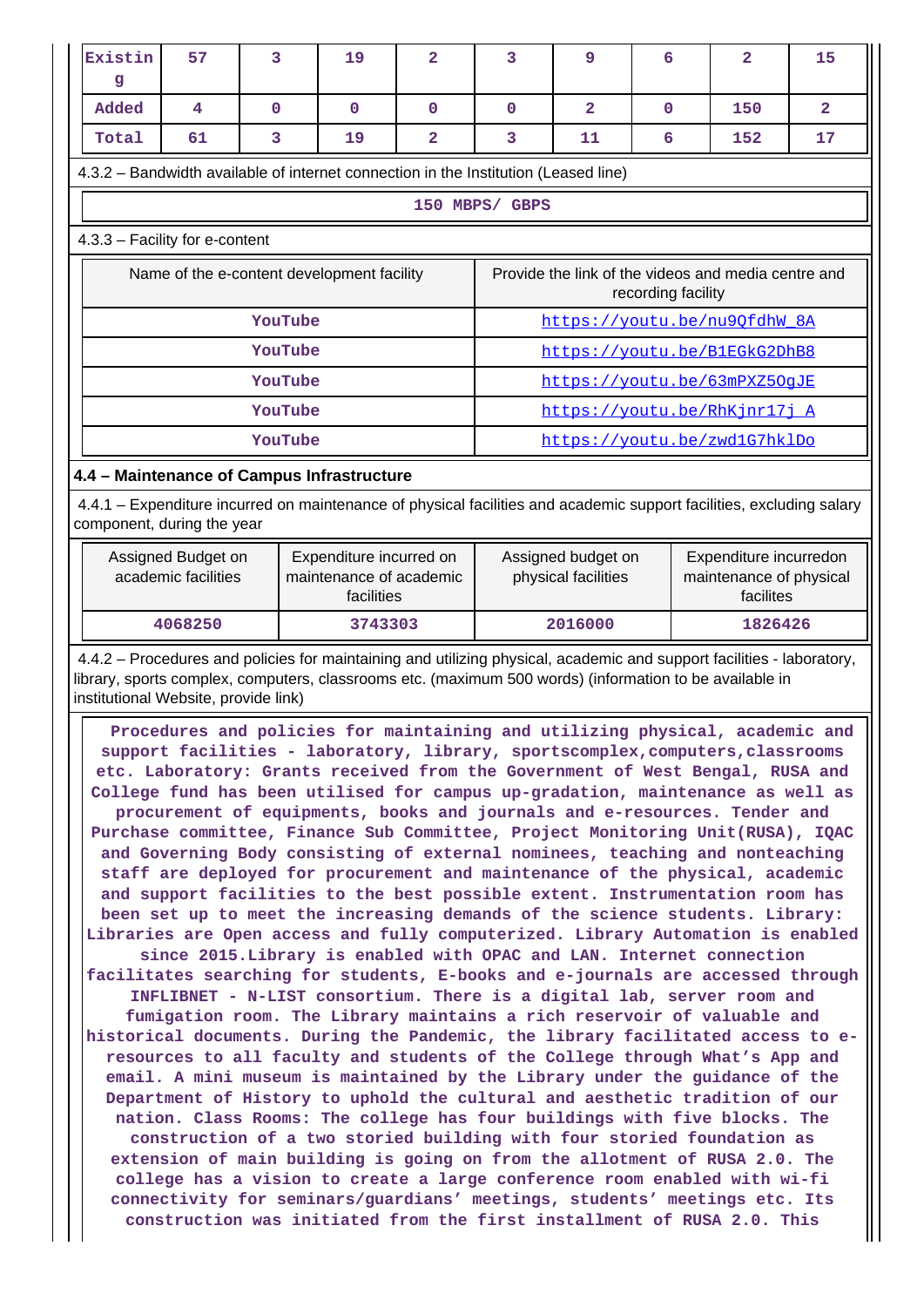**building is going to facilitate the teaching learning process for students staying far away from the college. The college has constructed another two storied blocs out of state government grant to accommodate new PG/UG/Vocational Courses and the addition of new class rooms with modern amenities will help for proper distribution of classes according to the daily academic routine. Student support: Students can avail benefits of scholarship, free studentship etc., from various government and non government sources and the College's own**

**student aid and Pandemic fund. A Career Counseling Cell is proactive to guide the students about various career opportunities. To facilitate teaching learning support to the students, the College seeks and receives requisitions**

**from the departments based on curricular requirements like laboratories, library, sports facilities, classrooms and special dedicated spaces/rooms and equipment like projection facilities in the classrooms, cameras and other teaching-learning aids. The College facilitates Online Teaching and Learning by providing access to different Online Platforms. The College further facilitates several academic activities through the College's Online Flagship Platform. The College has modern Sports amenities comprising gymnasium, playing arena for students, a Centre for Yoga and Well-Being to encourage physical fitness and physical activity, self-defense practice room, a common room with indoor games equipment etc.. The College has active student teams for different sports that participate on a continual basis in various students.**

https://hmmcollege.ac.in/upload/aqar/Procedures\_and\_policies\_for\_maintaining\_and\_utilizing\_physical\_(1).pdf

## **CRITERION V – STUDENT SUPPORT AND PROGRESSION**

## **5.1 – Student Support**

5.1.1 – Scholarships and Financial Support

|                                         | Name/Title of the scheme | Number of students | Amount in Rupees |
|-----------------------------------------|--------------------------|--------------------|------------------|
| Financial Support<br>from institution   | Nill                     | Nill               | Nill             |
| Financial Support<br>from Other Sources |                          |                    |                  |
| a) National                             | Nill                     | Nill               | Nill             |
| b) International                        | Nill                     | Nill               | Nill             |

#### View File

 5.1.2 – Number of capability enhancement and development schemes such as Soft skill development, Remedial coaching, Language lab, Bridge courses, Yoga, Meditation, Personal Counselling and Mentoring etc.,

| Name of the capability<br>enhancement scheme | Date of implemetation | Number of students<br>enrolled | Agencies involved |  |  |  |  |
|----------------------------------------------|-----------------------|--------------------------------|-------------------|--|--|--|--|
| Self Defense                                 | 11/02/2020            | $12 \overline{ }$              | College           |  |  |  |  |
| Yoga and<br>Meditation                       | 08/02/2020            | 25                             | College           |  |  |  |  |
| Computer Literacy                            | 11/07/2019            | 18                             | College           |  |  |  |  |
| Communicative<br>English                     | 28/08/2019            | 60                             | College           |  |  |  |  |
| View File                                    |                       |                                |                   |  |  |  |  |

 5.1.3 – Students benefited by guidance for competitive examinations and career counselling offered by the institution during the year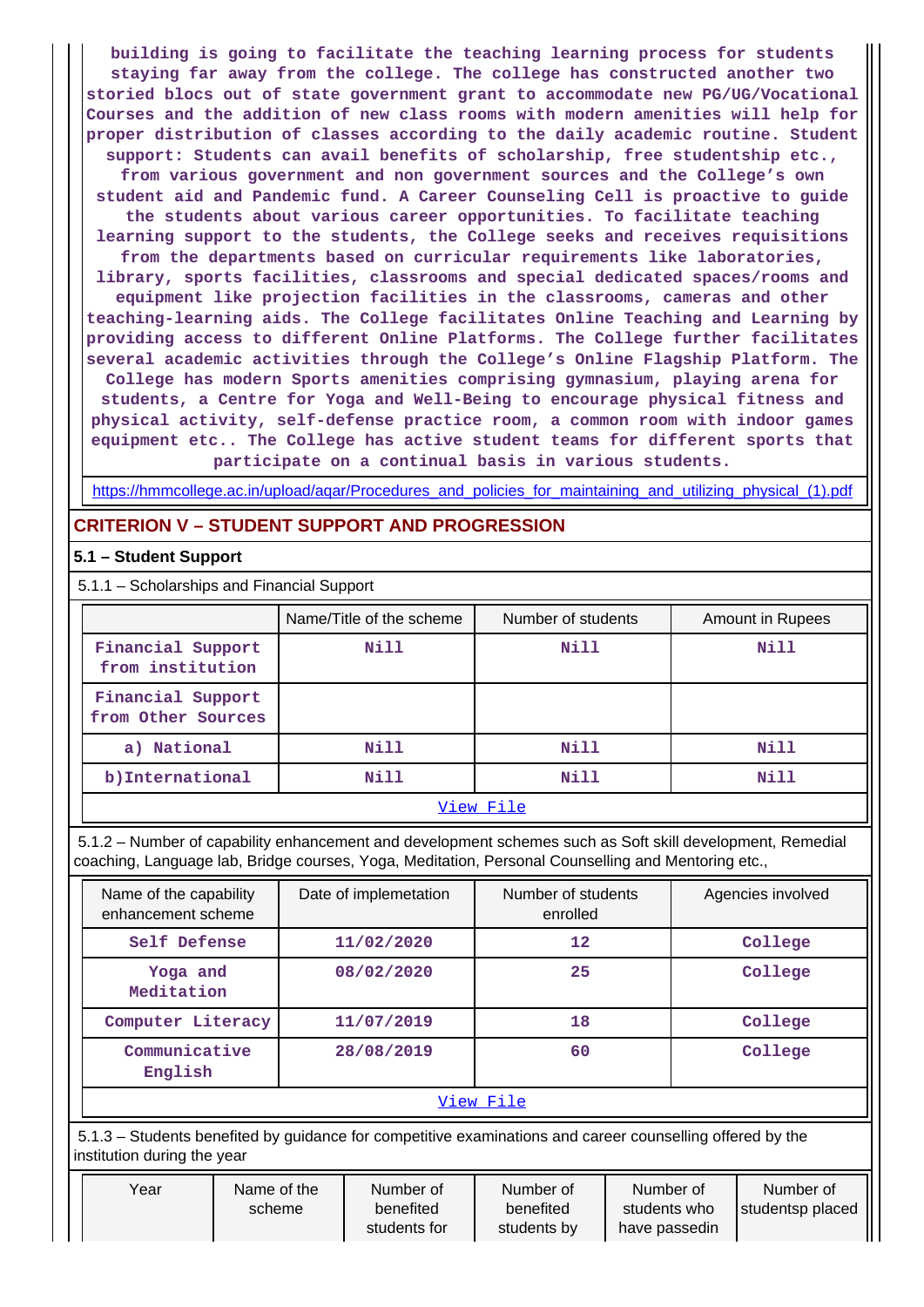|                                                                                                                                                                                        |                                                                                                                                                                                | competitive<br>examination         | career<br>counseling<br>activities                                                                          | the comp. exam                                 |                                     |  |  |  |
|----------------------------------------------------------------------------------------------------------------------------------------------------------------------------------------|--------------------------------------------------------------------------------------------------------------------------------------------------------------------------------|------------------------------------|-------------------------------------------------------------------------------------------------------------|------------------------------------------------|-------------------------------------|--|--|--|
| 2019                                                                                                                                                                                   | Career<br>fair and<br>regular<br>couselling                                                                                                                                    | Nill                               | 364                                                                                                         | <b>Nill</b>                                    | <b>Nill</b>                         |  |  |  |
|                                                                                                                                                                                        | programmes                                                                                                                                                                     |                                    |                                                                                                             |                                                |                                     |  |  |  |
|                                                                                                                                                                                        |                                                                                                                                                                                |                                    | View File                                                                                                   |                                                |                                     |  |  |  |
| 5.1.4 – Institutional mechanism for transparency, timely redressal of student grievances, Prevention of sexual<br>harassment and ragging cases during the year                         |                                                                                                                                                                                |                                    |                                                                                                             |                                                |                                     |  |  |  |
| Total grievances received                                                                                                                                                              |                                                                                                                                                                                | Number of grievances redressed     |                                                                                                             | Avg. number of days for grievance<br>redressal |                                     |  |  |  |
|                                                                                                                                                                                        | 3                                                                                                                                                                              |                                    | 3                                                                                                           |                                                | 5                                   |  |  |  |
| 5.2 - Student Progression                                                                                                                                                              |                                                                                                                                                                                |                                    |                                                                                                             |                                                |                                     |  |  |  |
| 5.2.1 - Details of campus placement during the year                                                                                                                                    |                                                                                                                                                                                |                                    |                                                                                                             |                                                |                                     |  |  |  |
|                                                                                                                                                                                        | On campus                                                                                                                                                                      |                                    |                                                                                                             | Off campus                                     |                                     |  |  |  |
| Nameof<br>organizations<br>visited                                                                                                                                                     | Number of<br>students<br>participated                                                                                                                                          | Number of<br>stduents placed       | Number of<br>Nameof<br>Number of<br>organizations<br>students<br>stduents placed<br>visited<br>participated |                                                |                                     |  |  |  |
|                                                                                                                                                                                        |                                                                                                                                                                                | No Data Entered/Not Applicable !!! |                                                                                                             |                                                |                                     |  |  |  |
|                                                                                                                                                                                        |                                                                                                                                                                                |                                    | View File                                                                                                   |                                                |                                     |  |  |  |
| 5.2.2 - Student progression to higher education in percentage during the year                                                                                                          |                                                                                                                                                                                |                                    |                                                                                                             |                                                |                                     |  |  |  |
| Year                                                                                                                                                                                   | Number of<br>students<br>enrolling into<br>higher education                                                                                                                    | Programme<br>graduated from        | Depratment<br>graduated from                                                                                | Name of<br>institution joined                  | Name of<br>programme<br>admitted to |  |  |  |
|                                                                                                                                                                                        |                                                                                                                                                                                | No Data Entered/Not Applicable !!! |                                                                                                             |                                                |                                     |  |  |  |
|                                                                                                                                                                                        |                                                                                                                                                                                |                                    | View File                                                                                                   |                                                |                                     |  |  |  |
| 5.2.3 - Students qualifying in state/ national/ international level examinations during the year<br>(eg:NET/SET/SLET/GATE/GMAT/CAT/GRE/TOFEL/Civil Services/State Government Services) |                                                                                                                                                                                |                                    |                                                                                                             |                                                |                                     |  |  |  |
|                                                                                                                                                                                        | Items                                                                                                                                                                          |                                    |                                                                                                             | Number of students selected/ qualifying        |                                     |  |  |  |
|                                                                                                                                                                                        | <b>NET</b>                                                                                                                                                                     |                                    |                                                                                                             | 1                                              |                                     |  |  |  |
|                                                                                                                                                                                        | Any Other                                                                                                                                                                      |                                    |                                                                                                             | 7                                              |                                     |  |  |  |
|                                                                                                                                                                                        |                                                                                                                                                                                |                                    | View File                                                                                                   |                                                |                                     |  |  |  |
| 5.2.4 - Sports and cultural activities / competitions organised at the institution level during the year                                                                               |                                                                                                                                                                                |                                    |                                                                                                             |                                                |                                     |  |  |  |
| Activity                                                                                                                                                                               |                                                                                                                                                                                | Level                              |                                                                                                             | Number of Participants                         |                                     |  |  |  |
|                                                                                                                                                                                        | Cricket Tournament                                                                                                                                                             |                                    | Inter College                                                                                               |                                                | 215                                 |  |  |  |
|                                                                                                                                                                                        | Sports                                                                                                                                                                         |                                    | Inter college                                                                                               |                                                | 229                                 |  |  |  |
|                                                                                                                                                                                        | Cultural activities                                                                                                                                                            |                                    | College                                                                                                     |                                                | 105                                 |  |  |  |
|                                                                                                                                                                                        |                                                                                                                                                                                |                                    | <u>View File</u>                                                                                            |                                                |                                     |  |  |  |
| 5.3 - Student Participation and Activities                                                                                                                                             |                                                                                                                                                                                |                                    |                                                                                                             |                                                |                                     |  |  |  |
|                                                                                                                                                                                        | 5.3.1 – Number of awards/medals for outstanding performance in sports/cultural activities at national/international<br>level (award for a team event should be counted as one) |                                    |                                                                                                             |                                                |                                     |  |  |  |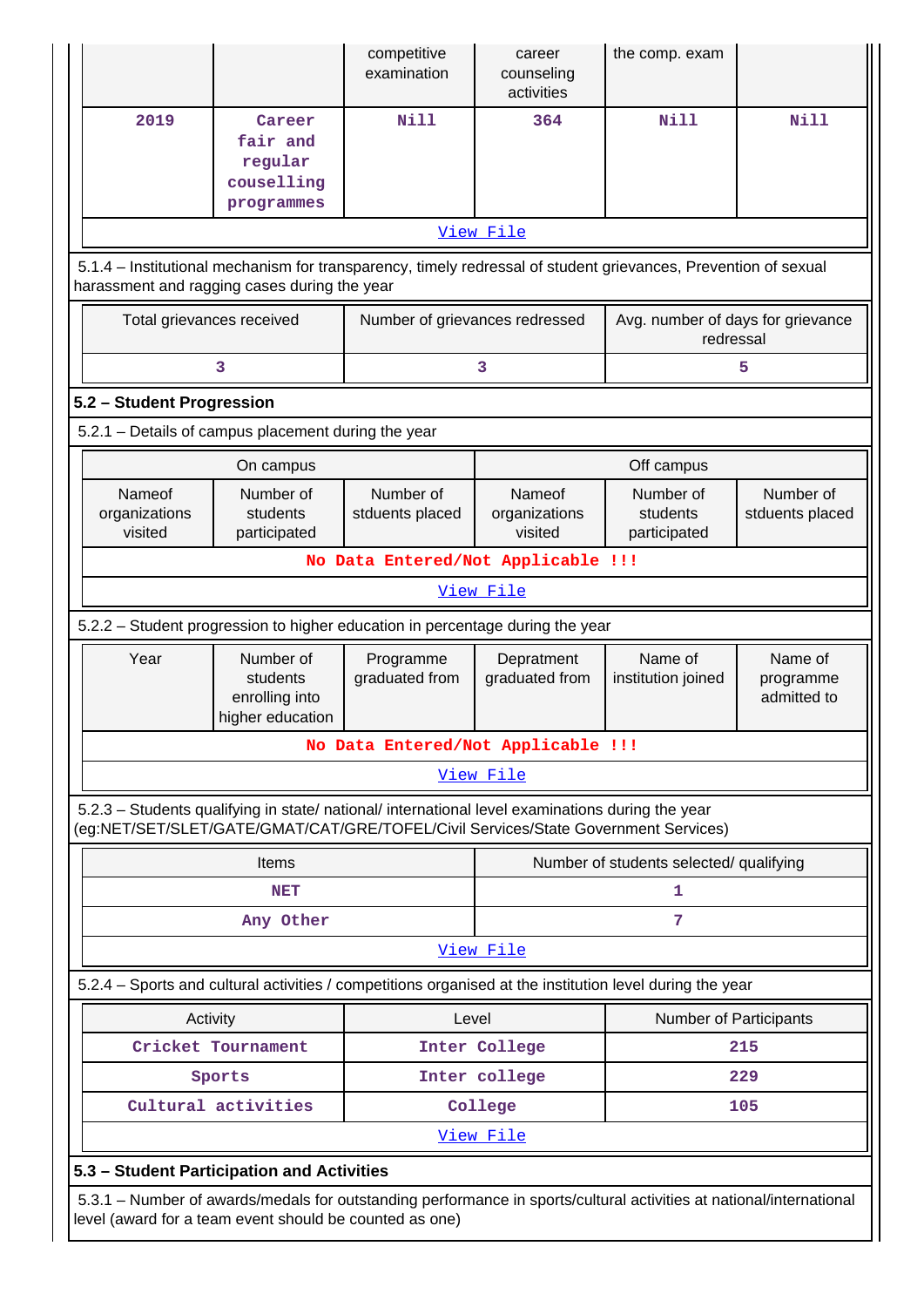| Year                               | Name of the<br>award/medal | National/<br>Internaional | Number of<br>awards for<br><b>Sports</b> | Number of<br>awards for<br>Cultural | Student ID<br>number | Name of the<br>student |  |  |  |
|------------------------------------|----------------------------|---------------------------|------------------------------------------|-------------------------------------|----------------------|------------------------|--|--|--|
| No Data Entered/Not Applicable !!! |                            |                           |                                          |                                     |                      |                        |  |  |  |
| No file uploaded.                  |                            |                           |                                          |                                     |                      |                        |  |  |  |

 5.3.2 – Activity of Student Council & representation of students on academic & administrative bodies/committees of the institution (maximum 500 words)

 **HMMCW Students' Union has always remained active and organized in several activities, both offline and online with great enthusiasm and success. The College has a dynamic Students' Union and Student Representatives that serve on different Committees of the College. The Students' Union is an elected body, governed by a constitution that defines its functions and role. Their roles can be highlighted under following heads: 1. HMMCW Students' Union in consultation with its Faculty Advisor and Faculty Advisory Committee organizes major events in the College, such as, Orientation Day for the New Entrants in the beginning of the Academic Session, Foundation Day, National Events like, Republic Day, Independence Dayand the most awaited annual gala for each student of the College – 'Xhiphias'. It holds college festival, organises indoor and outdoor sports, cultural programmes and cultural competitions like annual sports, cultural events like Rabindra Jayanti, Basanta Utsab etc. they observe the days of national importance, celebrate Teachers' day, Saraswati Puja, help organizing career fair and career counseling sessions, monitoring class attendance, publication of College Magazine namely 'Prabhaho' etc.. 2. Students' representatives extend their support to the NSS Units to deliver social service and environment awareness by organizing the blood donation camp, special camp, tree plantation, cleaning of college campus and neighbouring community, nearby station i.e. Dakshineswar Railway station, eye check up camp in the college and in the college adopted slum namely Nivedita Colony and programmes like the 'Swachh Bharat' and 'Swachhta Abhiyan' etc.. 3. The student representatives often appeal to the Principal regarding fees concession and other aids on behalf of students in need. 4. Student's representatives are included in different academic administrative bodies/committees of the institution, as part of decentralization and collective decision making on matters related to college. 5. Students generated a fund to provide the monetary help to the economically weaker part of the students and they have donated a good number of books to the library for the benefit of the students. 6. Students' representatives try to address the grievances of students through the authority of the College. 7. Students' representatives engage in extension activities and outreach programmes of the College as a mark of social responsibility. 8. It is a forum for students to articulate their valid demands regarding facilities and opportunities if hindered or found unavailable for some reason or other. At the end of the session they provide us with a feedback regarding academics and other infrastructure offered by the institution. The college gets an opportunity to amend the lacunas detected by young minds. Since students are key stake holders of the college and our priority the forum that ventilates their need is important for the college. 9. HMMCW Students' Union, even during the pandemic, organized online activities with remarkable dexterity. The college organized the closing ceremony of Diamond jubilee celebration on 10.08.2019 with active participation of students' union through online platform. Participation of students in the students' union helps in the development of their organizational skills.**

**5.4 – Alumni Engagement**

5.4.1 – Whether the institution has registered Alumni Association?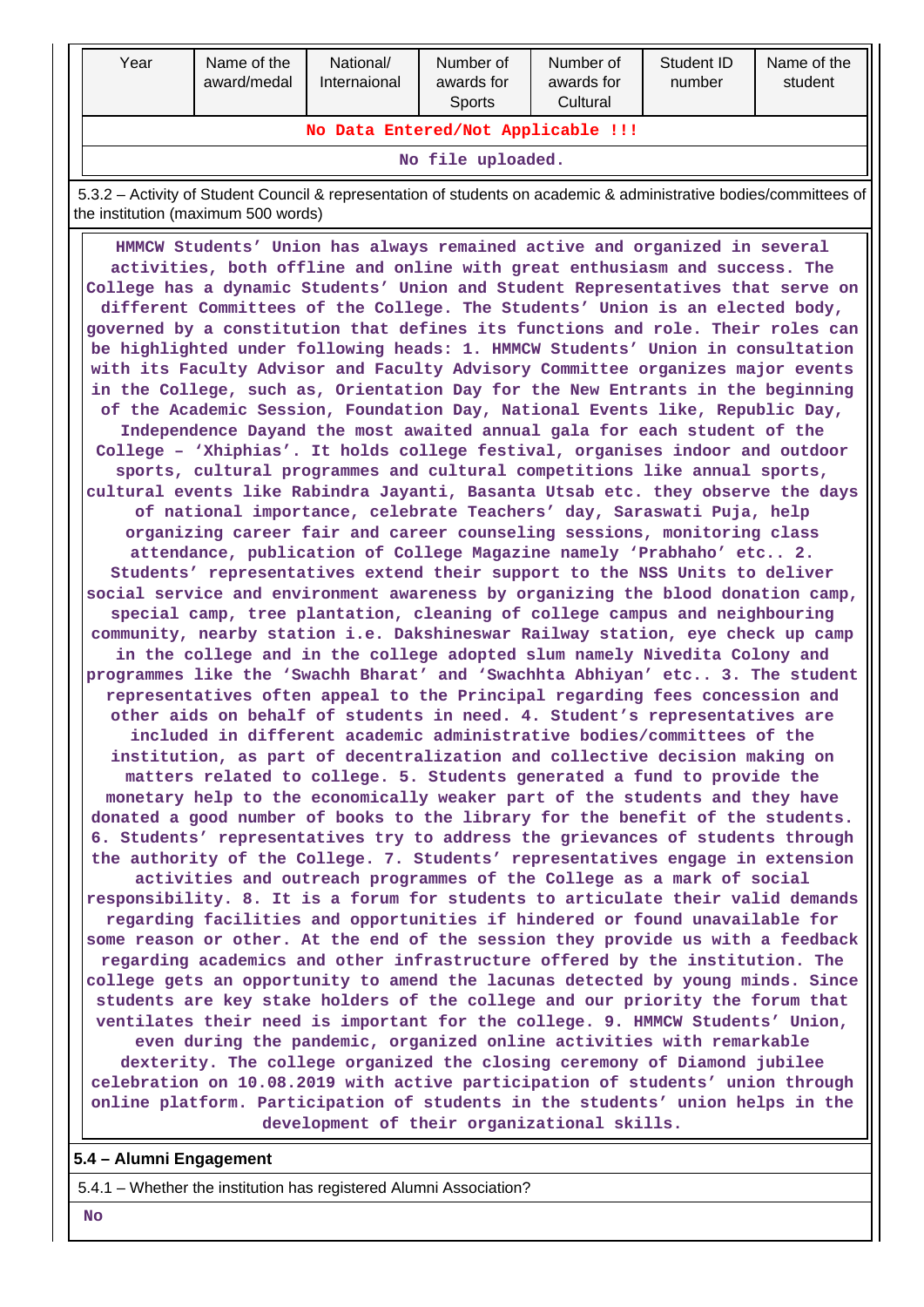5.4.2 – No. of enrolled Alumni:

**1 360** 

5.4.3 – Alumni contribution during the year (in Rupees) :

**0**

5.4.4 – Meetings/activities organized by Alumni Association :

 **i)We take feedback from them every year regarding overall performance of the college. ii)Principal meets them if and when required to seek suggestions during any crisis. iii)College tries to keep track of pass out pupils through this group. iv)They engage in cultural activities of college bridging the gap between the past and the present.**

#### **CRITERION VI – GOVERNANCE, LEADERSHIP AND MANAGEMENT**

#### **6.1 – Institutional Vision and Leadership**

 6.1.1 – Mention two practices of decentralization and participative management during the last year (maximum 500 words)

 **The institution has Hierarchical Governance System under the able guidance of Governing Body members, its President and the Principal as secretary (https://d rive.google.com/file/d/19IPadYhssIlA3dko9ktBiVduHqJ5NJSE/view?uspsharing) Good governance, ensuring transparency, accountability, decentralisation, participation is the goal of the College. Teachers and staff participate in policy making and lead different academic and administrative roles under the guidance of the Principal to deliver high quality education to our students. This mode of participative governance ensures cooperative and effective coordination in decision making. 1. Committees and regular meetings help the authority to adhere to the path of democratic governance, which is a significant step towards the national mission of good governance. Student–teacher meetings, Department wise meetings between the faculty and Principal, Teachers' Council meetings are convened regularly. Teaching and nonteaching representatives of the Governing Body, along with the principal, government and university nominees contribute to the policy making for the College. Faculty members, non-teaching staff and the students have representations in various statutory and non-statutory committees, (https://dri ve.google.com/file/d/1iYVITCs9NgEsV8q-xVgPL1BurgislYIM/view?uspdrivesdk) members of these committees are nominated by the Teachers' Council and approved by the Governing Body. The teachers encourage the students to participate in institutional activities. The mentors motivate their mentees for creating videos, sketching sessions, webinars and cultural activities to promote the value of participation(https://www.youtube.com/watch?vI8SlViRFgfQ). An active students' union in the college provides a platform to students to participate in several events to express themselves and further hone their skills. Students' union has a staff advisor associated with it, as per the law enacted by the government of West Bengal in 2017. At the time of the revision of syllabus the teachers as members of university Boards of Studies lay significant contribution and later decide on the teaching – learning methodology within their respective departments in compliance with the requirements of the students. There are Science coordinators who at the time of procurement of new equipments in the departments go for prolonged and open discussion amongst themselves and in such cases the Principal and the Bursar only suggest about the availability of fund. The process of teaching-learning and procurement of equipments is open and designed for ensuring effectiveness and democracy. 2. The college believes in community orientation in its functioning. Participation and inclusion of the neighbouring community is the**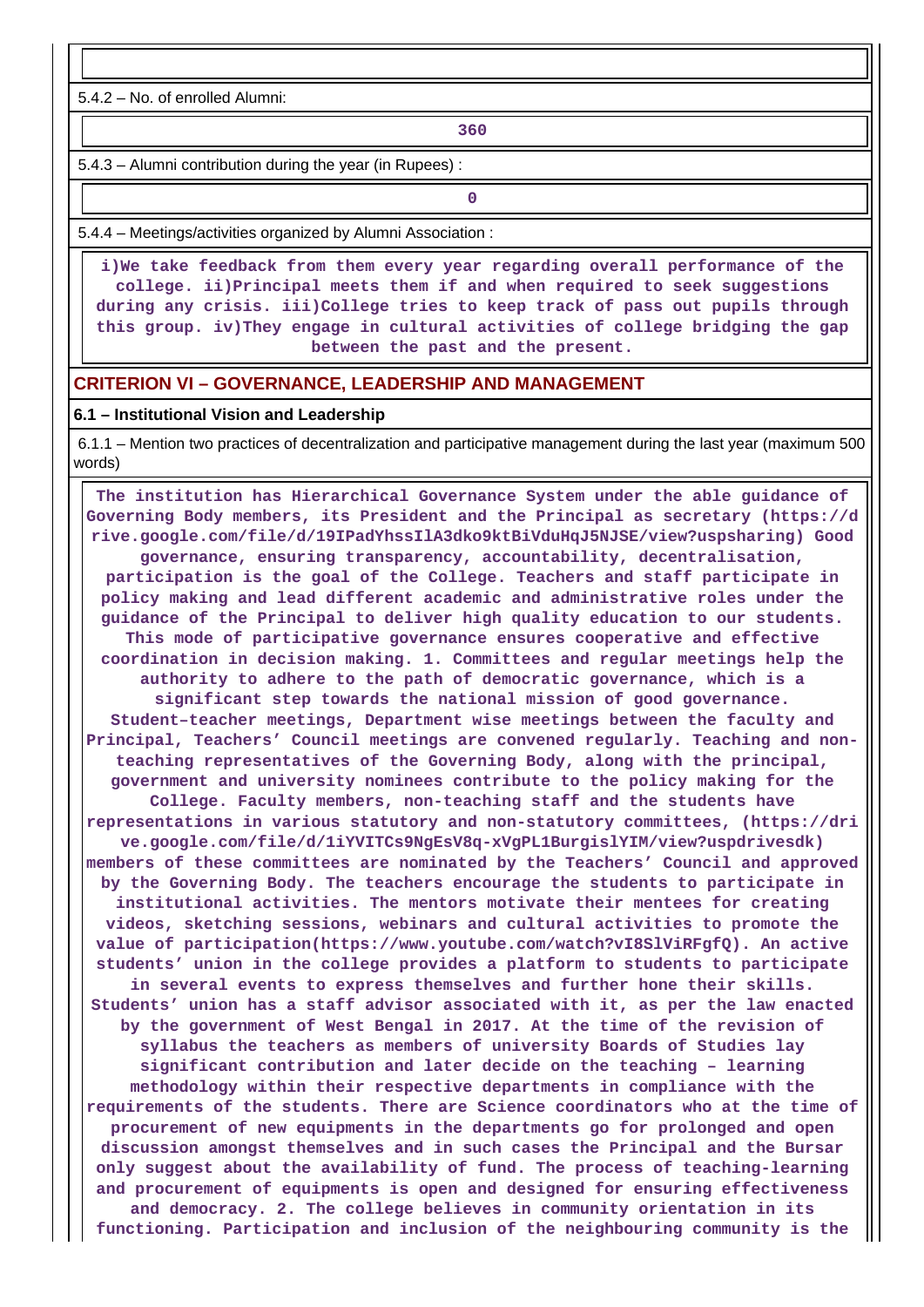**prime motto of the College. College Covid cell created on 2nd June. 2019, along with National Service Scheme and Social Outreach Cell is working hard to provide financial and moral help to the students hit by the pandemic and the neighbouring families of Nibedita Colony who grapple with poverty, so as to extend its values of democracy beyond the boundaries of campus. Staff fund has been created under the supervision of the Covid Cell to extend the value of inclusiveness by engaging in cooperation and bridging with the community has unleashed a new meaning of collective living and participative governance.**

6.1.2 – Does the institution have a Management Information System (MIS)?

| Yes                                                                                                                   |                                                                                                                                                                                                                                                                                                                                                                                                                                                                                                                                                                                                                                                                                                                                                                                                    |  |  |  |  |  |
|-----------------------------------------------------------------------------------------------------------------------|----------------------------------------------------------------------------------------------------------------------------------------------------------------------------------------------------------------------------------------------------------------------------------------------------------------------------------------------------------------------------------------------------------------------------------------------------------------------------------------------------------------------------------------------------------------------------------------------------------------------------------------------------------------------------------------------------------------------------------------------------------------------------------------------------|--|--|--|--|--|
| 6.2 - Strategy Development and Deployment                                                                             |                                                                                                                                                                                                                                                                                                                                                                                                                                                                                                                                                                                                                                                                                                                                                                                                    |  |  |  |  |  |
| 6.2.1 – Quality improvement strategies adopted by the institution for each of the following (with in 100 words each): |                                                                                                                                                                                                                                                                                                                                                                                                                                                                                                                                                                                                                                                                                                                                                                                                    |  |  |  |  |  |
| <b>Strategy Type</b>                                                                                                  | <b>Details</b>                                                                                                                                                                                                                                                                                                                                                                                                                                                                                                                                                                                                                                                                                                                                                                                     |  |  |  |  |  |
| Admission of Students                                                                                                 | The admission process of the College<br>is completely online, that ensures<br>transparency. The students are selected<br>based on Class XII marks, followed by<br>an extensive counseling and induction<br>process which is the first way forward<br>towards democratic governance.<br>https://hmmc-cloud.in/ Admission of<br>students is done on first come first<br>serve basis keeping in mind the intake<br>strength. Since the College is a<br>Constituent College of the West Bengal<br>State University, admission of the<br>students to the College follow a<br>uniform pattern and is done in<br>accordance with the norms set by the<br>University.                                                                                                                                      |  |  |  |  |  |
| Industry Interaction / Collaboration                                                                                  | HMMCW Career Counselling Cell is the<br>primary unit to ascertain Industry<br>Interaction / Collaboration designed to<br>enhance the employment skill in<br>compliance with the requirement of the<br>global job market. Training programmes<br>provided by ICICI group, RICE, George<br>Telegraph, GSCE, Anudip Foundation,<br>APTECH Computer, Sri Sarada Math-<br>RasikBheeta and others for<br>employability related skill development<br>of our students disseminate information<br>about the nature of global requirements<br>in job market. Collaboration with<br>GNIPST to offer opportunity to<br>vocational training in Pharmaceutical<br>Engineering and Biotechnology,<br>industrial visits to Coca Cola, Mother<br>dairy, Raja Biscuit co. etc. give the<br>students better exposure. |  |  |  |  |  |
| Human Resource Management                                                                                             | College maintains effective<br>communication among all the employees                                                                                                                                                                                                                                                                                                                                                                                                                                                                                                                                                                                                                                                                                                                               |  |  |  |  |  |

**to get optimum efficiency. The practice of decentralization in governance and**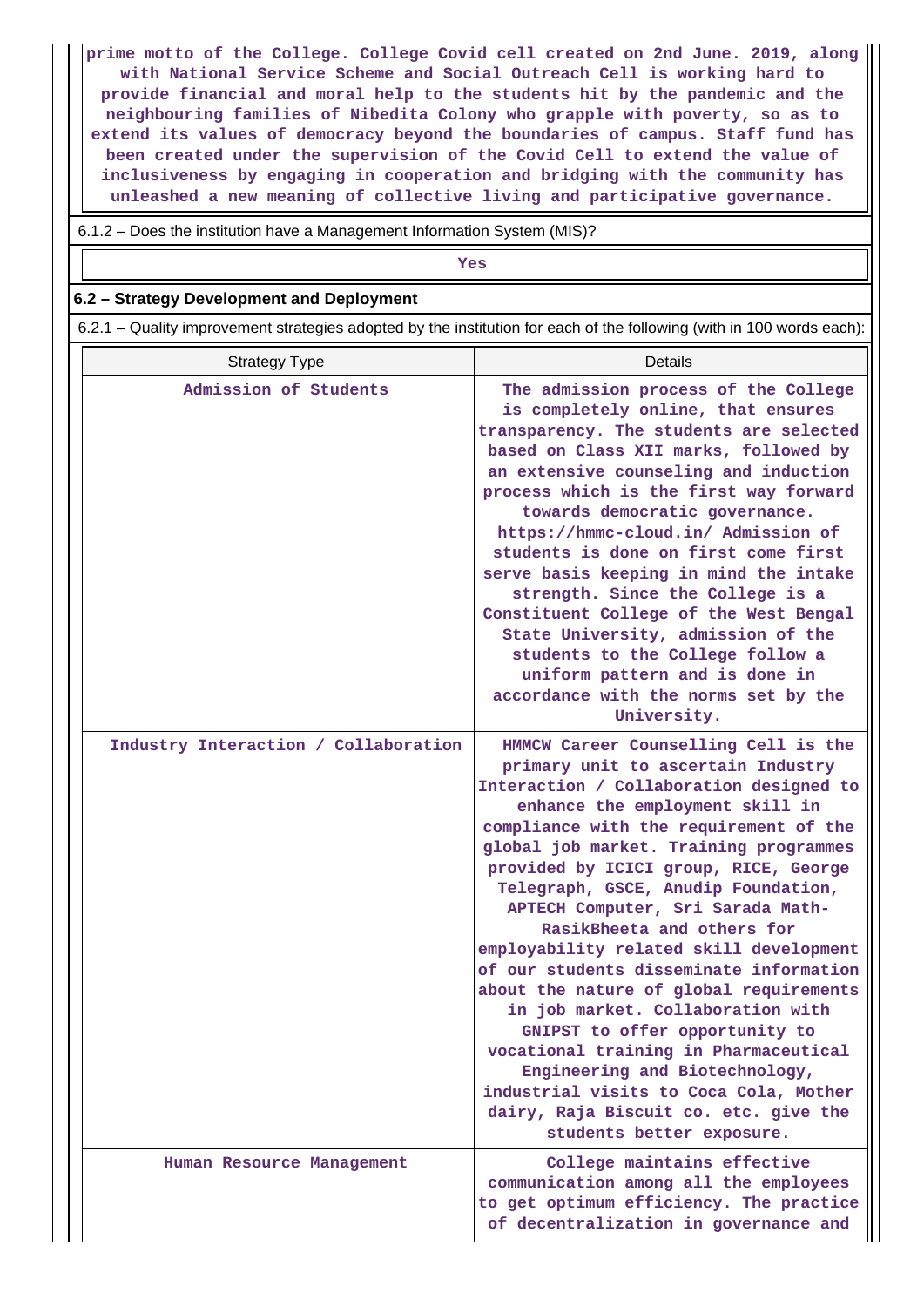|                                                               | leadership has potentially improved the<br>quality of human resource management.<br>All faculty members are encouraged to<br>participate holistically in Seminars<br>and webinars, cultural programs (Bengali<br>department- Mohamari O Bangla Natok on<br>30/06/2020 https://youtu.be/nM7oAxdsHac<br>). Publications, interdisciplinary<br>academic exercises through<br>Saraswatcharcha chakra work as a forum<br>of exchanging ideas. Annual feedback of<br>the students, staff and alumni, gender<br>audit, green audit, practice of self-<br>appraisal of the non-teaching staff and<br>of the faculty members measured through<br>PBAS, students' insurance, health unit<br>etc. are quality initiatives to convert<br>weakness to strength. |
|---------------------------------------------------------------|----------------------------------------------------------------------------------------------------------------------------------------------------------------------------------------------------------------------------------------------------------------------------------------------------------------------------------------------------------------------------------------------------------------------------------------------------------------------------------------------------------------------------------------------------------------------------------------------------------------------------------------------------------------------------------------------------------------------------------------------------|
| Library, ICT and Physical<br>Infrastructure / Instrumentation | A rich library with Open Access<br>System and electronic academic<br>resources. . Automated central Library<br>with integrated library management<br>software, Koha. . Wide Computer and<br>internet access for both teachers and<br>students · Seminar library for honours<br>students. . Reprographic and print out<br>facility. . Computerized records of<br>students' attendance, marks, payment of<br>fees etc. . Digitised accounts and<br>service profiles. . Wi-fi enabled<br>campus. . A computerized work station<br>for students, projectors and large TV<br>screen. · Well-equipped laboratories. ·<br>An instrumentation room for the<br>equipments of common use. $\cdot$ A mini<br>museum · ICT enabled classrooms                  |
| Research and Development                                      | The College encourages widespread<br>research among teachers and students,<br>so as to cultivate a research bent of<br>mind among our teachers and students.<br>Provision of Rupees 100000/- as seed<br>money already exists to promote<br>research among faulty members. The<br>departments of Physics and Zoology are<br>engaged in an interdisciplinary<br>research in 2019-2020 with seed money<br>provided by college. Teachers other<br>than ones belonging to substantive<br>posts are offered a sum of Rupees<br>25000/- as seed money. Teachers engaged<br>in Ph.D and M.phil projects are<br>provided with leave for its pursuance.<br>Those without Ph.D etc. are encouraged<br>to pursue academic research.                            |
| Examination and Evaluation                                    | Examination system was in a<br>transition state from 3 year System to<br>CBCS System. Therefore both examination                                                                                                                                                                                                                                                                                                                                                                                                                                                                                                                                                                                                                                   |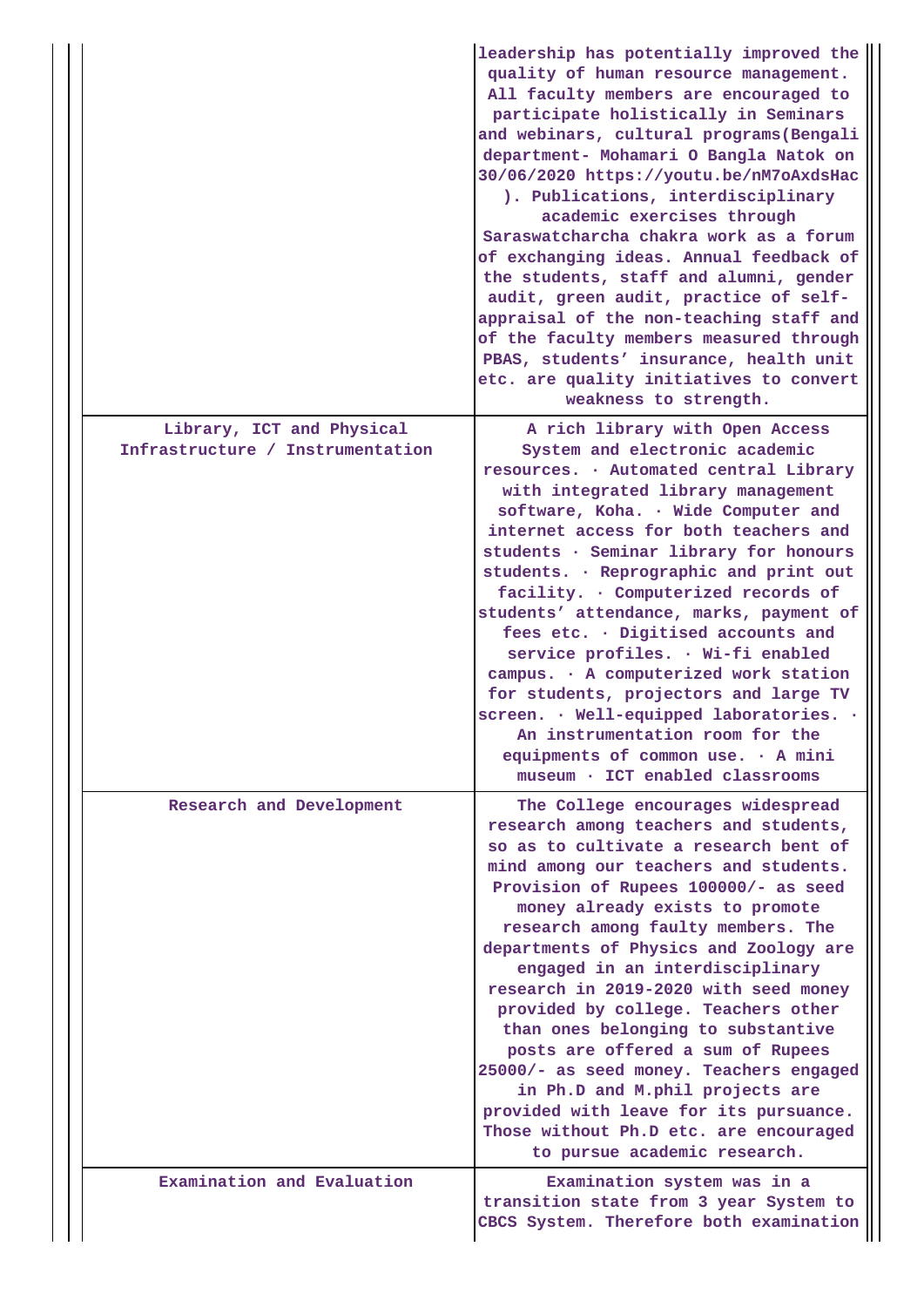|                        | systems are running in this academic<br>year. The college has its internal<br>examination structure framed in<br>academic committee meetings every year.<br>Centralized formative and summative<br>examination structure of the<br>affiliating university is followed for<br>final examinations. The academic<br>improvement of the students is mapped<br>dynamically by the College as follows .<br>Internal Assessments, Class tests,<br>departmental surprise tests, tutorials,<br>student seminars/ presentations,<br>projects, group discussions etc. at<br>regular intervals . Evaluation through<br>home assignments . Analysis of<br>performance with the students and<br>guardians                                                                                                                       |
|------------------------|-------------------------------------------------------------------------------------------------------------------------------------------------------------------------------------------------------------------------------------------------------------------------------------------------------------------------------------------------------------------------------------------------------------------------------------------------------------------------------------------------------------------------------------------------------------------------------------------------------------------------------------------------------------------------------------------------------------------------------------------------------------------------------------------------------------------|
| Teaching and Learning  | The curriculum of the newly<br>introduced CBCS syllabus is more<br>streamlined and student centric.<br>Techniques of teaching - learning are<br>introduced like- · Lectures through ICT<br>enabled tools in addition to the<br>conventional 'Chalk and Duster'. . LMS<br>is the new module to cater to students<br>online. · Peer teaching and task based<br>learning · Remedial and Tutorial<br>Classes · Regular Interdisciplinary<br>Classes · State/ National/<br>International Seminars, workshops,<br>debates, quiz competitions, group<br>discussions, special / extension<br>Lectures by the visiting faculties and<br>by the students · Internal and external<br>audit of teaching plans and<br>methodologies. https://drive.google.com<br>/file/d/16X0z3aopBGBlemLHbB_SKnls9R4AJs<br>Rv/view?uspsharing |
| Curriculum Development | For effective implementation of<br>curriculum realization plans, the<br>college conducts induction programmes<br>for new students and imparts<br>information about courses and system of<br>the institution. The institution use<br>prospectus, academic calendars, study<br>plan and information charts to deploy<br>action plans for effective<br>implementation of curriculum. Outreach<br>(academic) programmes are organized by<br>different departments for effective<br>implementation of the curriculum.<br>Laboratory and industry visits and<br>visit to other educational institutes<br>help in knowledge exchange among<br>students of common interests. Reviews<br>about student performance done                                                                                                    |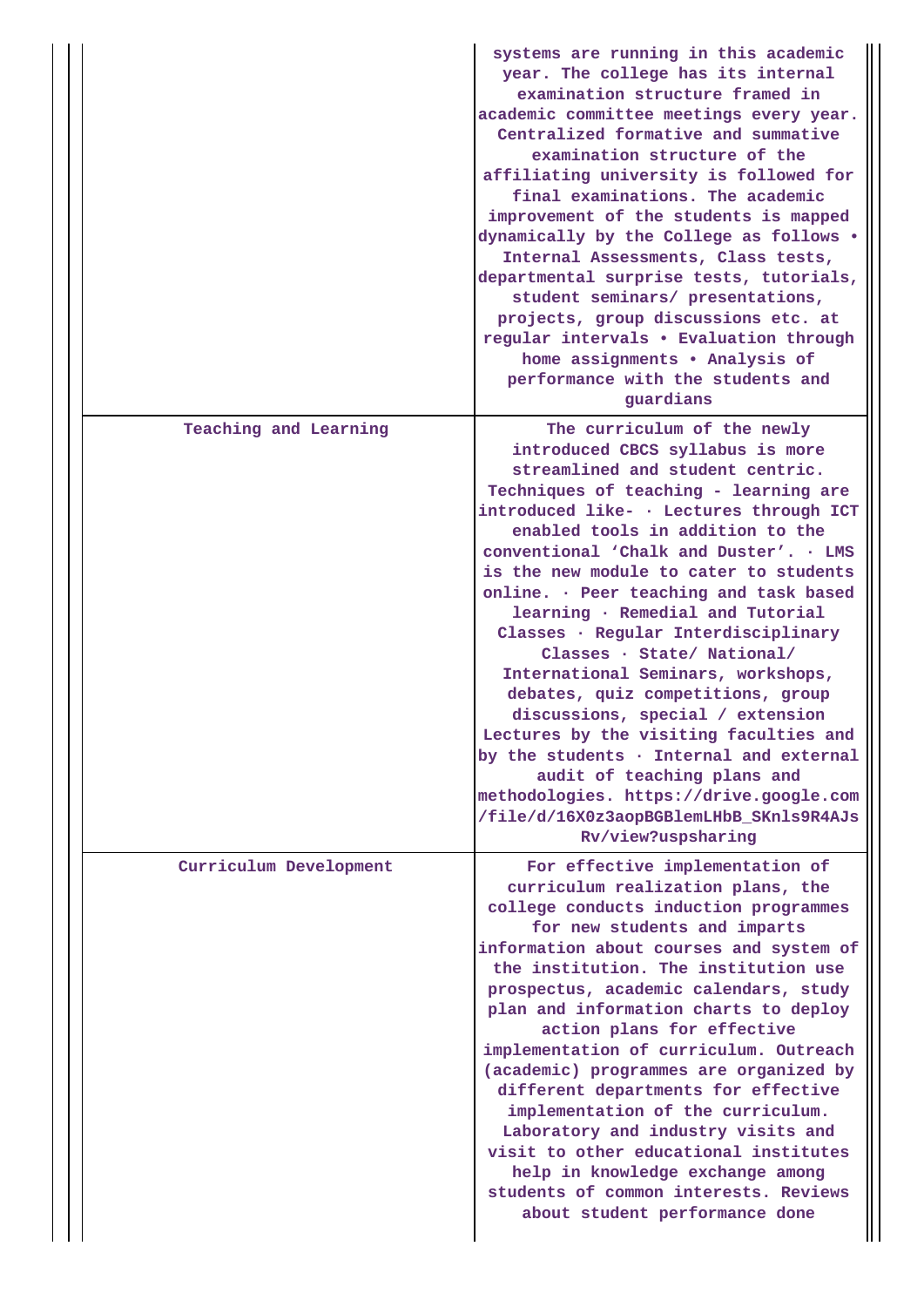6.2.2 – Implementation of e-governance in areas of operations:

| E-governace area         | Details                                                                                                                                                                                                                                                                                                                                                                                                                                                                                                                                                                                                                                                                                                                                                                                                                                                                                                                                              |
|--------------------------|------------------------------------------------------------------------------------------------------------------------------------------------------------------------------------------------------------------------------------------------------------------------------------------------------------------------------------------------------------------------------------------------------------------------------------------------------------------------------------------------------------------------------------------------------------------------------------------------------------------------------------------------------------------------------------------------------------------------------------------------------------------------------------------------------------------------------------------------------------------------------------------------------------------------------------------------------|
| Finance and Accounts     | ? Finance and Accounts . Accounting<br>Software (Accounts Ledger) for all<br>financial data and management of<br>accounting records. . Payroll Software<br>and Staff Management. . Govt. of<br>India's Public Finance Management<br>System (PFMS). Grants from UGC received<br>through PFMS and booking expenditure<br>thereon. . IFMS Module for salary,<br>expenditure management, state<br>government grants etc. . HRMS module of<br>WBIFMS has been introduced for dealing<br>the financial matters • Online<br>Tendering through government Portal of<br>Government of West Bengal. . E-cash<br>book and e- Ledger . Digitized vouching<br>system • E- provident Fund calculation<br>• E-pension • E-stock management system                                                                                                                                                                                                                   |
| Administration           | ? Administration . Live Streaming<br>Infrastructure and Facility through<br>LAN. . Digitised service profile .<br>Automated library with Computer,<br>Internet band width with 150 mbps<br>speed, INFLIBNET and NPTEL for e-<br>learning. . Communication through E-<br>mail, turning our heads towards<br>paperless governance . Students'<br>Section of the office manages their<br>activities (including the whole<br>admission procedure, university<br>registration, and form fill up)<br>digitally. Students' database are<br>collected and maintained digitally. .<br>Faculty related data is collected and<br>digitally preserved by IQAC which has<br>been used for the All India Survey of<br>Higher Education (AISHE) and National<br>Institute Ranking Framework (NIRF). .<br>All the departments, library and office<br>have access to internet connection with<br>adequate number of computers for doing<br>their regular assignments. |
| Planning and Development | ? Planning and Development . E-<br>classroom by using the platform of G-<br>suite . Learning Management System and<br>Academic Resource Bank .<br>Webinars/meetings/programmes through<br>online platform by using dedicated<br>domain of Google meet . Enterprise<br>Resource Planning (ERP) Package . E-<br>resources accessed through N-List and                                                                                                                                                                                                                                                                                                                                                                                                                                                                                                                                                                                                  |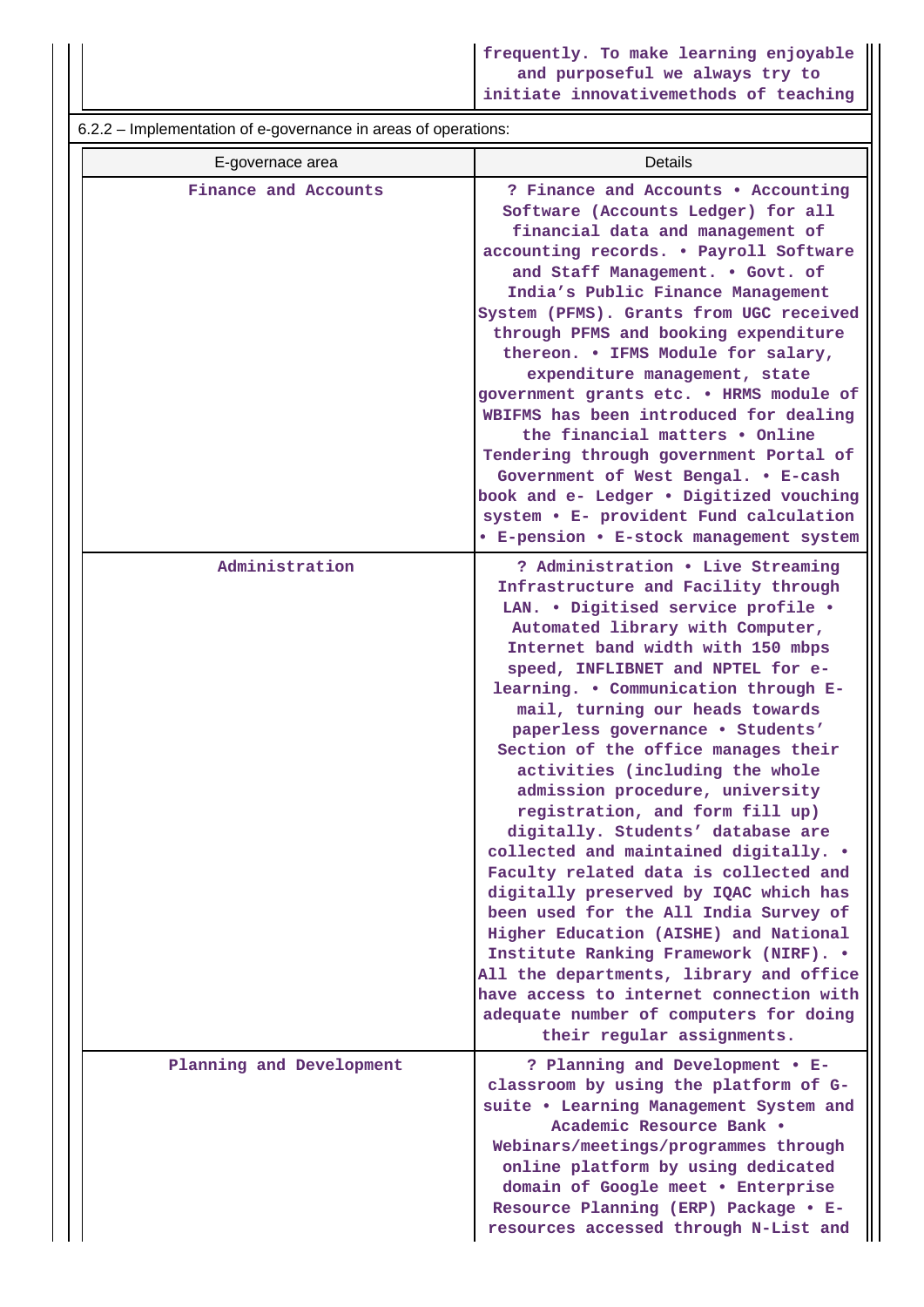|  |                               | NPTEL. . Redesigning and Refurbishing<br>of College through College Website. .<br>Dedicated domain for governance heads<br>like Leave, Internal Assessment .<br>Library Management - KOHA and OPAC. In<br>central library book search, issue and<br>return systems are fully computerized<br>with the help of OPAC. . Social Media<br>Updates by Social Media Champions on<br>Face book and What's app.                                                                                                                                                                                                                                                                                                                                                                                                                                                                                                                                                                     |
|--|-------------------------------|-----------------------------------------------------------------------------------------------------------------------------------------------------------------------------------------------------------------------------------------------------------------------------------------------------------------------------------------------------------------------------------------------------------------------------------------------------------------------------------------------------------------------------------------------------------------------------------------------------------------------------------------------------------------------------------------------------------------------------------------------------------------------------------------------------------------------------------------------------------------------------------------------------------------------------------------------------------------------------|
|  | Student Admission and Support | ? Student Admission and Support<br>Online admission through dedicated<br>software - Submission of application<br>forms, selections and deposition of<br>admission fees are processed online.<br>Salary and Fees collection a system is<br>fully online. During admission<br>students' data is collected and<br>preserved digitally by the admission<br>committee. These data, after being<br>digitally processed by the accounts and<br>examination sections of the Principal's<br>office, is used for registration and<br>form fill up before examinations. Other<br>students' related data is maintained by<br>the Career counseling cell throughout<br>the year. Institutional Repository is<br>digitized to a large extent.                                                                                                                                                                                                                                             |
|  | Examination                   | ? Examination Under Choice Based<br>Credit System, digitalized examination<br>management has become a necessity. The<br>college has proceeded for<br>digitalisation of examination process<br>to make it smooth, transparent and to<br>preserve the relevant information<br>properly. For university examinations,<br>pre-exam activities, such as university<br>registration, form fill-up etc. are<br>done digitally. During college<br>examinations/internal assessments<br>preservation of results are done<br>digitally. Online Examination Forms,<br>dedicated Student Fee Portal for<br>Examination Fees, organizing online<br>practical and theoretical Examinations<br>during the Covid 19 Pandemic and<br>Lockdown, organizing 'Teacher Data<br>Base' for examination work,<br>facilitating online correction of<br>papers during the Covid 19 Pandemic and<br>Lockdown are essential additions to the<br>process of e-governance in higher<br>education sectors. |
|  | Nill                          | Faculty Empowerment Strategies ?<br>Teachers are encouraged to pursue<br>orientation and refresher courses<br>essential for CAS and other short term                                                                                                                                                                                                                                                                                                                                                                                                                                                                                                                                                                                                                                                                                                                                                                                                                        |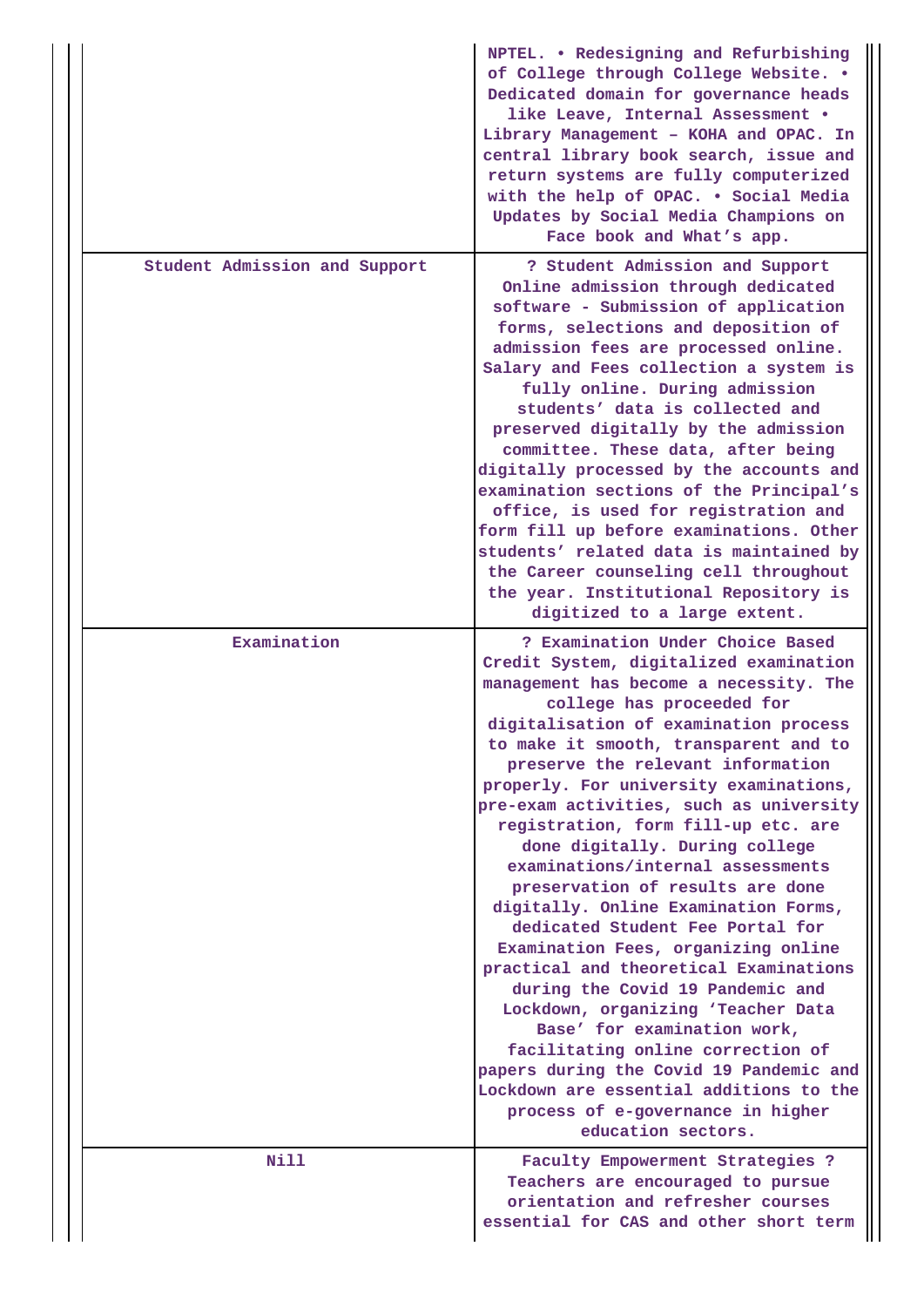| courses ? Teachers were encouraged to   |
|-----------------------------------------|
| organize and participate in Seminars    |
| and webinars ? Faculty being encouraged |
| to engage in interdisciplinary          |
| exercises ? Teachers are encouraged to  |
| engage in research and offered seed     |
| money ? The authority seeks requisition |
| for books from teachers accordingly     |
| purchase is made ? Teachers are engaged |
| in creating alternative modes of        |
| innovative teaching and learning        |
| through video lectures, YouTube         |
| lectures and e-modules. ( eg-https://ww |
| w.youtube.com/watch?vnu9QfdhW 8A ) ?    |
| Teachers are encouraged to pursue Ph.D. |

## **6.3 – Faculty Empowerment Strategies**

programme

 6.3.1 – Teachers provided with financial support to attend conferences / workshops and towards membership fee of professional bodies during the year

| Year                                                                        | Name of the<br>professional body for<br>which membership<br>fee is provided | Amount of support |  |  |  |  |  |  |  |
|-----------------------------------------------------------------------------|-----------------------------------------------------------------------------|-------------------|--|--|--|--|--|--|--|
| support provided<br>No Data Entered/Not Applicable !!!<br>No file uploaded. |                                                                             |                   |  |  |  |  |  |  |  |

 6.3.2 – Number of professional development / administrative training programmes organized by the College for teaching and non teaching staff during the year

|                                             | Year                                                                                                                                                                                       | Title of the<br>professional<br>development<br>programme<br>organised for<br>teaching staff | Title of the<br>administrative<br>training<br>programme<br>organised for<br>non-teaching<br>staff | From date  | To Date     | Number of<br>participants<br>(Teaching<br>staff) |          | Number of<br>participants<br>(non-teaching<br>staff) |  |
|---------------------------------------------|--------------------------------------------------------------------------------------------------------------------------------------------------------------------------------------------|---------------------------------------------------------------------------------------------|---------------------------------------------------------------------------------------------------|------------|-------------|--------------------------------------------------|----------|------------------------------------------------------|--|
|                                             | 2019                                                                                                                                                                                       | Faculty<br>Developmen<br>t Program<br>on Euro-<br>centrism                                  | <b>Nill</b>                                                                                       | 01/10/2019 | Nill        | 72                                               |          | 3                                                    |  |
|                                             | 2019                                                                                                                                                                                       | <b>Nill</b>                                                                                 | Workshop                                                                                          | 14/09/2019 | <b>Nill</b> | 6<br>25                                          |          |                                                      |  |
|                                             | 2020                                                                                                                                                                                       | Nill                                                                                        | Collabor<br>ative<br>Motivation<br>programme<br>for Staff                                         | 22/02/2020 | 29/02/2020  | 12                                               |          | 60                                                   |  |
|                                             | View File                                                                                                                                                                                  |                                                                                             |                                                                                                   |            |             |                                                  |          |                                                      |  |
|                                             | 6.3.3 - No. of teachers attending professional development programmes, viz., Orientation Programme, Refresher<br>Course, Short Term Course, Faculty Development Programmes during the year |                                                                                             |                                                                                                   |            |             |                                                  |          |                                                      |  |
| Title of the<br>professional<br>development |                                                                                                                                                                                            | Number of teachers<br>who attended                                                          | From Date                                                                                         | To date    |             |                                                  | Duration |                                                      |  |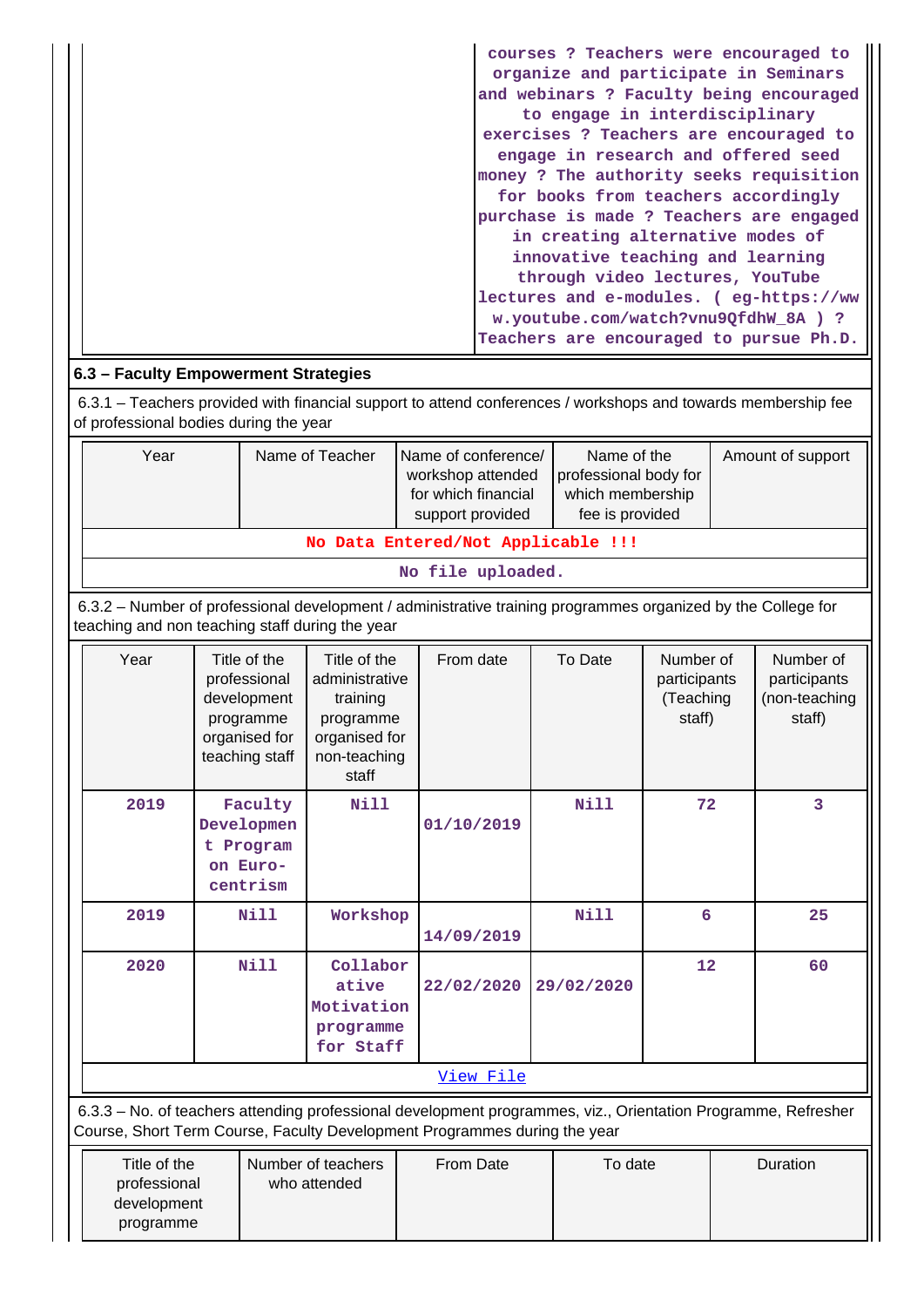| No Data Entered/Not Applicable !!!<br>View File<br>6.3.4 - Faculty and Staff recruitment (no. for permanent recruitment):<br>Teaching<br>Non-teaching<br>Permanent<br><b>Full Time</b><br>Permanent<br><b>Full Time</b><br>62<br>4<br>Nill<br>5<br>6.3.5 - Welfare schemes for<br><b>Students</b><br>Teaching<br>Non-teaching<br>1.PF deducted from<br>1. Provident fund<br>Student aid fund<br>deducted from source<br>2. Concessions 3. Health<br>source 2. West Bengal<br>Unit with a doctor<br>health Scheme 3. Maternity<br>2. Swasthsathi by Govt of<br>benefits 4. Study leave<br>West Bengal 3. Maternity<br>visiting weekly.<br>benefit to women<br>granted for pursuance of<br>4. Students health home<br>Refresher, Orientation,<br>employees 4. Medical leave<br>under Govt of WB<br><b>SRetirement</b><br>other short term courses,<br>4. Different scholarships<br>benefit-Pension 6.Non<br>Ph.D, M.Phil and other<br>like kanyashree,<br>research activity.<br>teaching staff welfare<br>Aiykashree, Swami<br>5. Medical leave etc.<br>Vivekananda<br>fund for poor students<br>scholarship, SC, ST, OBC,<br>6. Encashment of 300days<br>EL accumulated.<br>minority scholarships<br>7. Retirement benefit-<br>5. Educational and<br>Pension 8.publication<br>counseling cell. 6. Skill<br>enhancement courses like<br>grants provided<br>Yoga, self defense,<br>Communicative English and |  |  |  |  |  |  |  |  |  |
|-----------------------------------------------------------------------------------------------------------------------------------------------------------------------------------------------------------------------------------------------------------------------------------------------------------------------------------------------------------------------------------------------------------------------------------------------------------------------------------------------------------------------------------------------------------------------------------------------------------------------------------------------------------------------------------------------------------------------------------------------------------------------------------------------------------------------------------------------------------------------------------------------------------------------------------------------------------------------------------------------------------------------------------------------------------------------------------------------------------------------------------------------------------------------------------------------------------------------------------------------------------------------------------------------------------------------------------------------------------------------------------------------------------|--|--|--|--|--|--|--|--|--|
|                                                                                                                                                                                                                                                                                                                                                                                                                                                                                                                                                                                                                                                                                                                                                                                                                                                                                                                                                                                                                                                                                                                                                                                                                                                                                                                                                                                                           |  |  |  |  |  |  |  |  |  |
|                                                                                                                                                                                                                                                                                                                                                                                                                                                                                                                                                                                                                                                                                                                                                                                                                                                                                                                                                                                                                                                                                                                                                                                                                                                                                                                                                                                                           |  |  |  |  |  |  |  |  |  |
|                                                                                                                                                                                                                                                                                                                                                                                                                                                                                                                                                                                                                                                                                                                                                                                                                                                                                                                                                                                                                                                                                                                                                                                                                                                                                                                                                                                                           |  |  |  |  |  |  |  |  |  |
|                                                                                                                                                                                                                                                                                                                                                                                                                                                                                                                                                                                                                                                                                                                                                                                                                                                                                                                                                                                                                                                                                                                                                                                                                                                                                                                                                                                                           |  |  |  |  |  |  |  |  |  |
|                                                                                                                                                                                                                                                                                                                                                                                                                                                                                                                                                                                                                                                                                                                                                                                                                                                                                                                                                                                                                                                                                                                                                                                                                                                                                                                                                                                                           |  |  |  |  |  |  |  |  |  |
|                                                                                                                                                                                                                                                                                                                                                                                                                                                                                                                                                                                                                                                                                                                                                                                                                                                                                                                                                                                                                                                                                                                                                                                                                                                                                                                                                                                                           |  |  |  |  |  |  |  |  |  |
|                                                                                                                                                                                                                                                                                                                                                                                                                                                                                                                                                                                                                                                                                                                                                                                                                                                                                                                                                                                                                                                                                                                                                                                                                                                                                                                                                                                                           |  |  |  |  |  |  |  |  |  |
|                                                                                                                                                                                                                                                                                                                                                                                                                                                                                                                                                                                                                                                                                                                                                                                                                                                                                                                                                                                                                                                                                                                                                                                                                                                                                                                                                                                                           |  |  |  |  |  |  |  |  |  |
| computer literacy 7.<br>Career counseling cell<br>8. Free Diet centre.<br>9. Teachers council fund<br>for poor students<br>10Students insurance<br>allied to national                                                                                                                                                                                                                                                                                                                                                                                                                                                                                                                                                                                                                                                                                                                                                                                                                                                                                                                                                                                                                                                                                                                                                                                                                                     |  |  |  |  |  |  |  |  |  |

#### **6.4 – Financial Management and Resource Mobilization**

6.4.1 – Institution conducts internal and external financial audits regularly (with in 100 words each)

 **The accounts of the college are audited regularly as per the government rules. The College conducts both internal and external audits. Accountant of the College under the supervision of the Bursar prepares books of accounts and send them to the internal auditors. Throughout the year Internal Auditors and Chartered Accountants scrutinize the financial transactions and submit the report to the College authority. The internal auditor checks receipts including fee receipts and payments with vouchers and necessary documentary evidences. He also ensures that all payments are duly authorized. Asset registers are also checked and verified. E-stock reports, E-ledgers are brought under scanner too. Every year the books of accounts of the institute are audited by the Statutory**

**Auditors also, who are nominated by the Higher Education Department of Government of West Bengal. Financial Statements are certified by them following that the same is placed before the government auditor. Audit of NSS account is also done in every financial year, by external agency. Audited utilizations are prepared for external funds also, e.g. RUSA, State government grant etc. As on date there is no adverse remark on the accounts of the institution. The college submits income tax return, GST returns etc. every year within the stipulated**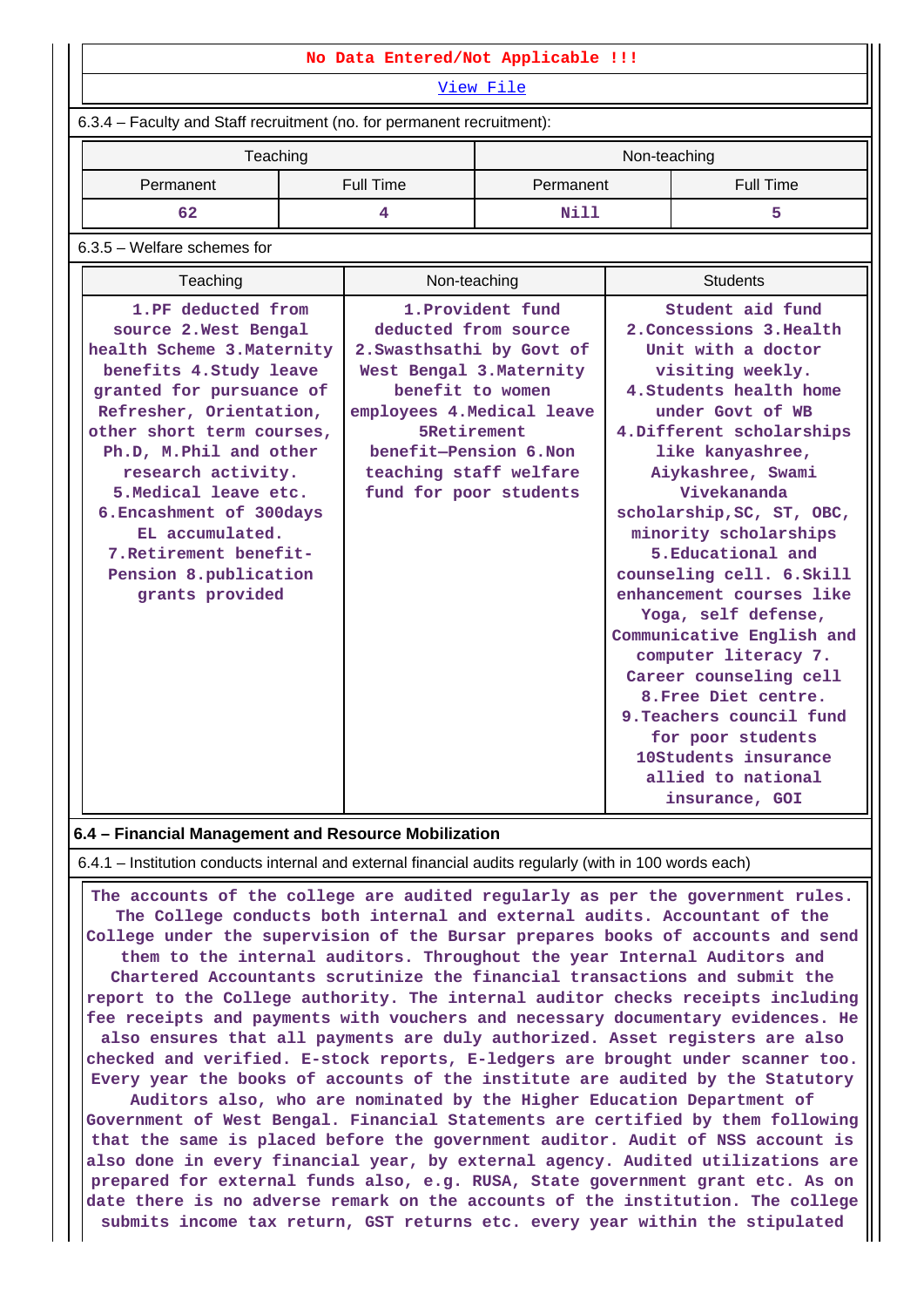**time. TDS are duly deducted from the vendors/suppliers and certificates are generated. The College has completed 2018-19 and 2019-20 audits and the same will be sent to the government at the earliest. The entire system of auditing comes under the follow up of the Governing Body of the College.**

 6.4.2 – Funds / Grants received from management, non-government bodies, individuals, philanthropies during the year(not covered in Criterion III)

| Name of the non government<br>funding agencies /individuals | Funds/ Grnats received in Rs. | Purpose |  |  |  |
|-------------------------------------------------------------|-------------------------------|---------|--|--|--|
| Refer to the file                                           | Nill                          | Nill    |  |  |  |
| View File                                                   |                               |         |  |  |  |

6.4.3 – Total corpus fund generated

#### **No Data Entered/Not Applicable !!!**

#### **6.5 – Internal Quality Assurance System**

6.5.1 – Whether Academic and Administrative Audit (AAA) has been done?

| Audit Type     | External                                                |                                                                                                                                         | Internal   |             |  |  |
|----------------|---------------------------------------------------------|-----------------------------------------------------------------------------------------------------------------------------------------|------------|-------------|--|--|
|                | Yes/No                                                  | Agency                                                                                                                                  | Yes/No     | Authority   |  |  |
| Academic       | External<br><b>Yes</b><br>nominees of<br>Governing Body |                                                                                                                                         | <b>Yes</b> | <b>IQAC</b> |  |  |
| Administrative | <b>Yes</b>                                              | <b>External</b><br>nominees of<br>Governing Body,<br>Higher<br>Education<br>Department,<br>Government. Of<br>West Bengal, (FI<br>NANCE) | <b>Yes</b> | <b>IQAC</b> |  |  |

6.5.2 – Activities and support from the Parent – Teacher Association (at least three)

 **• The Principal of the college invites parents to attend the induction programme of students at the beginning of the session right after the admission. • Parent- teachers meetings are held annually by respective departments to discuss the performance of their daughters in semesters. Any other problem related to class curriculum of the students is discussed at length and a solution is searched for collectively. The suggestions of guardians are very important for us. The attendance of students announced if asked for by guardians. • Parents are free to meet the principal regarding problems and prospects of their wards as many of the students are from poor families, college provides assistance to those in need, after meeting their parents. • Yoga and Meditation and Self-defense Classes have been introduced as certificate courses as part of skill enhancement programmes because of the support received from the parents. • Enthusiastic presence of the guardians in programmes like Annual Prize day makes these events more inclusive.**

6.5.3 – Development programmes for support staff (at least three)

 **1. We had successfully organised a workshop on Staff development on 14/09/19 .. 2. The second staff development programme(Motivation programme) was held on 22/02/20,24/02/20 and 29/02/20 where we collaborated with Sarojini Naidu college for Women. 3.Apart from such programmes Principal convenes meetings with NTS and informs them about latest Government orders and suggests them ways**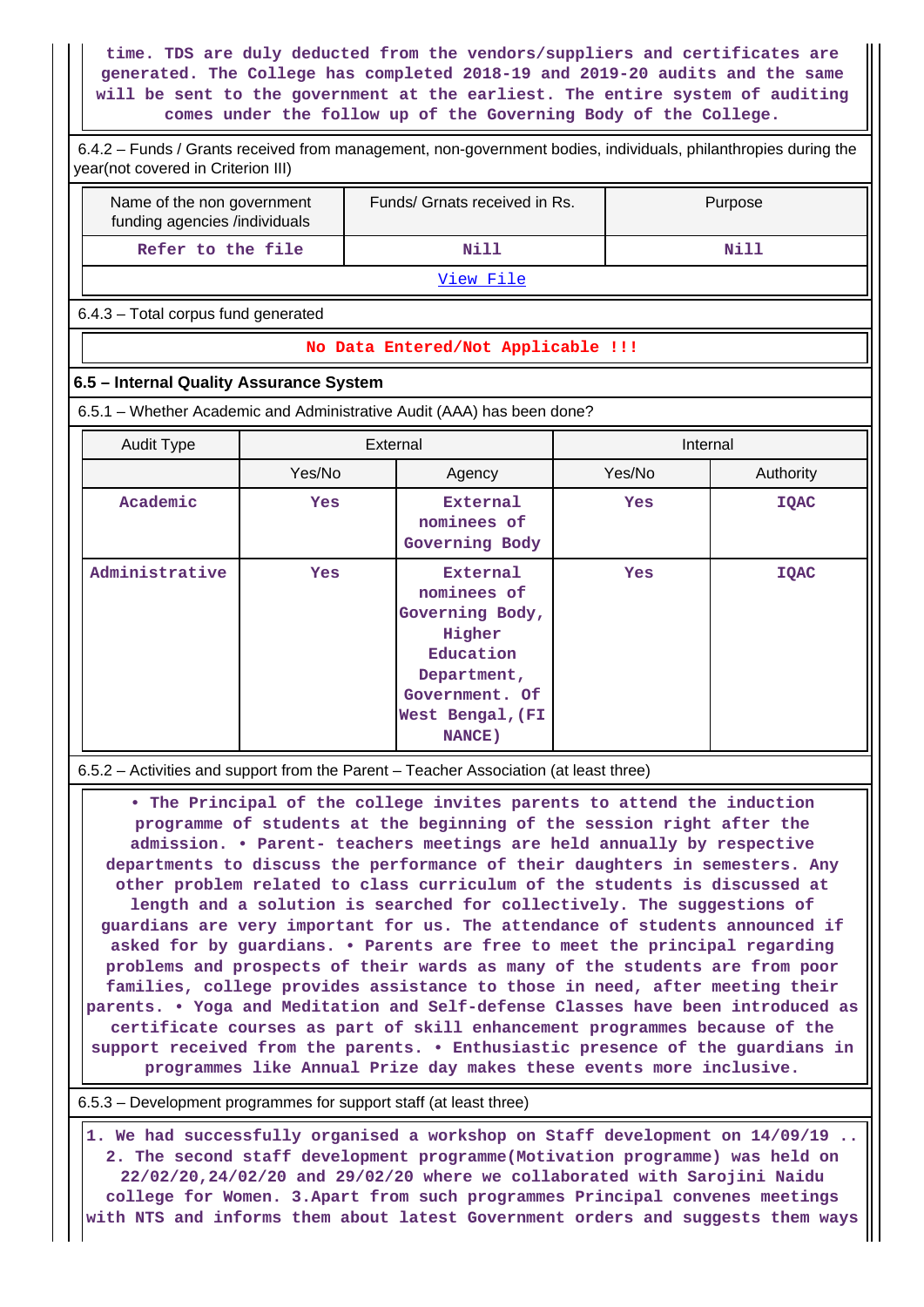**to maintain leave records , service books etc using MIS modules already in operation. She encourages them to acquire digital expertise to raise their efficiency.**

6.5.4 – Post Accreditation initiative(s) (mention at least three)

 **• Regular Submission of data for AISHE portal. Last date of submission was on 12.03.2020 for 2019-2020. • Expansion of Academic Infrastructure and Curriculum Expansion (i) Construction of two Blocks for Academic and Extension Activities with Seminar/Conference Spaces, Extension of Museum and Archives Learning Resource Centre and Display Space, for vocational studies, distance learning and for new UG/PG courses. (ii) Introduction of one new BA (General) Course – Hindi to cater to the non-Bengali community surrounding our locality (iii) Introduction of innovative and original certificate Courses on Yoga and Meditation, Self-defense, Communicative English and Computer Literacy (iv) Augmentation of Rainwater Harvesting System, 2. Strengthened and Consolidated the Research Environment and Scientific Temper of the College by providing seed money for research and encouraging publications 3. Career Fairs organized by the Career Counseling Cell of the College have contributed to building and strengthening interaction and collaboration with industry and other organizations to enhance the probability of employment of the students. Career opportunity and employability enhancement skill training workshops have been organized.**

6.5.5 – Internal Quality Assurance System Details

|                                                                                                                      | a) Submission of Data for AISHE portal                                    |                            |                                            |                                    |            |                           | Yes                    |             |
|----------------------------------------------------------------------------------------------------------------------|---------------------------------------------------------------------------|----------------------------|--------------------------------------------|------------------------------------|------------|---------------------------|------------------------|-------------|
|                                                                                                                      |                                                                           | b) Participation in NIRF   |                                            |                                    | Yes        |                           |                        |             |
|                                                                                                                      |                                                                           | c)ISO certification        |                                            |                                    |            |                           | <b>No</b>              |             |
|                                                                                                                      | d)NBA or any other quality audit                                          |                            |                                            |                                    |            |                           | <b>No</b>              |             |
|                                                                                                                      | 6.5.6 - Number of Quality Initiatives undertaken during the year          |                            |                                            |                                    |            |                           |                        |             |
|                                                                                                                      | Year<br>Name of quality<br>initiative by IQAC                             | Date of<br>conducting IQAC | <b>Duration To</b><br><b>Duration From</b> |                                    |            | Number of<br>participants |                        |             |
|                                                                                                                      |                                                                           |                            |                                            | No Data Entered/Not Applicable !!! |            |                           |                        |             |
|                                                                                                                      | View File                                                                 |                            |                                            |                                    |            |                           |                        |             |
|                                                                                                                      | <b>CRITERION VII - INSTITUTIONAL VALUES AND BEST PRACTICES</b>            |                            |                                            |                                    |            |                           |                        |             |
|                                                                                                                      | 7.1 - Institutional Values and Social Responsibilities                    |                            |                                            |                                    |            |                           |                        |             |
| 7.1.1 – Gender Equity (Number of gender equity promotion programmes organized by the institution during the<br>year) |                                                                           |                            |                                            |                                    |            |                           |                        |             |
|                                                                                                                      | Title of the<br>programme                                                 | Period from                |                                            | Period To                          |            |                           | Number of Participants |             |
|                                                                                                                      |                                                                           |                            |                                            |                                    |            |                           | Female                 | Male        |
|                                                                                                                      | Sensitization<br>against Sexual<br>harassment of<br>women at<br>Workplace | 09/07/2019                 |                                            |                                    | 09/07/2019 |                           | 51                     | 40          |
|                                                                                                                      | Women<br>empowerment<br>through Yoga                                      | 11/01/2020                 |                                            |                                    | 11/01/2020 |                           | 35                     | <b>Nill</b> |
|                                                                                                                      | • Awareness                                                               | 20/03/2020                 |                                            |                                    | 20/03/2020 |                           | 41                     | 7           |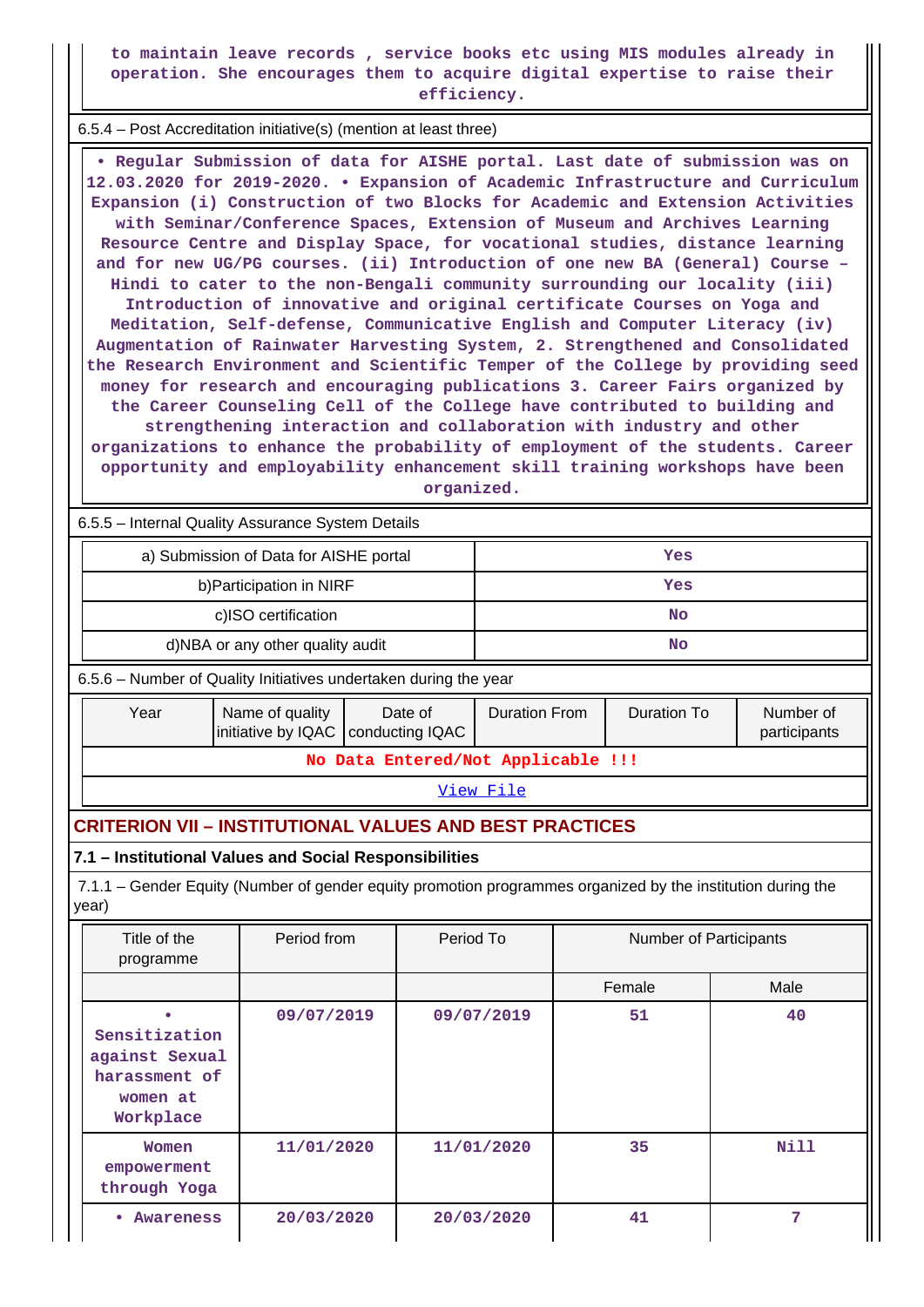| programme on<br>Women safety at<br>work in<br>collaboration<br>with<br>Barrackpore<br>Police<br>Commissionerate<br>7.1.2 - Environmental Consciousness and Sustainability/Alternate Energy initiatives such as:<br>Percentage of power requirement of the University met by the renewable energy sources<br>20 KWT using Non-Conventional energy (SOLAR PANEL- 40 of total consumption of<br>conventional Energy), Replacement of conventional lights by LED appliances,<br>Installation of Rainwater Harvesting System, Bird Nest, Chemical waste pit,<br>Phyto-remedial mechanism, Waste Management System, Medicinal Plants.<br>7.1.3 - Differently abled (Divyangjan) friendliness |        |                     |  |                       |                                                                                                                                                                                                                                                                                                                                                                                                                                                                                                              |                                                     |  |  |  |
|----------------------------------------------------------------------------------------------------------------------------------------------------------------------------------------------------------------------------------------------------------------------------------------------------------------------------------------------------------------------------------------------------------------------------------------------------------------------------------------------------------------------------------------------------------------------------------------------------------------------------------------------------------------------------------------|--------|---------------------|--|-----------------------|--------------------------------------------------------------------------------------------------------------------------------------------------------------------------------------------------------------------------------------------------------------------------------------------------------------------------------------------------------------------------------------------------------------------------------------------------------------------------------------------------------------|-----------------------------------------------------|--|--|--|
| Item facilities                                                                                                                                                                                                                                                                                                                                                                                                                                                                                                                                                                                                                                                                        | Yes/No |                     |  |                       |                                                                                                                                                                                                                                                                                                                                                                                                                                                                                                              | Number of beneficiaries                             |  |  |  |
| Ramp/Rails                                                                                                                                                                                                                                                                                                                                                                                                                                                                                                                                                                                                                                                                             |        | Yes                 |  |                       | 1                                                                                                                                                                                                                                                                                                                                                                                                                                                                                                            |                                                     |  |  |  |
| Any other similar<br>facility                                                                                                                                                                                                                                                                                                                                                                                                                                                                                                                                                                                                                                                          |        | Yes                 |  | 1                     |                                                                                                                                                                                                                                                                                                                                                                                                                                                                                                              |                                                     |  |  |  |
| 7.1.4 – Inclusion and Situatedness                                                                                                                                                                                                                                                                                                                                                                                                                                                                                                                                                                                                                                                     |        |                     |  |                       |                                                                                                                                                                                                                                                                                                                                                                                                                                                                                                              |                                                     |  |  |  |
| Year<br>Number of<br>Number of<br>initiatives to<br>initiatives<br>address<br>taken to<br>locational<br>engage with<br>and<br>advantages<br>and disadva<br>contribute to<br>local<br>ntages<br>community                                                                                                                                                                                                                                                                                                                                                                                                                                                                               | Date   | Duration            |  | Name of<br>initiative | <b>Issues</b><br>addressed                                                                                                                                                                                                                                                                                                                                                                                                                                                                                   | Number of<br>participating<br>students<br>and staff |  |  |  |
| No Data Entered/Not Applicable !!!                                                                                                                                                                                                                                                                                                                                                                                                                                                                                                                                                                                                                                                     |        |                     |  |                       |                                                                                                                                                                                                                                                                                                                                                                                                                                                                                                              |                                                     |  |  |  |
|                                                                                                                                                                                                                                                                                                                                                                                                                                                                                                                                                                                                                                                                                        |        | <u>View File</u>    |  |                       |                                                                                                                                                                                                                                                                                                                                                                                                                                                                                                              |                                                     |  |  |  |
| 7.1.5 – Human Values and Professional Ethics Code of conduct (handbooks) for various stakeholders                                                                                                                                                                                                                                                                                                                                                                                                                                                                                                                                                                                      |        |                     |  |                       |                                                                                                                                                                                                                                                                                                                                                                                                                                                                                                              |                                                     |  |  |  |
| <b>Title</b>                                                                                                                                                                                                                                                                                                                                                                                                                                                                                                                                                                                                                                                                           |        | Date of publication |  |                       | Follow up(max 100 words)                                                                                                                                                                                                                                                                                                                                                                                                                                                                                     |                                                     |  |  |  |
| Code of Conduct                                                                                                                                                                                                                                                                                                                                                                                                                                                                                                                                                                                                                                                                        |        | 29/11/2019          |  |                       | HMMCW has a zero<br>tolerance policy towards<br>discrimination and<br>violation of dignity of<br>fellow students or other<br>members of the HMMCW<br>community on the basis of<br>caste, religion, region,<br>disability, gender,<br>sexual orientation and<br>race. The College is<br>dedicated to ensure the<br>safety and security of<br>the students, as well as<br>groom them with proper<br>ethical and professional<br>values. The Institute,<br>with the help of the Nuns<br>of Sri. Sarada Math has |                                                     |  |  |  |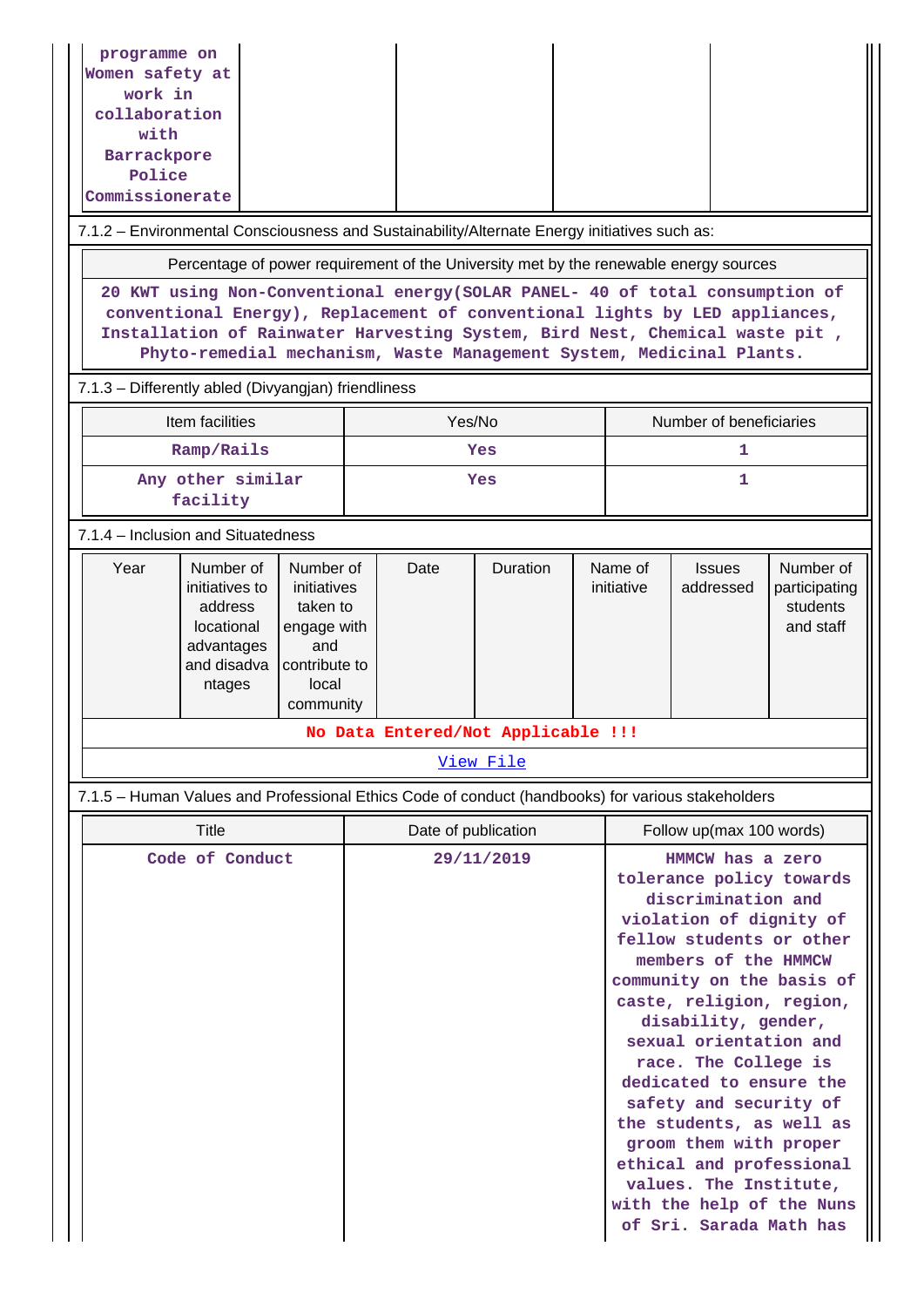|                                                                                                                                                                                                                                                                                                                                                                                                                                                                                                                                                                                                                                                                                                                                                                                                                                                                                                                                                                                                                                                                                                                                                                                                                                                                                                                                                                                                                                                                                                                                                                                                                                                                                                                                                                                                                                                                                                                                                                                                                                                                                                                                                                                                                                                                                                                                                                                                                                                                                                                                                                                                                                                                                                                                                                                                                                                                                                                                                                                                |                      |             |  | tried to transmit ethical<br>values to its students<br>through talks and<br>seminars. ICC seminars<br>have been organized to<br>uphold the value of<br>gender justice. |  |  |  |  |
|------------------------------------------------------------------------------------------------------------------------------------------------------------------------------------------------------------------------------------------------------------------------------------------------------------------------------------------------------------------------------------------------------------------------------------------------------------------------------------------------------------------------------------------------------------------------------------------------------------------------------------------------------------------------------------------------------------------------------------------------------------------------------------------------------------------------------------------------------------------------------------------------------------------------------------------------------------------------------------------------------------------------------------------------------------------------------------------------------------------------------------------------------------------------------------------------------------------------------------------------------------------------------------------------------------------------------------------------------------------------------------------------------------------------------------------------------------------------------------------------------------------------------------------------------------------------------------------------------------------------------------------------------------------------------------------------------------------------------------------------------------------------------------------------------------------------------------------------------------------------------------------------------------------------------------------------------------------------------------------------------------------------------------------------------------------------------------------------------------------------------------------------------------------------------------------------------------------------------------------------------------------------------------------------------------------------------------------------------------------------------------------------------------------------------------------------------------------------------------------------------------------------------------------------------------------------------------------------------------------------------------------------------------------------------------------------------------------------------------------------------------------------------------------------------------------------------------------------------------------------------------------------------------------------------------------------------------------------------------------------|----------------------|-------------|--|------------------------------------------------------------------------------------------------------------------------------------------------------------------------|--|--|--|--|
| 7.1.6 - Activities conducted for promotion of universal Values and Ethics                                                                                                                                                                                                                                                                                                                                                                                                                                                                                                                                                                                                                                                                                                                                                                                                                                                                                                                                                                                                                                                                                                                                                                                                                                                                                                                                                                                                                                                                                                                                                                                                                                                                                                                                                                                                                                                                                                                                                                                                                                                                                                                                                                                                                                                                                                                                                                                                                                                                                                                                                                                                                                                                                                                                                                                                                                                                                                                      |                      |             |  |                                                                                                                                                                        |  |  |  |  |
| Activity                                                                                                                                                                                                                                                                                                                                                                                                                                                                                                                                                                                                                                                                                                                                                                                                                                                                                                                                                                                                                                                                                                                                                                                                                                                                                                                                                                                                                                                                                                                                                                                                                                                                                                                                                                                                                                                                                                                                                                                                                                                                                                                                                                                                                                                                                                                                                                                                                                                                                                                                                                                                                                                                                                                                                                                                                                                                                                                                                                                       | <b>Duration From</b> | Duration To |  | Number of participants                                                                                                                                                 |  |  |  |  |
| No Data Entered/Not Applicable !!!                                                                                                                                                                                                                                                                                                                                                                                                                                                                                                                                                                                                                                                                                                                                                                                                                                                                                                                                                                                                                                                                                                                                                                                                                                                                                                                                                                                                                                                                                                                                                                                                                                                                                                                                                                                                                                                                                                                                                                                                                                                                                                                                                                                                                                                                                                                                                                                                                                                                                                                                                                                                                                                                                                                                                                                                                                                                                                                                                             |                      |             |  |                                                                                                                                                                        |  |  |  |  |
| View File                                                                                                                                                                                                                                                                                                                                                                                                                                                                                                                                                                                                                                                                                                                                                                                                                                                                                                                                                                                                                                                                                                                                                                                                                                                                                                                                                                                                                                                                                                                                                                                                                                                                                                                                                                                                                                                                                                                                                                                                                                                                                                                                                                                                                                                                                                                                                                                                                                                                                                                                                                                                                                                                                                                                                                                                                                                                                                                                                                                      |                      |             |  |                                                                                                                                                                        |  |  |  |  |
| 7.1.7 – Initiatives taken by the institution to make the campus eco-friendly (at least five)                                                                                                                                                                                                                                                                                                                                                                                                                                                                                                                                                                                                                                                                                                                                                                                                                                                                                                                                                                                                                                                                                                                                                                                                                                                                                                                                                                                                                                                                                                                                                                                                                                                                                                                                                                                                                                                                                                                                                                                                                                                                                                                                                                                                                                                                                                                                                                                                                                                                                                                                                                                                                                                                                                                                                                                                                                                                                                   |                      |             |  |                                                                                                                                                                        |  |  |  |  |
| 1. Tree Plantation every year 2. Littering prohibited to keep campus clean 3.<br>Non-conventional energy used(solar panels) 4. Waste management - garbage<br>recycled as manure 5. Use of dustbin                                                                                                                                                                                                                                                                                                                                                                                                                                                                                                                                                                                                                                                                                                                                                                                                                                                                                                                                                                                                                                                                                                                                                                                                                                                                                                                                                                                                                                                                                                                                                                                                                                                                                                                                                                                                                                                                                                                                                                                                                                                                                                                                                                                                                                                                                                                                                                                                                                                                                                                                                                                                                                                                                                                                                                                              |                      |             |  |                                                                                                                                                                        |  |  |  |  |
| 7.2 - Best Practices                                                                                                                                                                                                                                                                                                                                                                                                                                                                                                                                                                                                                                                                                                                                                                                                                                                                                                                                                                                                                                                                                                                                                                                                                                                                                                                                                                                                                                                                                                                                                                                                                                                                                                                                                                                                                                                                                                                                                                                                                                                                                                                                                                                                                                                                                                                                                                                                                                                                                                                                                                                                                                                                                                                                                                                                                                                                                                                                                                           |                      |             |  |                                                                                                                                                                        |  |  |  |  |
| 7.2.1 – Describe at least two institutional best practices                                                                                                                                                                                                                                                                                                                                                                                                                                                                                                                                                                                                                                                                                                                                                                                                                                                                                                                                                                                                                                                                                                                                                                                                                                                                                                                                                                                                                                                                                                                                                                                                                                                                                                                                                                                                                                                                                                                                                                                                                                                                                                                                                                                                                                                                                                                                                                                                                                                                                                                                                                                                                                                                                                                                                                                                                                                                                                                                     |                      |             |  |                                                                                                                                                                        |  |  |  |  |
| Best Practices 2019-2020 A Title: College-community Linkage (combating natural<br>catastrophes and Covid pandemic together) Goal: Hiralal Mazumdar Memorial<br>College is a small yet vibrant college for Girls. We primarily aim to equip our<br>students with quality education and prepare them to find emancipation in life<br>economically socially and culturally as well. Along with regular course<br>curriculum we emphasis on co-curricular and extension activities as well<br>because we believe mere pursuance of academics and scoring high does not help<br>in constructing a healthy mind among mankind. Whenever our behavior, attitudes<br>and approaches towards others fall short of humility the entire effort of a<br>most successful person turns out to be futile. The power of education must<br>enable one to become selfless and generous. Unless we learn to stand by others<br>in crisis or share our weal and woes the search for alternatives to life would<br>never emerge. There is no doubt that tolerance, fellow feeling, love and<br>respect toward others is the key to actual emancipation in life. There may not<br>be enough good people around to ones belief but we can always be one. A<br>community charged with positivity surely culminates a society worth loving and<br>living. It is on this idea that we planned to help students connect with the<br>community around them and also open the flood gates of exposure to reality. The<br>clouds of prejudice and false consciousness we generally harbor begins to<br>wither at least partially if not wholly once the regular interface with another<br>world dissimilar to one's own begin. The agony and misery of others before our<br>eyes convince us that God has been kind to gift us with so much more compared<br>to so many deprived economically or medically. This also builds an all<br>inclusive approach in young minds so engrossed to living for oneself and<br>rolling in milk and honey. The formation of a Covid Cell last year was intended<br>with similar mission. We wished to engage our students and staff to extend a<br>hand of help towards the unprivileged who are doubly hit by consequences of<br>calamities and catastrophes like dreadful cyclones and killing diseases like<br>Covid 19. Some of our targets are as follows:-- i) To reach out aid to needy<br>students hit by Covid 19 pandemic. To support them mentally and financially,<br>and help them withstand their crisis and prevent them from being dropouts. ii)<br>A part of the fund to be used to reach out to slum community located close to<br>our college. We always try to help people living in the slum at Nibedita colony<br>through social outreach cell and NSS volunteers to cultivate the spirit of we<br>instead of I among our students. Our aim is to make our students realize that<br>we must learn to live with others being sensitive to others problems along with |                      |             |  |                                                                                                                                                                        |  |  |  |  |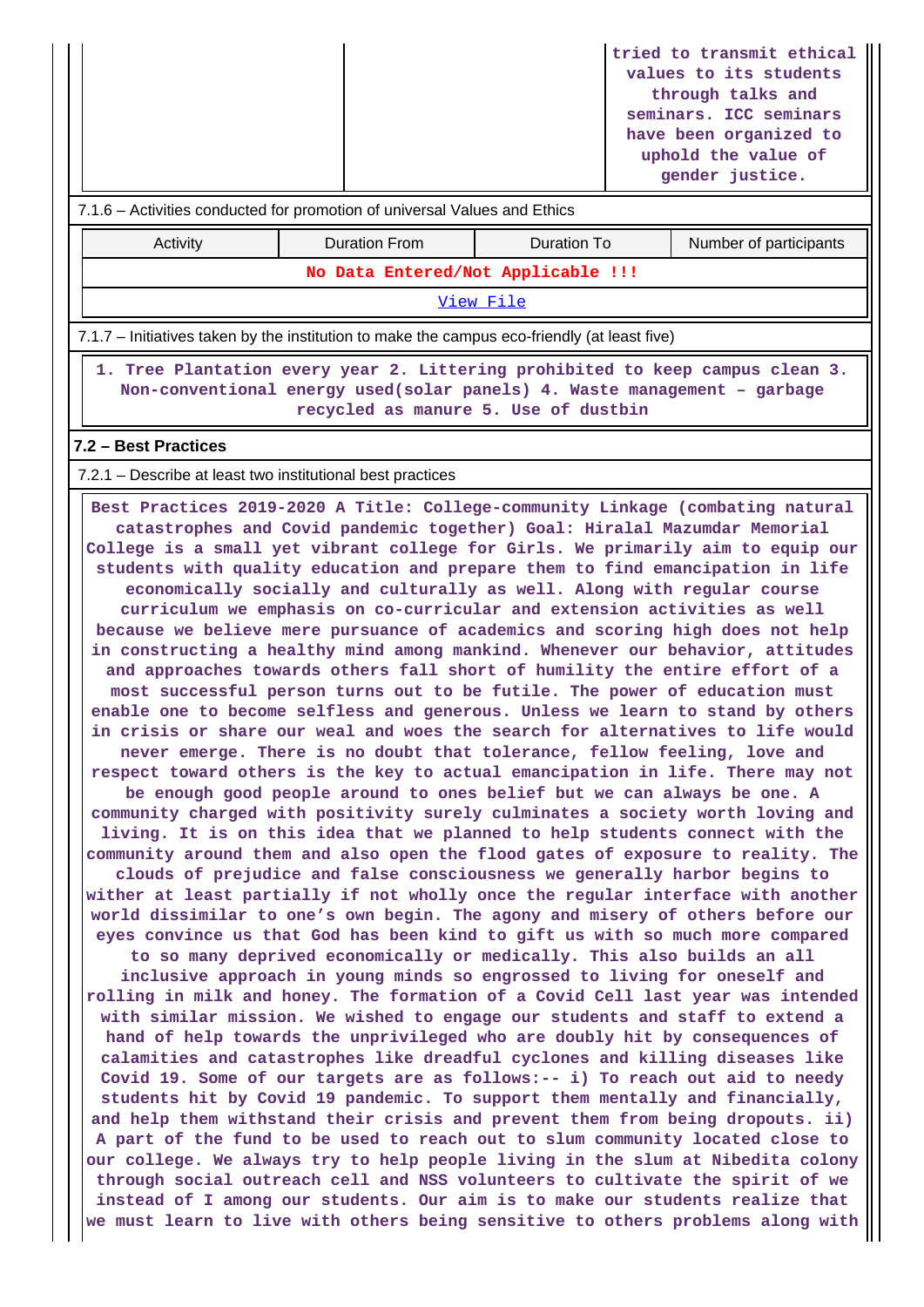**our own ones thereby generating a community fellow feeling towards others irrespective of their socio-economic stature. Practice: We were planning to form a covid cell following the pandemic. Once the IQAC and Governing Body approved the Covid cell came into existance. Thereafter Covid cell started implementing its decisions with effect from 2/6/2020. Covid cell decided to mobilize resources to provide financial assistance to the students and their**

**families who were stuck by natural calamities. Accordingly fund generated through contribution from staff of college (teachers and Non teaching) is used to provide financial help to students unable to pay fees and pursue academics during ongoing Covid pandemic. Covid cell requested the Principal and IQAC to employ labour force from the neighboring slum communities to sanitize and clean our campuss during the ongoing pandemic this helped in sanitizing our college with the help of their labour and simultaneously generated income for the poor**

**slum dwellers during this hardtime. The entire staff as well as students voluntarily came forward and contributed generously towards this mission. This enabled us to forge a link between the college and the community which emerged as an unique idea in its self. .ii)Our students volunteer to distribute Food stuff, clothes and other essentials to slum dwellers of Nivedita colony(the one we have pledged to look after and provide for their welfare) along with staff of our college whenever needed.Sanitizers and masks were distributed among the**

**slum dwellers and nearby communities. iii)The students volunteer(NSS and others) distribute drawing books and crayons, school bags water bottles and other essentials that brighten up faces of little ones of Nivedita colony. The NSS volunteers regularly visit the colony to enquire about their well being. Accordingly they undertake cleanliness drives and other measures to keep them healthy. An eye check up camp was organized by NSS unit of the college in**

**collaboration with Sushrut eye hospital to facilitate free eye check up opportunity to dwellers of the colony. Besides regular thalasemia tests drives are organized for staff and dwellers of the slum to keep a check on the growing malaise. iv. Pillows and other household amenities were distributed to victims of slum that was damaged due to devastating fire. Evidence: Covid cell formed through an all staff meeting with members of IQAC. Hence the plan chalked out and date of commencement recorded in proceedings of meetings. A fund created**

**with contribution of teachers. External help was also sought .Smt Mitali Palodhi provided enormous help and another teacher from Sarojini Naidu College was a huge support. All evidences are preserved with college authority. A sum of Rs70,000( Rupees seventy thousand) contributed to Chief Ministers fund as well. All financial vouchers of financial contribution, students concession records and photographs of contribution made to slum at Nibedita colony is recorded and stored. B Title: Certification of Yoga and Self defense as a course Goal: College believes health is wealth. To promote health and habbit among students college has initiated YOGA and meditation classes for students and make them inclined to regular exercise of fitness to de stress themselves from regular challenges. It is also believed that proper Yoga Knowledge could equip and enable them to train future generations professionally. The cult of fitness could be passed on to generations helping community to live healthy. In**

**addition Self defense course has also been initiated to equip students with technique to protect themselves in need.NCC cadets engage in regular activities and ensure the culture of discipline and order. Many such cadets also**

**participate in self defense course. Both forms of exercise empower our students physically and mentally.But above all we aim to equip them with proper knowledge of yoga and self defense and help them evolve as skilled trainers in the respective domains.We are planning to find approval of our home university**

**for transforming these courses to certificate courses to obtain wider acceptance. Practice: We have introduced Yoga for students since 2015 to enhance concentration and keep students healthy. But since February 2020 YOGA and Self defense has been adopted as skill enhancement courses as part of CBCS mode of study. This helps them both learn and acquire skill on the art. Since**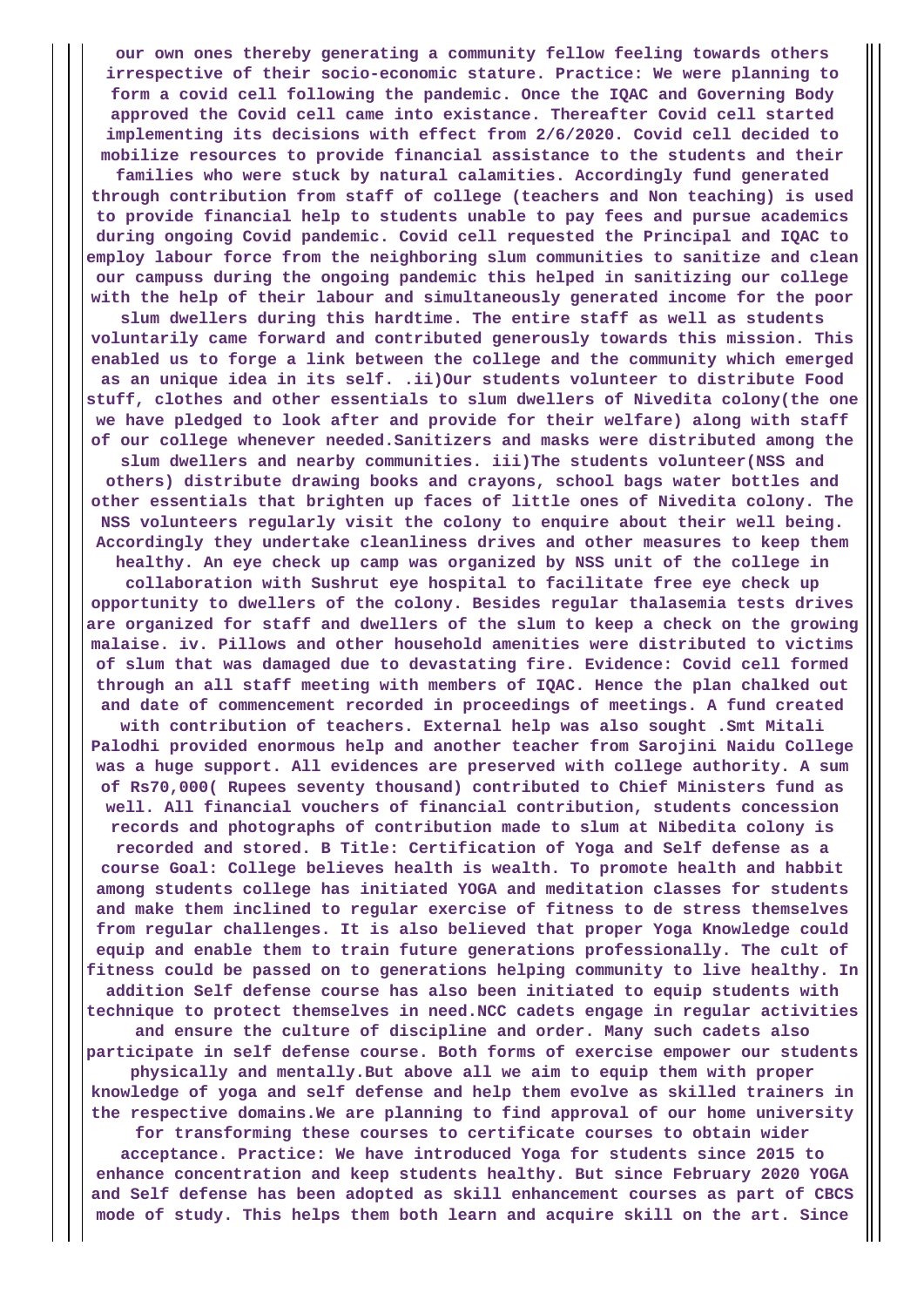**both certificate courses students learn eagerly to take up the skill as future prospect of earning. Students enroll themselves in the beginning of the session to complete the course well on time. Evidence: Attendance of yoga and self defense classes recorded regularly. Students perform Yoga on different occasions in college videos and photos available. Demonstration of self defense mechanism is also recorded in photographs and videos.**

 Upload details of two best practices successfully implemented by the institution as per NAAC format in your institution website, provide the link

https://hmmcollege.ac.in/upload/aqar/Best\_Practices\_2019.pdf

#### **7.3 – Institutional Distinctiveness**

 7.3.1 – Provide the details of the performance of the institution in one area distinctive to its vision, priority and thrust in not more than 500 words

 **• Only Women's College stretching from Barrackpore to Baranagore in North 24 parganas • A friendly atmosphere with cooperative staff our students our priority. • We offer BA/BSc/and B.Com courses. There are as many as 18honours subjects and 8general courses. • We offer certificate courses in communicative English, computer literacy ,Yoga and Self defense • We made it a point to continue academic exercises even during lockdown through online teaching and learning uninterruptedly. Initiated LMS mode of learning. • We have a NSS unit in college • We have a NCC wing • We have free wi-fi facility for students • We have a complete automated library. Our library houses 16000approx books and journals. • We have academic resource bank where study materials are updated. • We have an archive with books of ancient period and written by authentic authors. • We have a career counseling cell as a forum to find placement for students training imparted to willing candidates • Our Accounts section is fully automated. • Our student system is automated and online. Any information is notified in website or texted in SMS. • We have a rich management information system with different modules operating to cater efficient service. • We have purified drinking water for students • We have a subsidized canteen for students and staff • We have a free diet Centre run by department of food and nutrition to provide health tips to impoverished and trailing students • We have a chemical disposal system for department of chemistry. • We have rain water storage system • We initiated garbage management system • We have vending machines in washrooms • We have installed solar panels or non conventional energy resource. • We have medicinal plant garden • We have kitchen garden • We have a health unit with a doctor visiting weekly • CCTV's mounted as safety measures • We have security staff to keep a vigil on any untoward incident • Two sports room with gym equipments. One used especially for Yoga • We have a cheap store-a stationary selling goods at subsidized rate. • We have a miniature Museum in college • We have a seminar room We have four ICT enabled classrooms • We have work station for students to go digital • We have an instrumentation room under the leadership of Botany department. • Educational and psychological counseling cell • We have constantly organized Webinars to keep academics alive during pandemic and lockdown and also initiated work from home. Nearly 14Webinars organized during 2019-20. • Students mentoring system to support weak students • A reprography section in the library • Seed money to encourage research among teachers • A social outreach cell catering to community beyond campus • We seek to promote welfare of the slum community housed in Nibedita colony near kali temple • Bandhan-a platform to connect with our past teachers and tap their resource when necessary • An adult literacy centre called new learners corner • Distance learning-NSOU**

Provide the weblink of the institution

https://hmmcollege.ac.in/images/DISTINCTIVENESS%20.pdf